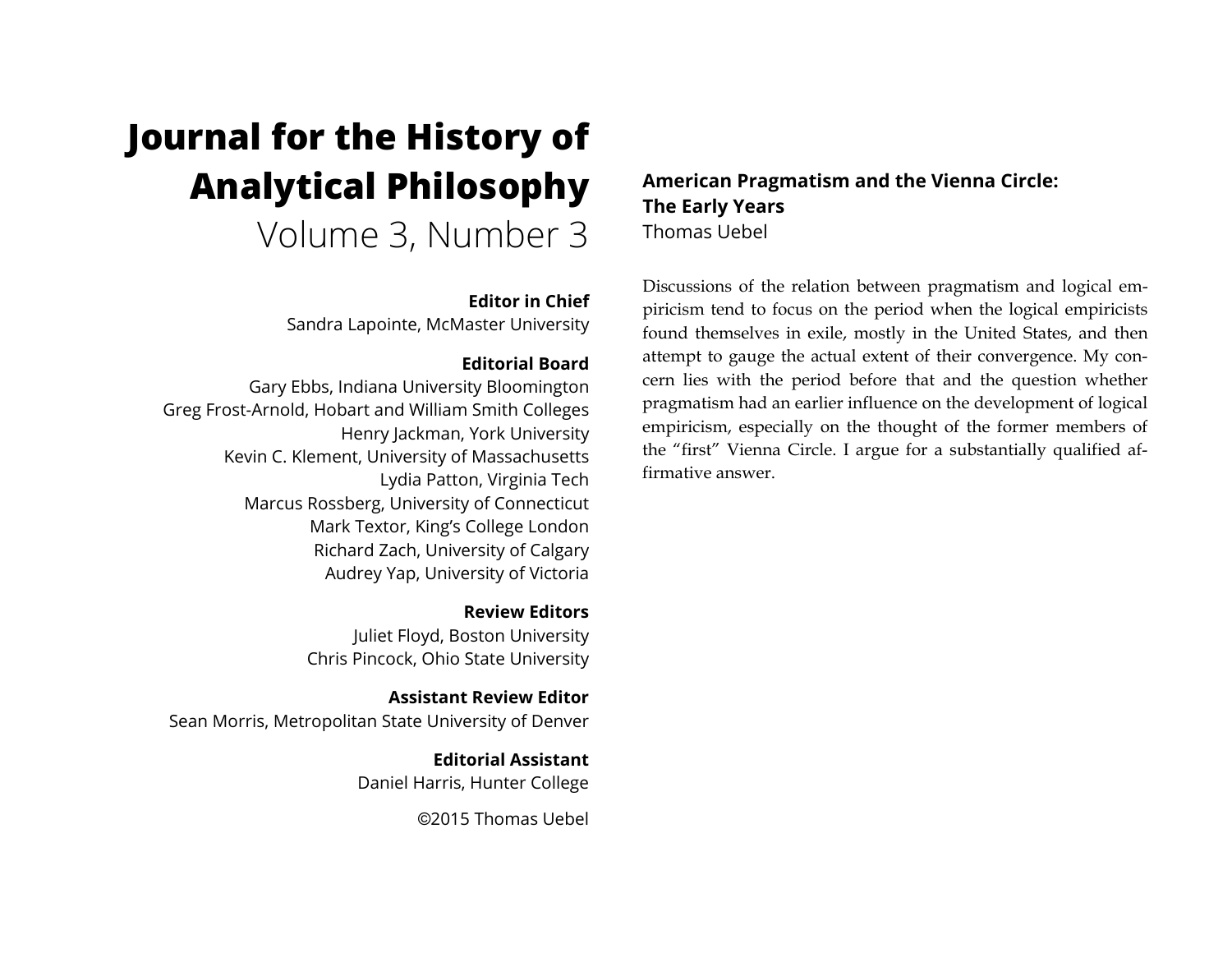# **American Pragmatism and the Vienna Circle:**

# **The Early Years**

Thomas Uebel

**1.** Rudolf Carnap gave expression to what may be considered the standard view of the relation between logical empiricism and pragmatism.[1](#page-17-0)

"Logical empiricists from Berlin and from the Vienna Circle came into closer contact with pragmatism chiefly after they had come to the United States. A mutual understanding between the two schools was mainly fostered by Charles Morris and Ernest Nagel. Both attended the International Congress of Philosophy in Prague in 1934, where I became acquainted with them, and where they met their colleagues from Vienna and Berlin. Nagel was influenced by both movements, but avoided the application of any school label to his own view. Morris had the explicit aim of merging the two philosophical movements into one to which he sometimes applied the term 'scientific empiricism'." (1963b, 860)

This is easily read as confirming Herbert Feigl's later claim that "most of us in the Vienna Circle were largely ignorant of American philosophy" (1969a [1981, 69]). Thus we get the widespread view that pragmatism found no positive reception amongst the members of the Vienna Circle prior to their interaction with Morris and Nagel.[2](#page-17-1)

I wish to argue for a revision of this view—not a radical revision but a significant one nevertheless.[3](#page-17-2) I will do so without contradicting Carnap by stressing two words in his account: "closer"—meaning personal interaction—and "chiefly"—for not all members of the Circle were so affected. I will also do so without contradicting Feigl: the proposed revision does not require of the members concerned a significant knowledge of American philosophy as such. This does not mean, however, that according to the proposed revision there was only negligble impact from pragmatism on the Vienna Circle. The thesis, after all, is this. Pragmatist thought exerted a distinctive—if limited—influence on an important subgroup of the Circle around Moritz Schlick, namely, on the members of the so-called former first Vienna Circle: Philipp Frank, Hans Hahn and Otto Neurath. [4](#page-18-0) Yet the story of "their pragmatism" is by no means straight-forward.

To begin with, there are a number of exegetical complexities that have to be navigated. First, there are retrospective remarks by Frank himself that are easily misread as denying any earlier influence to pragmatism at all. Add to this Schlick's early criticism of the pragmatist conception of truth and an ambiguous remark in the Circle's inofficial manifesto—alongside the well-known fact that, with the exception of the Viennese philosopher and pedagogue Wilhelm Jerusalem, pragmatism found little positive resonance among German philosophers until after the publication of the first volumes of Charles Peirce's *Collected Works* in the 1930s and there seems to be no reason to challenge received view.[5](#page-18-1)

As if that were not bad enough, there is also the issue of "which pragmatism" exerted its influence, given the differences among first-generation pragmatists in the first decade of the 20th century.[6](#page-18-2) Here it is not enough to note that it was William James's version of pragmatism that Frank, Hahn and Neurath were familiar with ever since his *Pragmatism: A New Name for Some Old Ways of Thinking* was translated by Jerusalem into German in 1908. We must also note that pragmatist ideas were influential not only via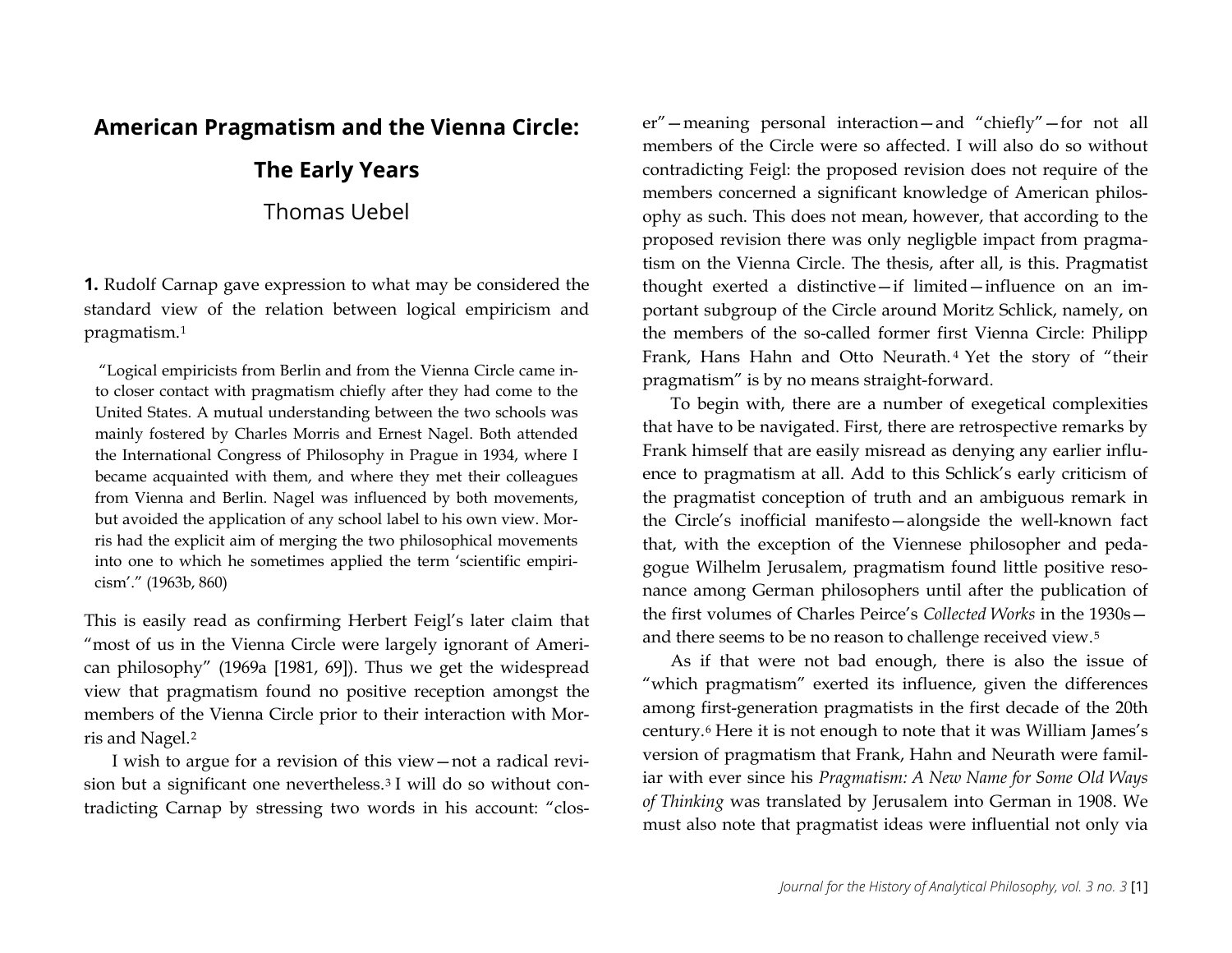translated text but also more directly, through the thought not only of Jerusalem himself but particularly that of his fellow Viennese scientist-philosopher Ernst Mach—who, after all, was accorded pragmatist credentials by James in the book *Pragmatism*.[7](#page-19-0) This somewhat selective—Peirce appears not to have been taken account of  $\delta$ –and diffuse nature of the pragmatism(s) they were aware of does not facilitate its detection in the works of (former) members of the first Vienna Circle.

Finally, there is the notable fact that it was not until the end of the 1920s and the early 1930s—importantly though still before 193[49](#page-19-2)—that Frank's, Hahn's and Neurath's sympathies for pragmatism were first affirmed in publications. Before then its influence remained largely unspecified as such.

If I try to unravel at least some of these complexities here, it is to be able to determine better than we can so far a certain longterm trajectory of Vienna Circle philosophy. Consider Frank's arguments from the early 1940s onwards for the closer cooperation between logical empiricists and pragmatists, even the fusion of logical empiricism and pragmatism.<sup>[10](#page-19-3)</sup> Are they only to be understood as attempts at integration into the academic and intellectual scene of the country to which he had been exiled by the political developments in Central Europe? Or do they represent the outcome of a distinctive tendency within the Vienna Circle itself, a tendency the recognition of which may pay further dividends in other respects as well? To remove the stumbling blocks for the latter interpretation and so show the long pedigree, e.g., of Frank's later talk of "the pragmatics of science" (1957 [2004, 360]), I shall confront the problematic points mentioned above by way of specifying their early take on their pragmatism.

Even so, the present essay is hardly comprehensive. I must leave for another occasion an extended discussion of the "homegrown" pragmatism of Mach and Jerusalem, but can only stress the significance of a characteristic dictum of the former and touch on the not unproblematical anti-apriorism of the latter.[11](#page-20-0) Likewise, the French reception of American pragmatism and its Austrian repercussions cannot be explored here. It would seem that Frank, Hahn and Neurath took James's references to the French conventionalists in *Pragmatism* at face value and that only Frank dug deeper later on.[12](#page-20-1) I also must neglect discussing the possible subterranean influence of Ramsey and the role of Bridgman.[13](#page-20-2) And I take as understood the already mentioned typically very negative reaction of German-speaking philosophers to pragmatist ideas, from their presentation at the Third International Congress of Philosophy in Heidelberg in 1908 by Jerusalem and the Oxford philosopher F.C.S. Schiller throughout the 1910s and 1920s.[14](#page-20-3)

With these caveats in place I shall proceed as follows. After some general stocktaking, the disambiguation of some of Frank's relevant remarks and the documentation of his delayed advocacy of pragmatism, I will provide an explanation of pragmatism's two-stage reception by Frank, Hahn and Neurath. Three facors in particular are to be considered. There are the developments on their part towards a broader conception of philosophy of science than they had originally aimed for; there are the well-known difficulties of interpreting pragmatism's central doctrine and their solution; and there are the complexities of defending pragmatism against its apriorist opposition before the 1920s. In closing it will be noted that the pragmatist sympathies of Frank, Hahn and Neurath throw further light on the internal dynamics of the Vienna Circle in the 1920s and 1930s and on Frank's efforts in his American exile in the 1940s and 1950s to effect a closer cooperation between logical empiricism and pragmatism.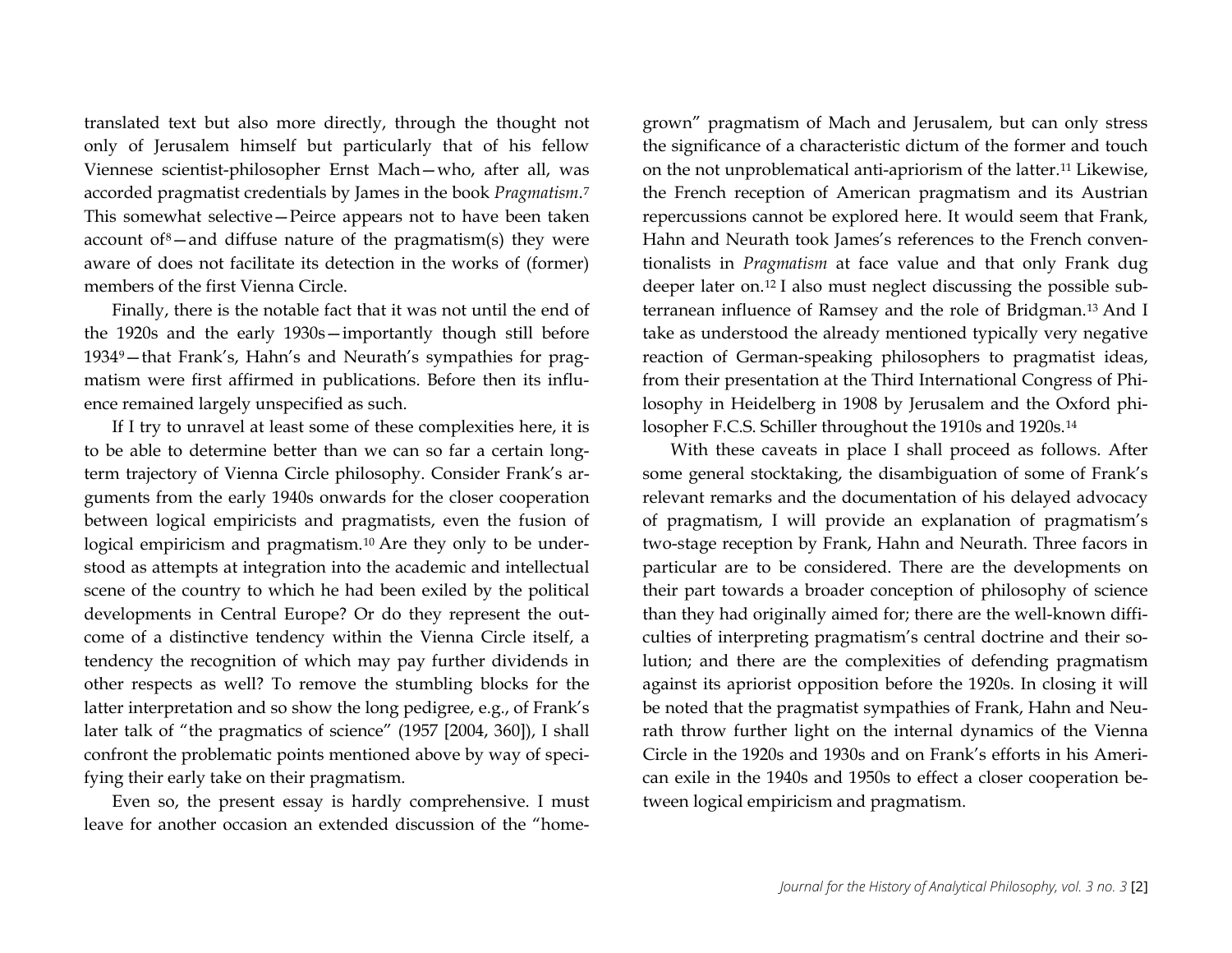**2.** To begin with, let's briefly review Schlick's and Carnap's early attitudes to pragmatism. Neurath once reported that Schlick liked James's term "radical empiricism" (1946 [1983, 234]). But that, it seems was the extent of Schlick's appreciation. Already his habilitation contained an explicit refutation of the pragmatist conception of truth as outlined by William James and F.C.S. Schiller (1910-11 [1979, 63-68]).[15](#page-21-0) For Schlick, they were mistaken in equating the criterion of truth with its nature and therefore, equally mistakenly, denying its timelessness and ascribing variability to it. This criticism was repeated, distilled to its essence, in his essay on causality in contemporary physics some twenty years later (1931 [1979b, 196]). To be sure, there are Schlick's broadly favourable remarks about Dewey's empiricism in his lecture to the Verein Ernst Mach about his 1929 visit to America (1930), there is his parenthetical remark noting a similarity between the Circle's verificationism and what "in Anglo-Saxon countries" was called "the experimental theory of meaning" (1932 [1979b, 265]) and there is the fact that his still later response (1936) to C.I. Lewis' "Experience and Meaning" (1934) simply bracketed the issue of truth.[16](#page-21-1) But neither of these conciliatory gestures mean the revision of Schlick's vigorous opposition to the wholesale rejection of the correspondence theory by James and the pragmatists generally. After all, Schlick's own theory of truth as the unique coordination of statement and fact—which survived integration into the Wittgensteinian framework of his later philosophy—must be considered as a logically refined version of the correspondence theory in that it was stripped of the untenable attribution of qualitative comparability and insisted on a structural isomorphism between signs and signified.

It seems that Carnap too had misgivings against pragmatism, at least during his Viennese period before his move to Prague. (Once in America with Morris as his colleague in Chicago, this changed, as the continuation of the passage from his autobiography quoted above shows.) Consider that in the correspondence with Neurath leading up the publication of *Wissenschaftliche Weltauffassung*, Carnap reported on his editorial decisions in producing what was the more or less final version as follows.

"You see that I could not resolve to surrender unconditionally the opus that I formulated and typed in the sweat of my brow to other hands, and be they yours. Instead, I have, after all, reserved for myself the sour duty and the sweet right of the final formulation. … What I didn't take from you: … of the second [draft]: clarity of signs; imperfection of our language; induction; theory of constitution; what's real is what can be integrated; decisive action instead of pedantry; philosophy of the as-if; pragmatism. These things either already appear somewhere else in a different formulation or I had objections." (Carnap to Neurath, 26 July 1929, RC 029-15-14 ASP)

So the Circle's inofficial manifesto was meant to have included at least a reference to pragmatism by one of its authors, but Carnap vetoed it. To be sure, when early on in that manifesto there is talk of various "anti-metaphysical endeavours" in England and the USA, we can read that "in a certain sense James belongs to this group too" (Carnap, Hahn, Neurath 1929 [1973, 301]), but that can hardly count as a wholehearted endorsement. Given that there is no other mention of pragmatism "in a different formulation" in the manifesto, one must wonder whether Carnap had "objections".[17](#page-21-2) What they were and whether they were substantive or strategic is difficult to determine in retrospect, given that Carnap did not elucidate his reasons in this or later letters to Neurath. Was it sympathy with Schlick's rejection of the pragmatist theory of truth? Or was it the realization that an appreciative mention of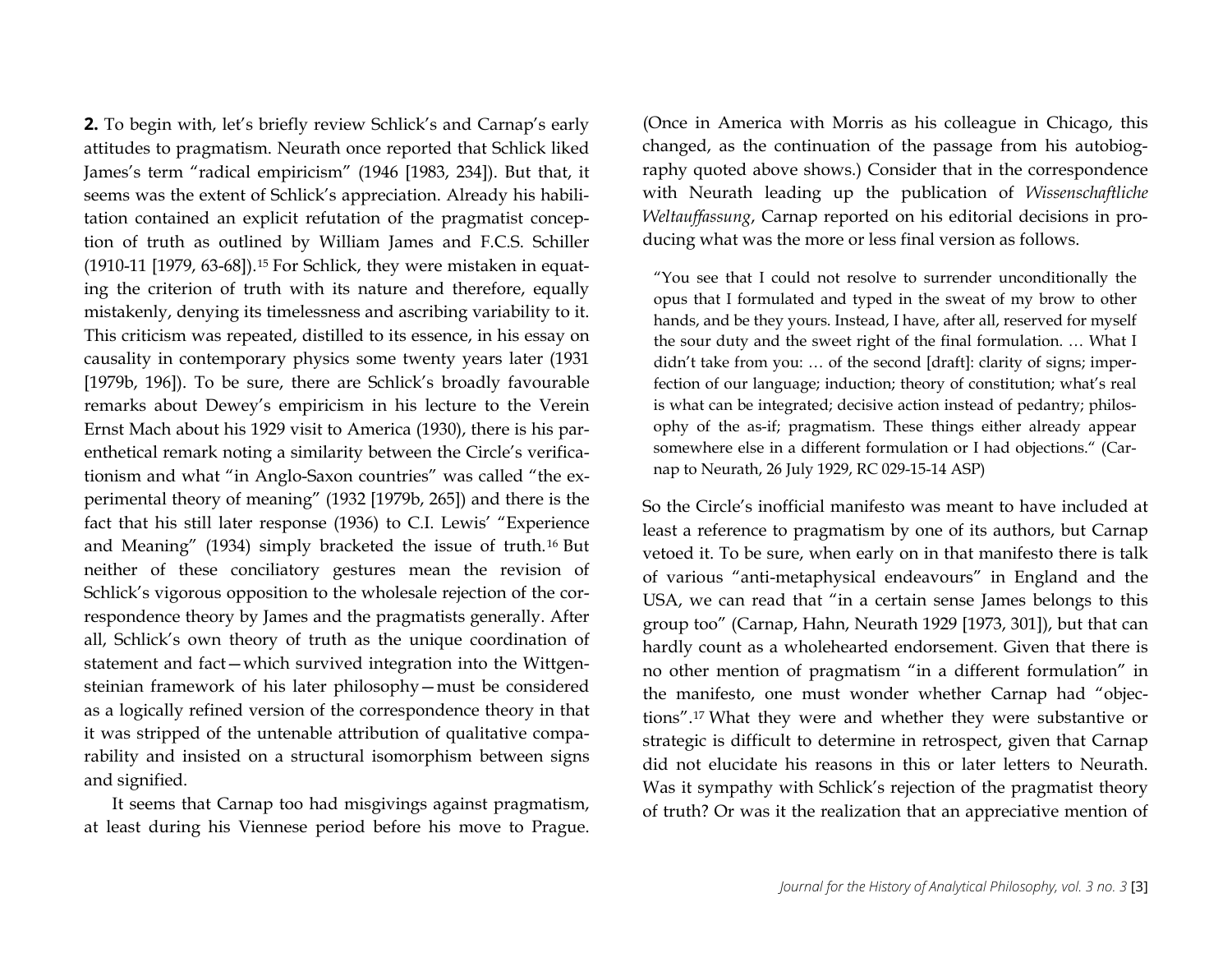pragmatism would not go down well with the very philosopher to whom the manifesto was to be designated? One may suspect that both considerations influenced him, but it is difficult to be sure.[18](#page-22-0)

**3.** Let's turn to the former members of the first Vienna Circle. Late in his career, Neurath gave several retrospective assessments of influences. Speaking of himself, Frank and Hahn (and the more loosely related Richard von Mises) as having "been brought up in a Machian tradition", Neurath noted that "we ... were also influenced by scientists such as Poincaré, Duhem, Abel Rey, William James, Bertrand Russell" (1946 [1983, 230–231]). Similarly, he noted elsewhere that "I learnt much from Mach's writings, from Poincaré, Duhem, Enriques, Avenarius, later from Jevons, Abel Rey, James, Karl Pearson and Bertrand Russell" (1941 [1983, 217]). If the first list refers mainly to influences during his time at school and university, the second would seem to characterise influences from 1906 up to 1914. Elsewhere Neurath noted about the early Circle around Schlick that "it was now possible to coordinate" what members of the Vienna Circle had "developed individually under the influence of Mach. Avenarius, Poincaré, Duhem, Abel Rey, Enriques, Einstein, Schröder, Frege, Peano, Hilbert, Russell, as well as James and Nietzsche" (1936b [1981, 697]). This makes clear that by no means all members of Schlick's Circle shared the same influences. James would seem to be case in point.

This suspicion is reinforced by Neurath's note that among the philosophies taught at the Austrian universities—unlike in Germany where "the great systems erected by Kant Hegel, Schelling and other metaphysicians" were said to hold sway—were included "also utilitarianism, positivism, empiricism and pragmatism in their varied versions" and his mention among the representatives of these philosophies "in Vienna" of Wilhelm Jerusalem, the translator of James, as "a pioneer [*Vorkämpfer*, literally "vanguard fighter"] of the pragmatist point of view" (1936a [1981, 741–742]). Relatedly, in the small monograph *Le développement de Cercle de Vienne et l'avenir de l*'*empiricisme logique* Neurath noted, in the section dealing with how the distinctive "Viennese atmosphere" came into existence in the late 19<sup>th</sup> and early 20<sup>th</sup> centuries, that "the anti-metaphysics that Mach taught in Vienna did not stand alone" and that among the intellectuals not taken in by nationalist ideas, many "agreed with the ideas of liberalism, later also those of socialism, of utilitarianism, of pragmatism and of empiricism in varied admixtures" (1936b [1981, 691]).[19](#page-22-1) Unlike Schlick and Carnap, then, by the mid-1930s Neurath was keen to count pragmatism among the influences on the development of Vienna Circle philosophy.

Such references are not proof of the influence of James or pragmatism generally on Neurath or Frank and Hahn, of course. Indeed, Neurath later cautioned that he intended no unambiguous canonisation and wrote: "I know very well how much we owe to James, but, on the other hand, he introduced this term, speaking of 'the substance of reality' as other people perhaps speak of the 'the area of New York'. James is also a supporter of a very Bergsonian attitude, which is foreign to empiricism." (1946 [1983, 234–235]; for similar criticism of James's metaphysics see his 1944, fn. 20) So we must consider the possibility that Neurath's remarks constitute a retrospectice assessment of the pre-war Viennese *Zeitgeist* without direct implications for what they were aware of at that earlier time.

**4.** In a retrospective account of the first Vienna Circle Frank wrote (in his first collection of translated essays): "At that time there was prevalent a strong aversion toward weaving into the philosophy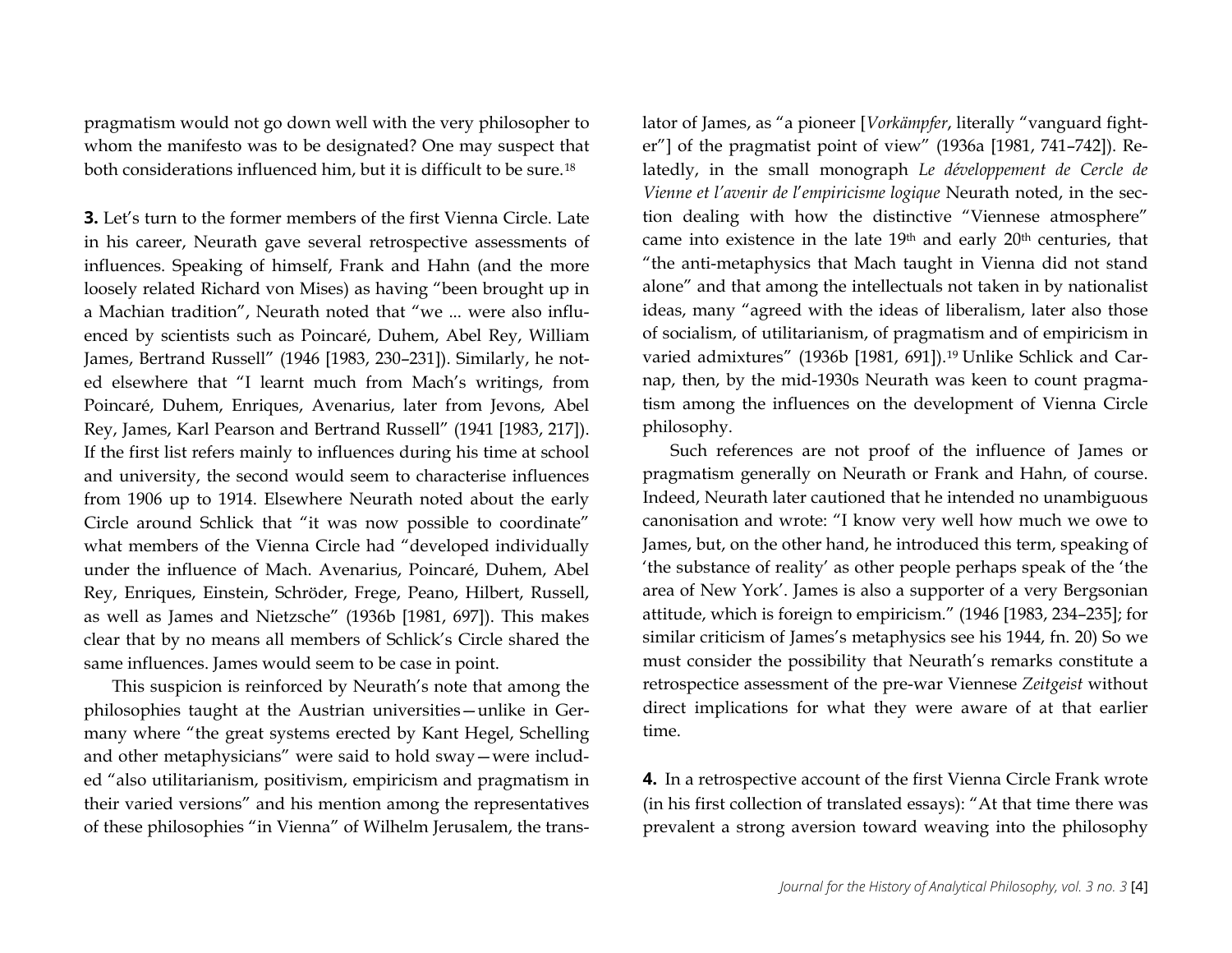of science any considerations of a moral, religious, or political nature. Hence it was not realized that American pragmatism was a related movement, although at about this time a group of sociologists in Vienna came out in support of it." (1941, 7) Here Frank would seem to deny pragmatism any influence on the first Vienna Circle.

Before considering this further, note that Frank's account of what he also called "the ivory-tower attitude of the positivism of those days" (ibid.) appears to be contradicted by the account he gave eight years later of the discussions of the same group:

"Our field of interest included also a great variety of political, historical and religious problems which we discussed as scientifically as possible. Our group had at that time no particular common predilection for a certain political or religious creed. ... Otto Neurath at that time even enrolled for one year in the Divinity School of the University in order to get an adequate picture of Catholic philosophy, and won an award for the best paper on moral theology. This shows the high degree of our interest in the cultural background of philosophic theories and our belief in the necessity of an open mind which would enable us to discuss our problems with people of divergent opinions." (1949a, 1-2)

A blatant discrepancy between these two passages would be avoided if the "ivory-tower attitude" mentioned in 1941 was a highly specific blind-spot. Let me suggest then that the specific blind-spot was their aversion to "weaving into" philosophy of science of "considerations of a moral, religious or political nature".

This is borne out by how Frank's 1941 passage continues: "The ivory-tower attitude of the positivism of those days is best seen from the fact that there was present in it even a certain appreciation of the vitalism of Hans Driesch." This remark needs to be understood in the light of the following facts. First, that during the 1930s Driesch's philosophical vitalism had become part of the loose assemblage of ideas that functioned as the ideology of German National Socialism[20](#page-23-0); second, that Driesch's work had found a sympathetic though critical reception in Frank's own "Kausalgesetz und Erfahrung" of 1907; and, third, that this early paper of his was reprinted in translation in the very volume in the preface to which the comment in question appears. It thus was a very specific failure that Frank singled out by the rather broad-brush term of "ivory-tower attitude", namely, the failure to appreciate what they did appreciate only later: that unless it is checked very carefully, talk of "organic totalities" easily serves racist ideologies. What Frank criticized in retrospect was that for all their interest in moral and political issues they still thought that philosophy of science remained untouched by them.

Yet what about the influence of American pragmatism at that time? First we need to see what Frank denied: not simple knowledge of it, but only that it was "a related movement". This raises the question of how Frank and his friends saw themselves before World War I. We just noted that Frank's story becomes consistent if we allow that at that time they tried to keep their own philosophy of science morally, religiously and politically neutral. Now we can add that, from this perspective, they plainly did not regard American pragmatism as a philosophy of science but as a *Weltanschauung*. Considering the version of pragmatism available to them at the time, we must concede that they were right: it was a *Weltanschauung* that in their eyes James presented over long stretches in *Pragmatism*! So Frank's account allows that the members of the first Circle knew about pragmatism, possible even felt sympathy for certain aspects, but stresses that they considered it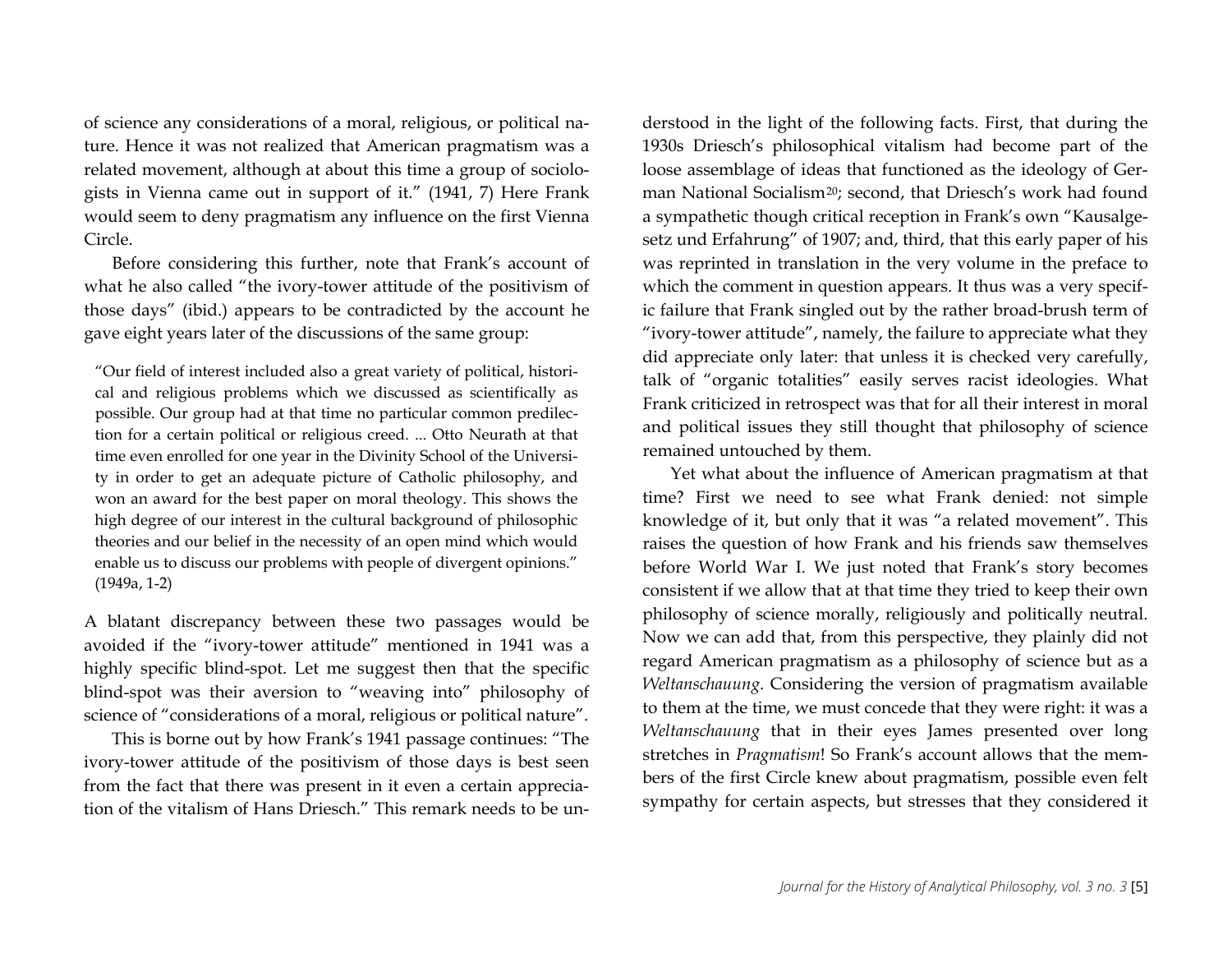irrelevant for their work in philosophy of science strictly speaking.[21](#page-24-0)

It may seem that this conclusion dispels any hope of substantiating the hypothesis that pragmatism influenced their philosophy of science. Here a response of some subtlety is required. The realization that pragmatism was a "related" movement required of the then future members of Schlick's circle not only a greater appreciation of the depth of the embedding of philosophy of science in the broader culture of its day, but also a change in their perception of the problem situation that pragmatism faced in order for it to play a role in the philosophy of science they wanted to develop. This means that we face a triple task: documenting a relevant broadening of the perspective of the members of the former first Vienna Circle, specifying the point of their appreciation of pragmatism and determining the problem that in their eyes pragmatism originally faced but that later on was recognized to be surmountable—thus explaining why it was not until relatively late in the day that they affirmed their sympathies in public.

**5.** Let's turn to indications in favour of the hypothesis of an earlier influence from pragmatism than commonly supposed. Consider first the big picture drawn by Frank of "the history of the development of 'logical empiricism'" in his first retrospective: "The movement developed through the cooperation of Central-European positivism with some groups representing American pragmatism. The European movement had its origin in the ideas of the Austrian physicist Ernst Mach." (1941, 6) The period of cooperation meant here I take to be that following the Prague conference in 1934 that Carnap marked, as we saw, as the beginning of his interaction with American pragmatists. For Frank, a significant milestone on the way towards that period of cooperation was

his opening address to the Congress of German Mathematicians and Physicists in Prague in September 1929. (This was a very large gathering of which Frank was the local organizer and to which he had managed to attach the much smaller First Conference for the Epistemology of the Exact Sciences at which the Vienna Circle and the Berlin Society for Empirical Philosophy introduced themselves to the academic public.) About this lecture and the philosophy he presented Frank noted[:22](#page-24-1)

"Here we find the synthesis of positivism and the new logic explicitly represented. It is also interesting that since the rigorously logical formulation of the positivistic ideas, their connection with American pragmatism has become clearly revealed; in this essay this connection is distinctly emphasized. The growing awareness of this congeniality was accompanied by a growing emphasis upon the fact that scientific theories are influenced by the social and political atmosphere. The ivory-tower attitude of the pre-war positivism had begun to crumble." (1941, 10)

This not only confirms that the "ivory-tower attitude" Frank criticized in their earlier selves had consisted in the neglect of the influence of the socio-political context of science upon its philosophy. It also tells us that by 1929 Frank too had become sufficiently "politicized" to realize that (as he put it yet another twelve years later) in Germany at the time "the philosophy of Kant and his metaphysical successors reigned, being regarded as a world picture particularly suited to the German nation" (ibid., 6). Frank's emphasis in that 1929 lecture on the connection with pragmatism thus carries a double meaning: not only the strictly scientific one of pointing out the convergence of certain doctrines, but also the political one of making common cause with pragmatism in its attack on the metaphysical depths (or swamps) which at the time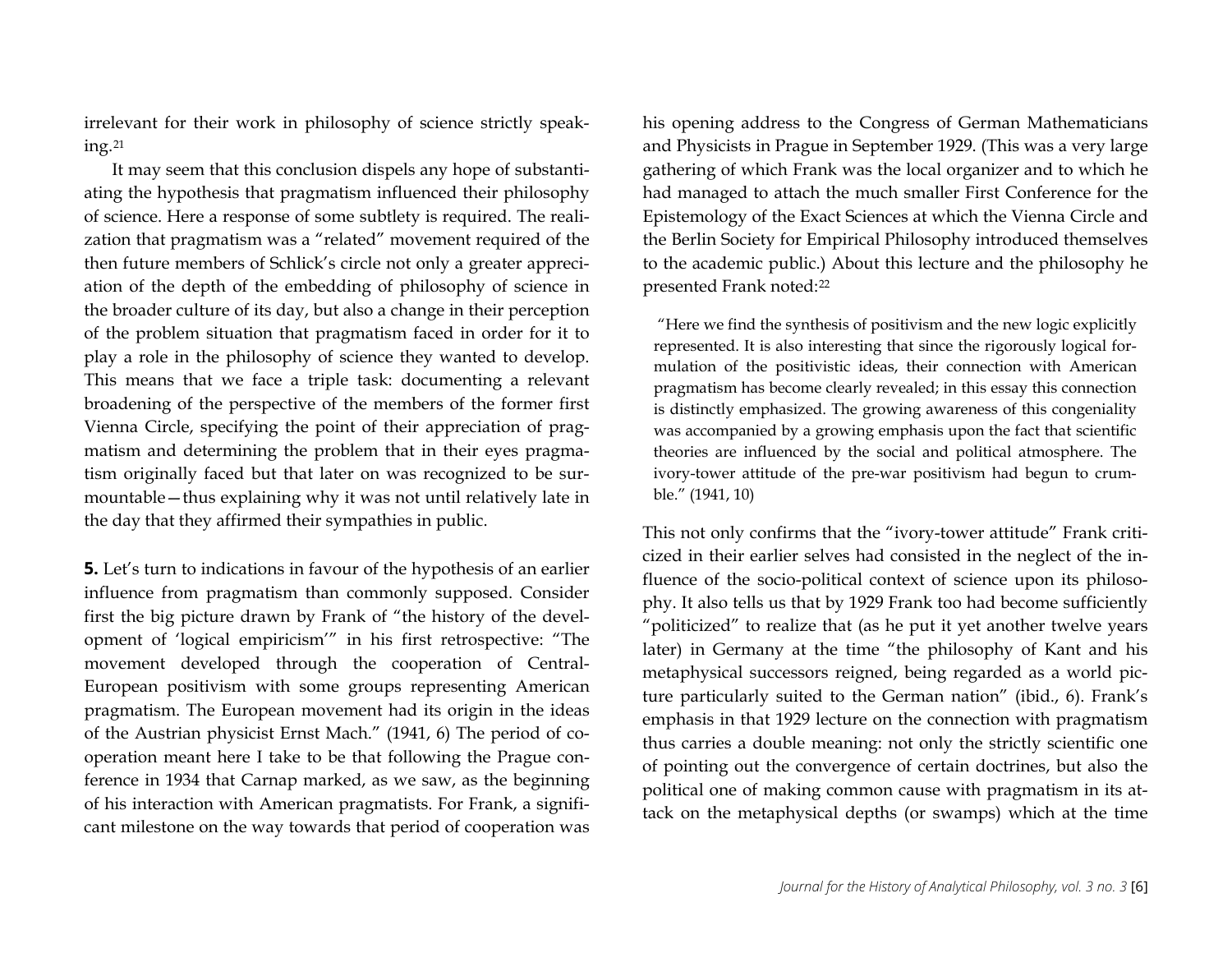were widely upheld in right-wing popular and learned discourse as the distinctive virtue of the German mind over the shallow empiricism, positivism and utilitarianism of its Western neighbours.[23](#page-25-0)

According to Frank's big picture in 1941 then, it was not until the second half of the 1920s that the "connection with American pragmatism" was recognized on the level of philosophy of science. But what prompted this recognition? Frank returned to the matter in his second account of the development of the Vienna Circle's philosophy (prefacing his enlarged second collection of essays) where the previously mentioned "rigorously logical formulation of the positivist ideas" which facilitated the recognition of the relevance of pragmatism was further specified. It consisted of two steps: first, Schlick's conception of cognition aiming at truth as unique coordination and, second, its adoption by Carnap. Let's consider the second step.[24](#page-25-1)

"Schlick and Reichenbach had identified 'true cognition' with a system of symbols that indicated the world of facts uniquely. Carnap offered an example of such a system [in the *Aufbau*]. ... Carnap introduced as the elementary concepts of his system immediate sense impressions and the relations of similarity and diversity between them. The world is to be described by statements that may contain any symbols, provided that from them statements can be logically derived that contain nothing but assertions about the similarity and diversity between sense impressions. The 'meaning' of a statement in science would be the sum of all statements about similarity and diversity between sense impressions that can be derived logically from the statement in question. When I read this book it reminded me strongly of William James' pragmatic requirement that the meaning of any statement is given by its 'cash value', that is, by what it means as a direction for human behavior. I wrote immediately to Carnap, 'What you advocate is pragmatism.' This was as astonishing to him as it had been to me. (1949a, 33) [25](#page-25-1)

As it happens, there is another interpretive puzzle here. In a letter of 7 October 1928 to Neurath, Carnap reported that he just received a postcard from Frank responding to the small booklet *Pseudo-Problems in Philosophy* (hereafter: *Scheinprobleme*) and he quoted: "What I find particularly interesting is the following. Logically trained thinkers who come from the exact sciences, like you for example, thus ultimately reach the same conclusion as the logically rather coarse pragmatist philosophy of W. James and others."[26](#page-26-0) This raises the question whether Frank here misremembered what book of Carnap's had prompted his insight. This suspicion is heightened when we note that the verificationist criterion described in the last block quotation was not formulated in the *Aufbau* as such but only *Scheinprobleme* (1928b [2003, 327-328]). Frank in 1949 read back into the *Aufbau* what strictly speaking was not yet in it (though it accorded with it fully).[27](#page-26-1) In any case, it was not until 1928 that the affinity between pragmatism's conception of meaning and the views of the Vienna Circle became plain to some members: only then did Frank—and the implication is: at least some his colleagues—appreciate the relevance of pragmatism for the philosophy of science the Circle was developing.[28](#page-26-2)

To spell this out a bit further: what brought on this recognition was appreciation of the similarity between what James had called "Peirce's principle" and a certain reading of Carnap's *Aufbau*. Peirce's principle was: "Consider what effects, which might conceivably have practical bearings, we conceive the object of our conception to have. Then, our conception of those effects is the whole of our conception of the object" (Peirce 1878 [1992, 132]). The question arises: just what was meant by "effects with practical bearings"? James's paraphrase of the principle was this: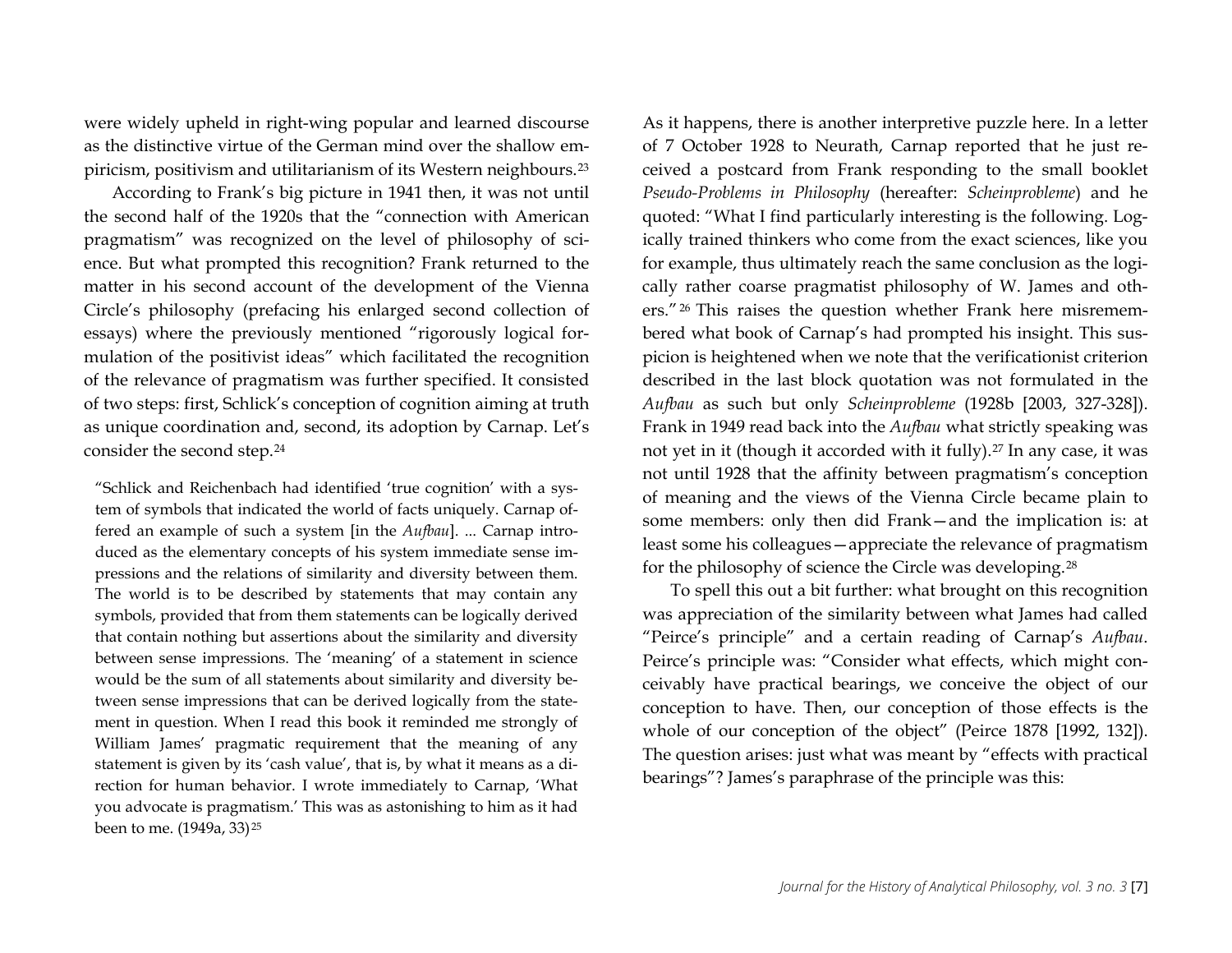"To attain perfect clearness in our thoughts of an object, then, we need only consider what conceivable effects of a practical kind the object may involve—what sensation we are to expect from it, and what reactions we must prepare. Our conception of these effects, whether immediate or remote, is then for us the whole of our conception of the object, so far as that conception has positive significance at all." (1907 [1991, 23-24])

It seems notable that James referred to "sensations" alongside "reactions". In a similar fashion, Frank's "pragmatist" reading of the *Aufbau* stresses that the significance of "a statement in science would be the sum of all statements about similarity and diversity between sense impressions that can be derived logically from the statement in question", such that the reduction of the cognitive contents involved serves justificatory epistemological purposes (and not merely reconstructive constitutive ones). Frank's "pragmatist" reading of the *Aufbau* is, in fact, a verificationist-positivist one.[29](#page-27-0)

**6.** Yet why, a sceptic might now ask, should we lend credence to Frank's story when there is doubt over the precision of his memory? The answer is that, apart from the possible infelicity noted, his story checks out. When we turn to his Prague address we find him writing, in building up to the aforementioned first step: "Like James Schlick begins with a determined rejection of the truth concept of school philosophy." (1929–30 [1949, 105])[30](#page-27-1)

It may also be asked why it should have taken a verificationistpositivist reading of the *Aufbau* to prompt the appreciation of pragmatism. Did the members of the Vienna Circle not realize the affinity before? The answer would seem to lie, at least in part, in the fact that prior to *Scheinprobleme* the Circle simply did not have an explicit verificationist criterion to speak of.[31](#page-28-0) But more still was involved.

Carnap's verificationism represented what Frank had called "the rigorously logical formulation of the positivist ideas" (1941, 10). What precisely were the "positivist ideas" that Frank took to be so rigorously formulated by Carnap—was it just Mach's sensationalism as documented in his *Analysis of Sensations* (1886)? That would be to short-change the sophistication both of Mach and his first Circle readers and to over-ontologize the neopositivist doctrine. What must not be forgotten is Mach's dictum in *The Science of Mechanics*: "where neither confirmation nor refutation is possi-ble, science is not concerned" (1883 [1960, 587]).<sup>[32](#page-28-1)</sup> This dictum, of which his first Circle readers were well aware, stresses the epistemological point of positivism and it was this that was salient for Frank when he stated, concerning the aforementioned second step, that Carnap's *Aufbau* "made the most determined attempt" to give a rigorous logical formulation of the "doctrines of Mach" (1929-30 [1949b, 110]).<sup>[33](#page-28-2)</sup> It was this aspect of the *Aufbau* that Frank associated with pragmatism. having the *Aufbau* (and *Scheinprobleme*) to hand clearly helped him to appreciate the similarity of their developing philosophy of science with that of pragmatism.

But now the other question arises with considerable urgency. If Frank saw the parallel to James's "cash-value" conception of meaning in the logically concise explication of Mach's dictum, why did he not appreciate the original parallel between the Machian and the Jamesian ideas? Here the answer is that he may very well have done so, but that in his perspective the distinction of Vienna Circle philosophy lay precisely in the logical sophistication that it gave to the positivism and the pragmatism of the previous generation. In his Prague address Frank remarked critically about both Mach and James that their pronouncements remained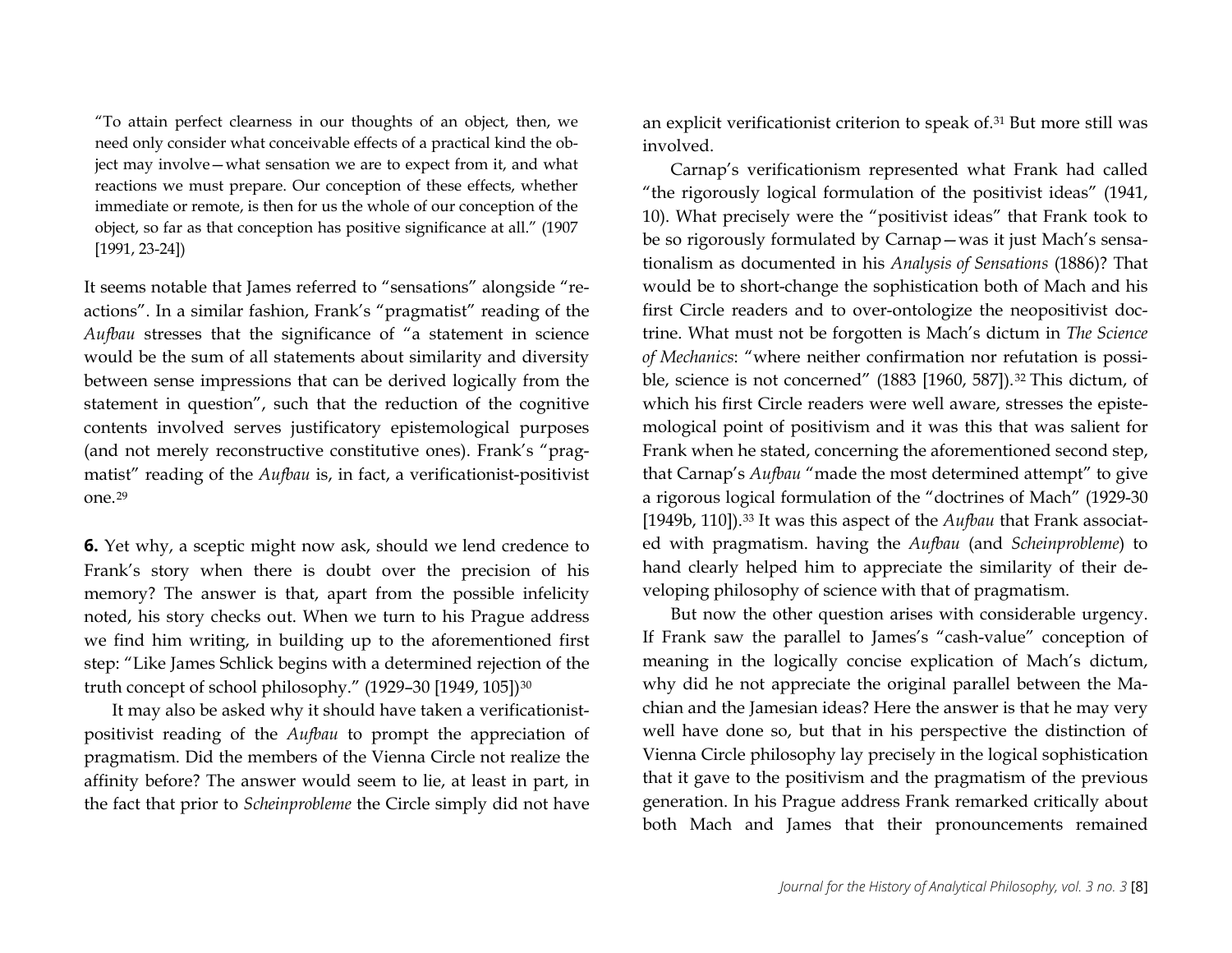sketchy and "indefinite".[34](#page-29-0) So it was not simply the parallel between Mach and James that mattered since Frank wanted to stress the advance beyond them. [35](#page-29-1) What mattered was precisely that Carnap's criterion of empirical significance allowed one to discern in logically concrete terms the cash-value, as it were, of Mach's and James's earlier merely programmatic pronouncements on meaning and truth.

That Frank's type of positivist reception of the *Aufbau* was somewhat problematical not just on the Carnapian but also on the Machian side of the equation may be noted but does not affect the dynamic at issue here.[36](#page-29-2) (Likewise, the similarity with pragmatism was more limited than Frank cared to advertise at the time, given that James in particular failed to make use of the antimetaphysical cutting edge of Peirce's principle.) [37](#page-29-3) Likewise we should note that Schlick took a different route by his association of Carnap's *Aufbau* project with Wittgenstein's *Tractatus* (see his 1926 [1979, fn.2]). So Frank's report sheds light not only on the development of the Circle's theses still prior to its public phase from the 1929 Prague conference onwards, but also on some of the Circle's early internal dynamics.

**7.** Yet this still leaves us to assess the nature of the first Circle's reception of pragmatism. Given the widely reported largely critical discussions of the pragmatist theory of truth at the International Congress of Philosophy at Heidelberg in September 1908, it is unlikely that they did not take note of it already then. It becomes wholly implausible to suppose so once it is noted that Jerusalem gave a talk entitled "Der Pragmatismus: Eine neue philosophische Methode" (Pragmatism: A New Philosophical Method) on 24 January 1908 to the Philosophical Society of the University of Vienna, in which all three of Frank, Hahn and Neurath were active.[38](#page-29-0) As a philosophy of a more general *weltanschauliche* sort certain parts of James' pragmatism may well have struck a responsive chord in them, while certain others repelled them. This is clearly evident in the case of Neurath.

Already in October 1909 Neurath had published a brief review of James' *Pragmatism* in Jerusalem's German translation as part of a review of the book series in which it appeared. There he commented on the unclarity of what's meant by talk of "practical consequences".[39](#page-30-0) His awareness of James's work is also documented by passing remarks (e.g.. Neurath and Schapire-Neurath 1910 [1998, 414]) including one on the contemporary "fashion" of the "urban intelligentsia" to appreciate the philosophies Bergson and James as ones that "oppose the rationalism of the previous period" (1914 [1998, 351]). More significant, however, is what appears to be an embrace of certain pragmatist ideas in his 1913 lecture to the Philosophical Society at the University of Vienna, "The Lost Wanderers of Descartes and the Auxiliary Motive". There Neurath claimed against Descartes that "the differences between thinking and action are only of degree, not kind" and rejected his view "that only in the practical field could [we] not dispense with provisional rules" (1913a [1983, 2-3]). The fallibilist epistemological holism and the model of decision-making under uncertainty that Neurath developed and contrasted with "pseudorationalism" there is clearly of a pragmatist cast.[40](#page-30-1) (Neurath expressly rejected the idea that a thinker could wipe clean the slate and begin anew from scratch on a basis of certainty: the tasks ahead pressed us forward to make decisions, not only in daily life and action but also in theoretical thought, without the assurance of any supposedly superior insight.) While the term "pragmatism" was never mentioned, it is notable, for instance, that it's an auxiliary "motive" that Neurath invoked for decision making, not an auxiliary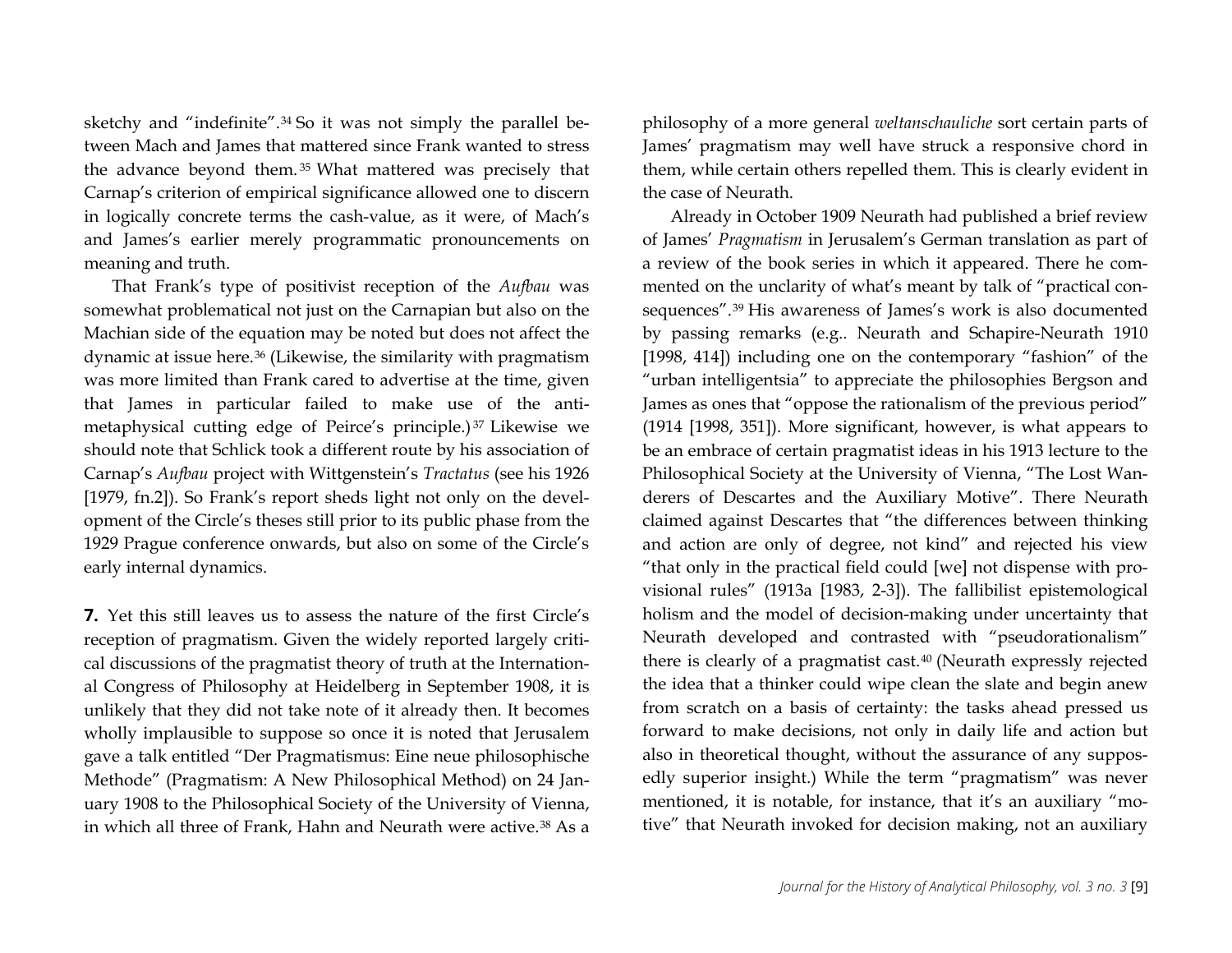hypothesis. Fittingly, Neurath's first employment of the simile so beloved by Quine—of the sailors having to repair their boat at sea—falls into the same year (1913b [1998, 215-216]).

Likewise, pragmatism's reputed "voluntarism" [41](#page-31-0) fitted well with Frank's radical conventionalism in his early paper on causality which Frank once characterized as representative for their early views (1941, 8). Frank suggested that the principle of causality was a mere convention adopted only for its convenience in formulating workable theories. He concluded that "experience only serves to fill in a framework which man brings along with him as a part of his nature", but whereas "the old philosophers considered this framework a necessary outgrowth of human organisation", he saw in it a "free creation of human imagination" (1907 [1949a, 58]). Cantor's famous formulation was here married to a radical voluntarist conventionalism which Frank later withdrew from but which also possessed strong pragmaticist overtones and clearly owed more to Le Roy than Poincare or Duhem. Fittingly enough, Le Roy was referred to glowingly in James's own preface to *Pragmatism* whereas Poincaré and Duhem were mentioned only later in the text. Still, Frank's paper was published in the same year as *Pragmatism,* so James's reference is unlikely to have played a role. Frank mentioned "the pragmatism so popular in America" for the first time only in a review the mid-1910s (1915, 47), namely of Hans Kleinpeter's *Der Phänomenalismus. Eine naturwissenschaftliche Weltanschauung* which sought to establish an affinity between Nietzsche's thought and pragmatism.

Of course, none of these comments and partial parallels—even less so Hahn's then silence on the matter—amount to an endorsement of pragmatism. That nevertheless some sympathy with selected aspects of its doctrine is detectable still fits with Frank's claim that in the first Circle pragmatism was not yet understood as "a related movement".

**8.** For the early years of the Vienna Circle proper, Frank's retrospective accounts appear broadly corroborated already by Neurath's attempt to discuss pragmatism in its manifesto. That Carnap vetoed it, however, leaves one wondering whether he was as enthused by Frank's discovery of the *Aufbau's* pragmatist credentials as was Frank himself. Be that as it may, Neurath's intention to bring pragmatism into play was realized by Frank's opening address to the 1929 Congress in Prague to the text of which we may now return briefly.

In recommending the Circle's "scientific world-conception" to the assembled physicists in place of their homespun philosophies that had been rendered redundant by physics itself, Frank laid considerable stress on what he expressly called "the close relationship between the truth concept of the modern logical movement and that of pragmatism" (1929-30 [1949b, 112]). This assertion followed on the heels of his explication of Carnap's criticism of metaphysics as making use of unconstitutable or non-constructable concepts, thus failing to provide "a specifiable relation between concrete experiences" (ibid.). Earlier Frank had claimed that "the physicist in his own scientific activity has never employed any other concept of truth than that of pragmatism" (ibid., 102). He illustrated this, first, by claiming that "the 'agreement of thought with its object' ... cannot be established by any concrete experiment" and stating, with Mach and James, that it is only possible to "compar[e] experiences with one another" (ibid.). Later he rendered this conception more precise by employing Schlick's notion of truth as unique coordination, understood as "the unequivocal assignment of a system of symbols to experiences" (ibid., 106), in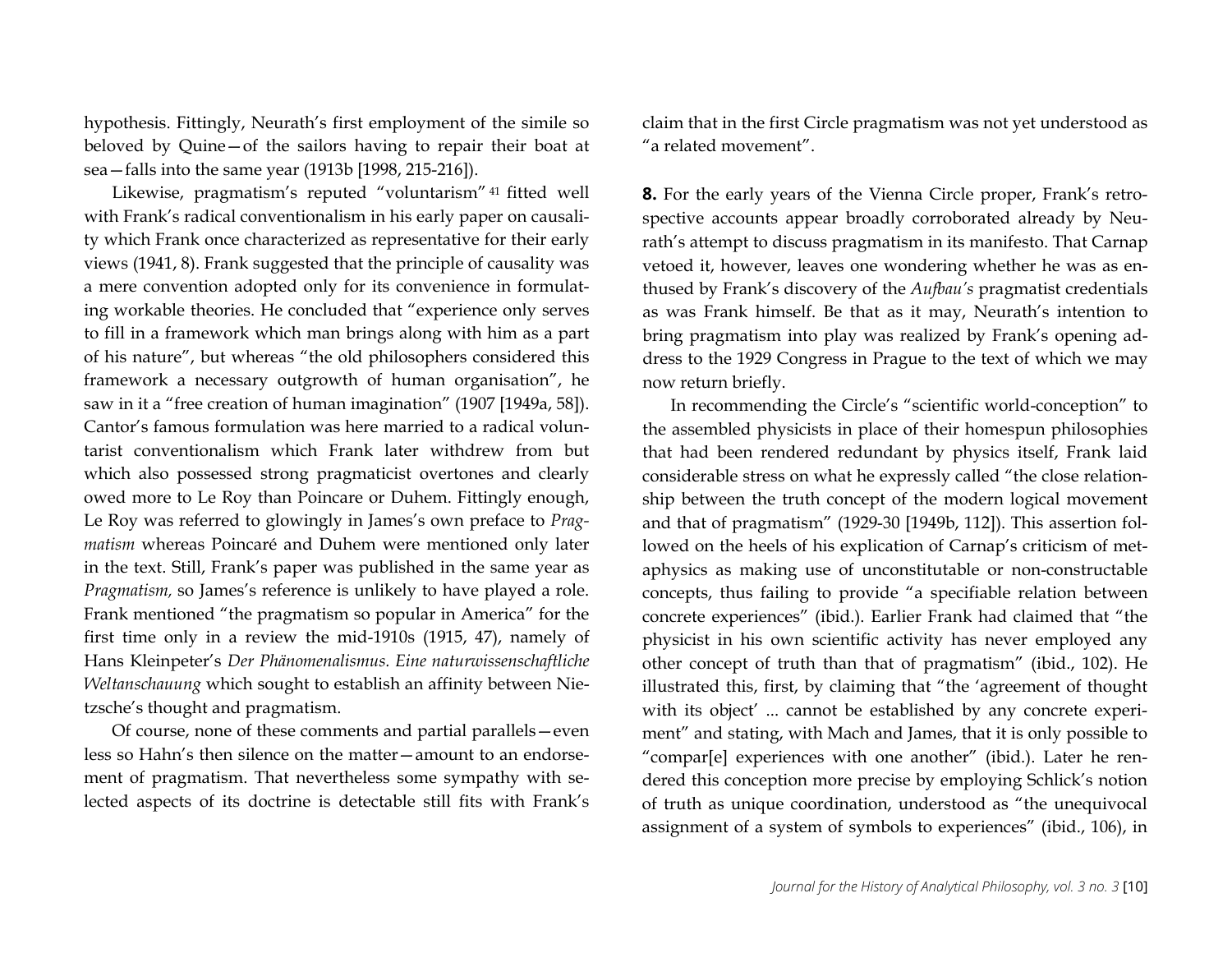explicating instances of hypothesis confirmation.[42](#page-32-0) Also notable is that Frank's *The Causal Law and its Limits* begins with reflections about the nature and purpose of "the instrument 'science'" (1932a, title of Ch. 1, Sect.1) and that Frank noted with obvious agreement Bergson's view that the conception of scientific statements as invented instruments constitutes the core of James' pragmatism (ibid., 281 fn.1). Indeed, James had openly declared: "*Theories ... become instruments, not answers to enigmas in which we can rest*." (1907 [1991, 26, orig. emphasis]).[43](#page-32-1)

Both of these pragmatist points find expression also in the writings of Neurath and Hahn. Neurath's own paper at the smaller 1929 Prague conference contains the eminently pragmatistsounding credo:

"Our thinking is a tool, it depends on social and historical conditions. ... We cannot act as prosecutor and defendant at the same time and in addition sit on the judge's bench. We confront our present thinking with our earlier thinking, but we have no possibility of taking a judge's stand on a point outside." (1930 [1983, 46])

Here pragmatism's anti-correspondentism and instrumentalism appear intimately connected. Hahn also—albeit not until some public lectures in 1932 (his lecture at the Prague conference concentrated on presenting the Wittgensteinian conception of logic as tautological and its consequences)—gave public expression to his "allegiance to the pragmatist conception", namely its conception of truth: "The truth of a statement consists in its confirmation. Of course, this robs truth of its absolute, eternal character, it becomes relativized, humanized, but the concept of truth becomes applicable!" (1933 [1987, 43, trans. altered]) In a footnote Hahn then quoted from Jerusalem's translation of James's *Pragmatism* and from a paper in the Dewey-edited volume *Studies in Logical Theory* (which was referred to in the Preface of James's *Pragmatism*).

I'll return to discuss the problematical aspects of Frank's, Hahn's and Neurath's pronouncements on truth below. Now I simply note that not only Frank but Neurath and Hahn also found it easy to link what James called "Peirce's principle" to their own developing criterion of empirical significance and their critique of the traditional correspondence conception of truth. Their long exposure to Mach's proto-pragmatic dictum had paved the way.

**9.** I turn to the issue of the delayed appreciation of pragmatism under its own name. That Frank and his friends had become more aware of the close relation between science and its philosophy and the socio-cultural and political environment in which it was practiced and so had come to appreciate better the kinship of their battles against school philosophy—especially, as Frank stressed, against its conception of truth—is unlikely to be the whole explanation.[44](#page-32-0) We already noted that for them James's *Pragmatism* was not an unproblematic doctrine. Being promoted as a *Weltanschauung* was only one aspect of this, however. To get a deeper insight, we may consider the philosophy of the spokesperson for pragmatism in Vienna, Wilhelm Jerusalem.[45](#page-32-2)

Certain aspects of Jerusalem's work were problematic for future members of the Vienna Circle whether or not they appreciated his pragmatism. Schlick's *Gedenkrede* for Jerusalem serves as a good example for it. Schlick explicity noted Jerusalem's "attempt to answer several of the questions of logic and epistemology on a psychological, later even sociological basis, which barred him from doing full justice to them" (1928 [2008, 140]). Jerusalem occupied a particularly exposed position in the turn-of-the-century German debates about the ground of the validity of logic.[46](#page-32-3) He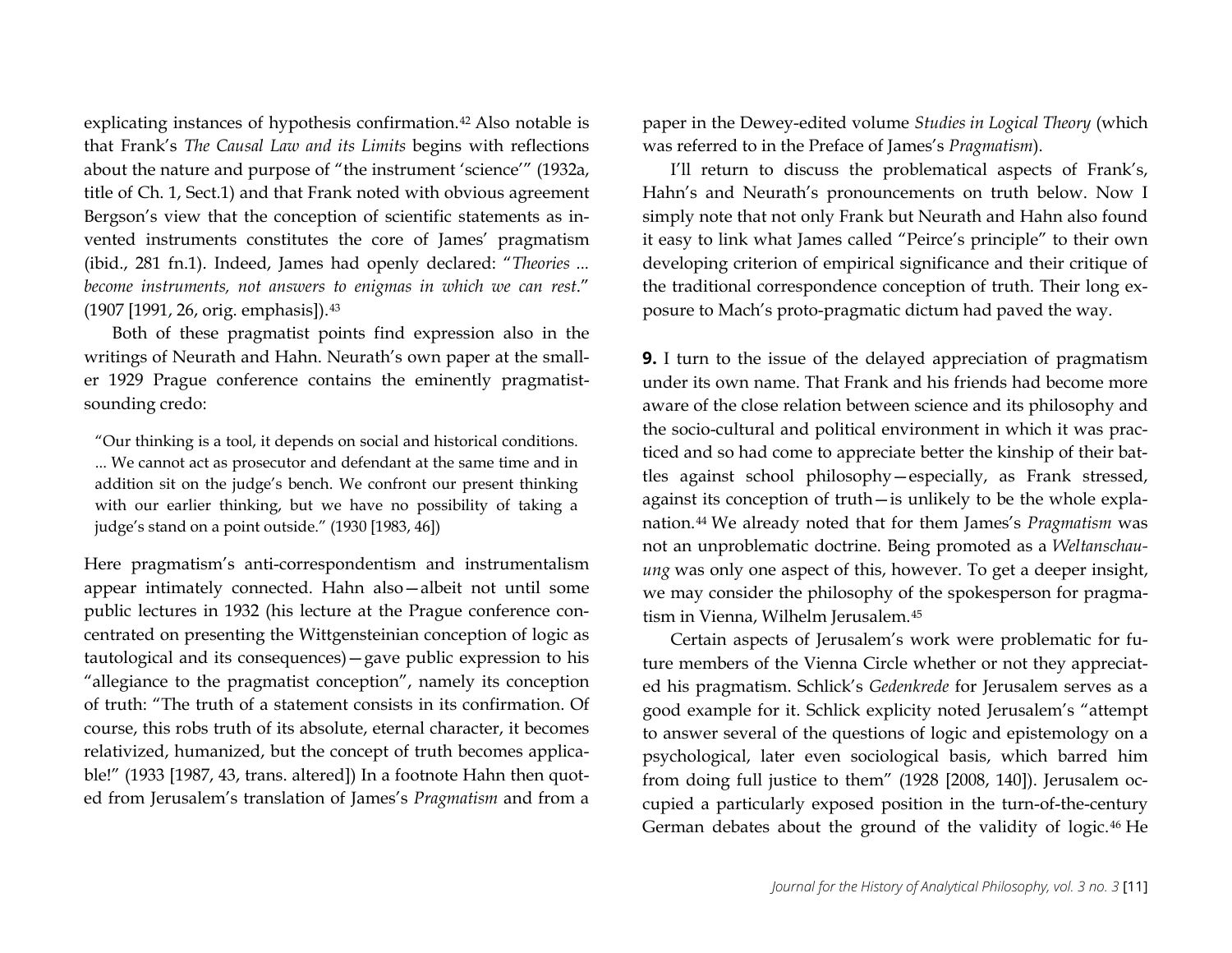espoused a variant of what has come to be known as psychologism, the view that the validity of logic was ultimately of empirical origin, the laws of logic representing merely evolutionarily beneficient dispositions of human thought. His *Der kritische Idealismus und die reine Logik* (1905), published only three years before his translation of James's *Pragmatism*, was a sharp polemic against the apriorist opponents of this view, as was his own lecture at the Heidelberg Congress where he characterized his "evolutionist" position as follows (implicating also his friend Mach):[47](#page-33-0)

"Even the most universal propositions of logic and mathematics are regarded only as sedimentations, as condensations of earlier experience. The evolutionist sees in these propositions the adaptation of thoughts to facts and to each other (Mach), he finds in these valuable tools from the point of view of the economy of thought." (1909, 809 trans. TU).

Though logically independent from pragmatism when that is viewed as centred on Peirce's principle, at the time Jerusalem's psychologistic position also played into the reception of pragmatism on account of the James's own thorough-going antiaprioricism.[48](#page-33-1)

The question whether James was committed to psychologism was not widely asked but Jerusalem's position was taken to be representative. In *Pragmatism* James only claimed that "the form and order" of "those bodies of truth known as logics, geometries, or arithmetics" is "flagrantly man-made" and that "mathematics and logic themselves are fermenting with human rearrangements" (1907 [1991, 108 and 112]). This is not decisive, but since Jerusalem argued along similar lines to press his psychologistic conclusions, and James gave no grounds to argue against these, it was not an unreasonable conclusion to associate pragmatism and psychologism. Certainly what F.C.S. Schiller wrote in the Preface to his second collection of essays fully legitimates still wider conclusions: "Various forms of 'psychologism', proceeding from the same considerations as those which have inspired the Anglo-American pragmatisms, disturb the older conceptions of logic. Among them Prof. Jerusalem's *Der Kritische Idealismus und die reine Logik* is particularly noteworthy" (1907, xii).[49](#page-34-0) Note then that until a different alternative to apriorist rationalism became available, pragmatism's anti-apriorism was stuck with psychologism. For theorists attracted by Russellian logicism—like Hahn, Frank and Neurath already in the first Vienna Circle—and with it its conception of logic as concerned with a mind-independent domain, this marked a serious deficiency of pragmatism when it was consid-ered for its suitability as a philosophy of science.<sup>[50](#page-34-1)</sup>

It is important, however, to note that Jerusalem's psychologism did possess some redeeming features. For besides the question of what justifies the validity of logical laws which we nowadays remember as the decisive one in the psychologism debate, there were also other issues tied into it on which Jerusalem's opponents by no means stood on as firm a ground as on the former. Typically, these opponents' conceptions of the a priori nature of the validity of logical laws went hand in hand with a certain conception, first, of their truth pertaining to a distinct ontological realm, and, second, of the timelessness of the human reason that discerned these laws. As to the first point, Jerusalem's report of the Congress at Heidelberg simply heaped scorn on the idea that such a self-sufficient "third realm between experience and metaphysics" with its intrinsic modality should provide the ground for normative conceptions of human knowledge and science (1908b, 59). Thus he stressed that science successfully employs abduction, despite the bar placed by formal logic on the fallacy of *post hoc*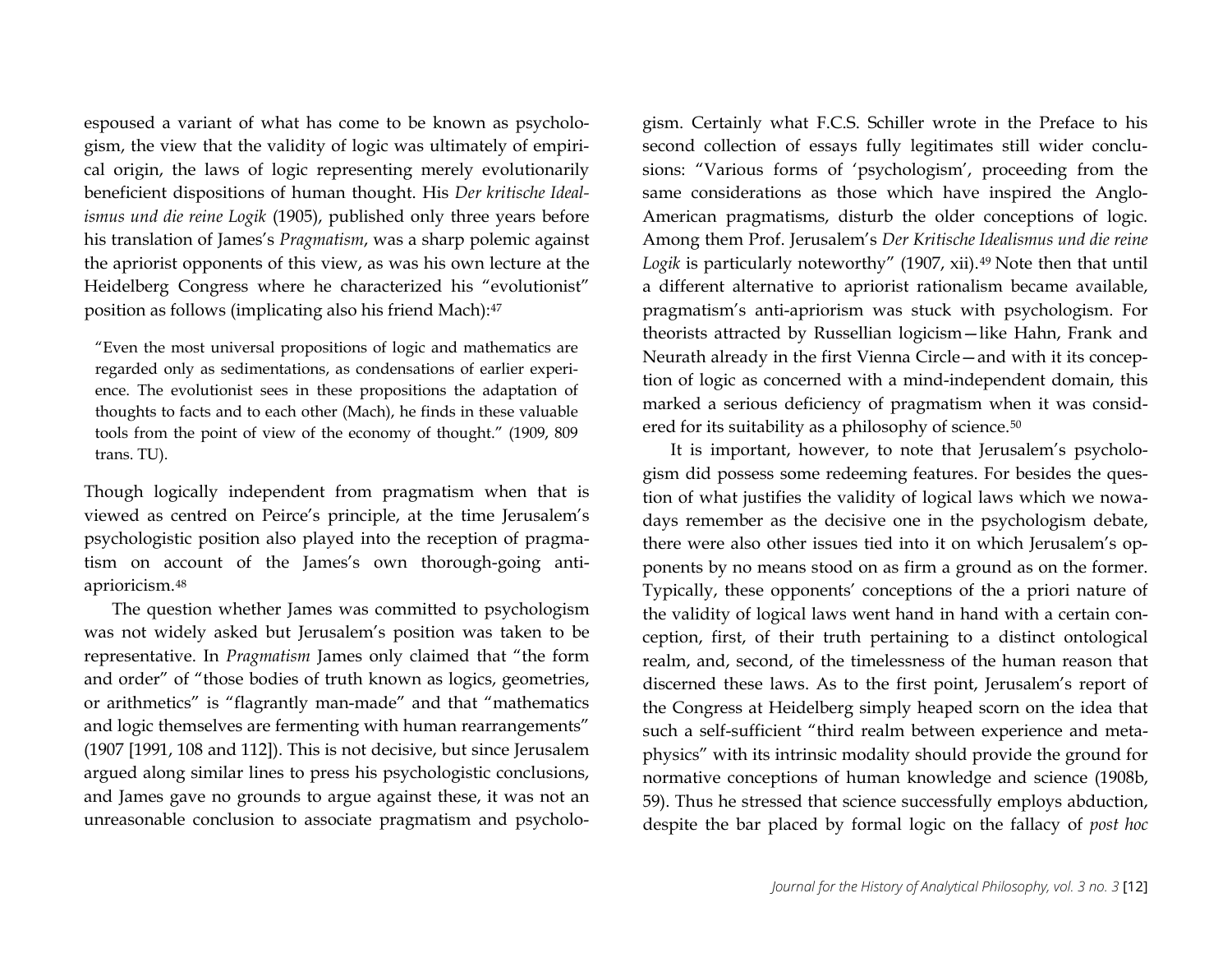*propter hoc*: Jerusalem rightly pointed out that scientists do not assume that the truth of abductive inferences is necessary (ibid., 60). As to the second point, Jerusalem reasoned that if the laws of logic indeed were eternal laws of thought, then the thought that discerned their justification had to partake of that eternality. Thus he criticized as "essential in all epistemological apriorism" the "unshakable belief in the timeless and wholly invariable logical structure of the human mind" (e.g. 1922, 69) which made our knowledge of these laws a "gift of mercy from God" (1914 [1925, 192])—a view he took to be patently refuted by ethnological and anthropological research. That some apriorist opponents granted the legitimacy of evolutionary accounts of human reason left Jerusalem puzzled.[51](#page-35-0) He should have argued, but did not, that whether the laws of logic pertained to a timeless realm of reason or not, no good account of our a priori knowledge of them had been provided.[52](#page-35-1)

Jerusalem naturalistic approach to human cognition can be accused of failing to take proper account of the difference between questions of the origin and the validity of logical thought, and of the descriptive and normative import of the laws of logic, but this does not invalidate as unwarranted his opposition to apriorist rationalism. (Still in the 1930s and 40s and entirely independently of Jerusalem or psychologism, American pragmatists argued against ontological conceptions of logic.)[53](#page-35-2) Yet at the time pragmatism's assault on metaphysical speculation and its evolutionary deflation of philosophical categories was all too easily deflected by reference to these failings and sympathisers of pragmatism who were not attracted by psychologistic shortcuts were confronted by the problem that had beset empiricism all along: how to account for logic and arithmetic and our knowledge of it.

To this problem the Vienna Circle around Schlick had a ready answer, however—unlike the first Circle before World War I. Following Wittgenstein who had introduced the idea that the laws and propositions of logic are purely tautological, the Vienna Circle had a distinct advantage over both parties of the psychologism dispute: their own apriorism vis-à-vis logic required no more than the grasp of linguistic rules.[54](#page-35-3) Now the pragmatist sympathies of (some of) its members no longer faced the objection that the earlier generation of pragmatists was faced with. The previously perceived conflict of doctrines now was resolved and affirmation of their pragmatist sympathies became possible.[55](#page-35-4)

**10.** On what points then did Frank, Hahn and Neurath endorse pragmatism? Two such are clearly discernible. First, the view that scientific statements and theories are tools and instruments; secondly, the conviction that any talk of truth must be grounded in confirmation. Both of these points imply a negative thesis: truth as correspondence of statement and fact and scientific knowledge as faithful copying of a world independent of the inquirer are metaphysical ideas, that is, correspondence truth and realism postulate representational relations that we are in no way able to check up on.[56](#page-35-5) But it is important also to see the positive thesis that is entailed by these two points: science provides us with maps and models that we are justified to rely on for our activities as long as and to the extent that they have been confirmed by experience or experiment. So the denial of correspondence and realism does not rob science of its objectivity which, importantly, is understood not as what an ideal spectator would see that we cannot, but instead as evidence-based intersubjective agreement.

What is notable in Frank's, Hahn's and Neurath's appropriation of pragmatist ideas is therefore that it went beyond the appre-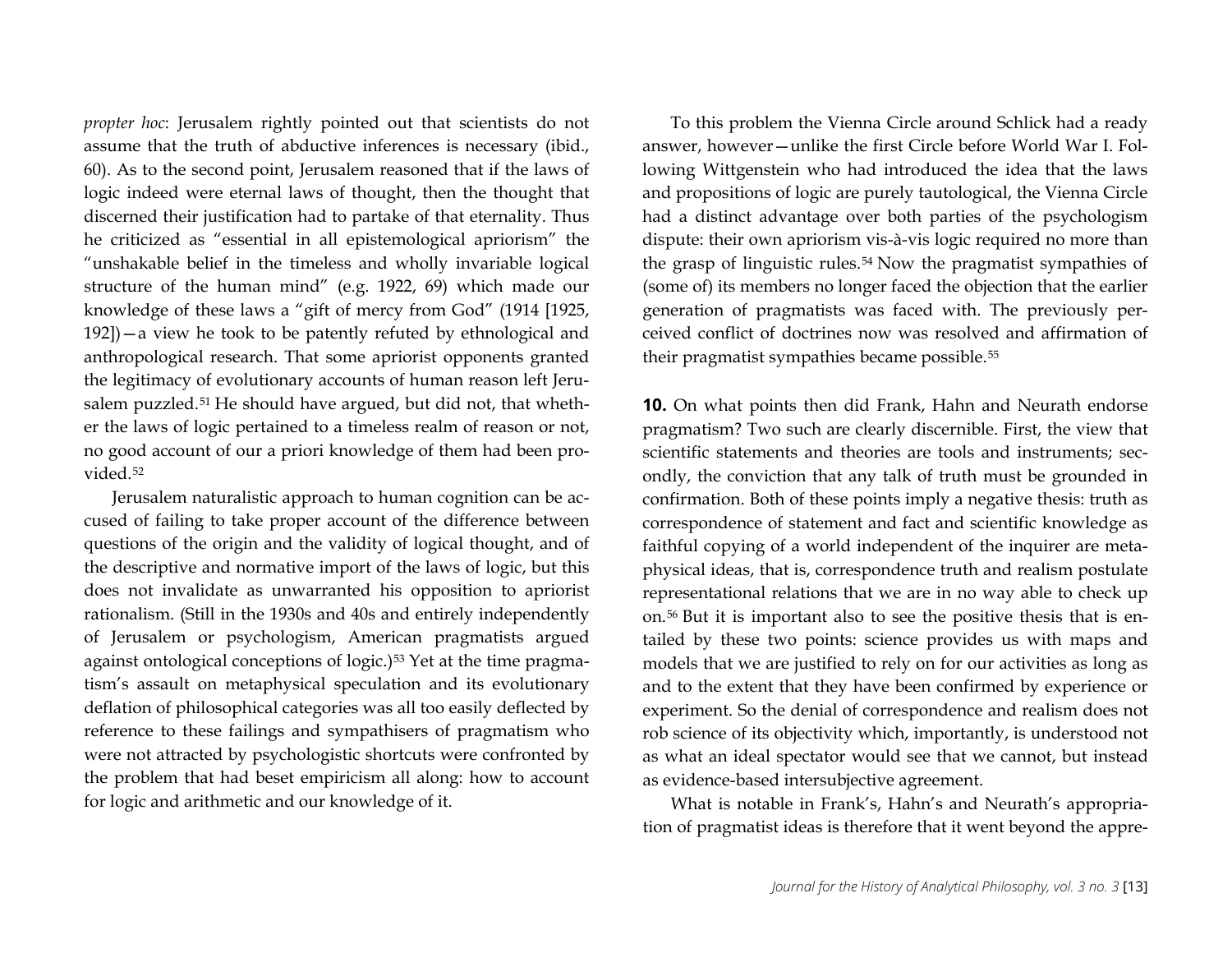ciation of the *de facto* (ultimate) action-orientation of all thought (stressed by James) and its evolutionary roots (stressed also by Mach and Jerusalem). It went beyond aiming for a more practical, life-oriented philosophy and embraced the radical conclusion that any other way of orientating our thought than by assessing it in the light of Peirce's principle is simply impossible. In terms that Frank quoted from Bergson, science does not discover its true statements but "invents" them (1929-30 [1949b, 102]). Yet as Bergson also pointed out (as Frank noted), there is no adventitiousness in this process of invention—though there clearly is underdetermination involved—given "the presence of resisting factors in any actual experience of truth-making, of which the new-made special truth must take account, and with which it has perforce to 'agree'", as James had put it (1907 [1991, 107]).

Yet Frank's, Hahn's and Neurath's appropriations of some pragmatist points were not unproblematical. To begin to see this, note that Frank also used Bergson's allusion to James' phrase of the "core" and "man-made wrappings" of reality (1907 [1991, 109]) in his description of traditional theories of truth to make a telling point. If "the whole work of science consists in breaking through the obstructing husk of facts, in the interior of which the truth is housed like a nut in its shell", then it becomes "difficult to distinguish between sensible and meaningless formulations of problems, for to every question the answer can be found behind the husk of facts if one bores with sufficient energy." (1929-30 [1949b, 95]) As an alternative view Frank then reported Schlick's rejection of truth as agreement of thought with its objects as paralleling James's and outlined his conception of truth as unique coordination between symbolic statements and facts (see §5 above). "It is easy to convince oneself", Frank concluded, "that physical cognition consists in the unequivocal assignment of systems of symbols to experiences" (1929-30 [1949b, 106]). Notably, Frank's paper later prompted a rejoinder by Schlick (who had not attended the Prague congress) in the Circle meeting of 5 February 1931: "Positivism does not speak of the 'invention' but the 'discovery' of truth—like what Frank calls 'school philosophy'" (in Stadler 1997 [1981, 246]). Clearly, Schlick was not pleased to have been placed in such close proximity to pragmatist theories of truth as he was by Frank.

Hahn for his part referred the reader to a passage in Jerusalem's translation of James' *Pragmatism*: "What counts as true is", as he put it, "what works best in the way of leading us, what fits every part of life best and combines with the collectivity of experi-ence's demands." (1933 [1987, 282, fn. 18]).<sup>[57](#page-35-0)</sup> Note that James' own "[Pragmatism's] only test of probable truth is", which prefaced the phrase "what works best…", became "As acceptable truth counts only" in Jerusalem's translation of it (1907 [1908, 51]), which was then further shortened by Hahn as above. That important distinctions were glossed over rather flagrantly here calls for comment (if not explanation). To begin with, Hahn, like Frank (and Neurath), came close to conflating accounts of what truth is with criteria by which it is detected.<sup>[58](#page-35-6)</sup> But this also suggests that Hahn, like Frank (and Neurath), was not so much interested in what the pragmatist conception offered by way of a positive definition of truth, but in what it helped to oppose: in Hahn's words, "the old metaphysical conception" such that truth consists in the correspondence of what a statement says with a "world of true being" (1933 [1987, 42]). What ultimately mattered was that all of the sciences knew only "one criterion of truth: confirmation" (ibid, 44). The point was to determine what can be "counted as" true, not to determine what truth really consists in—thus Hahn's quotation from the Dewey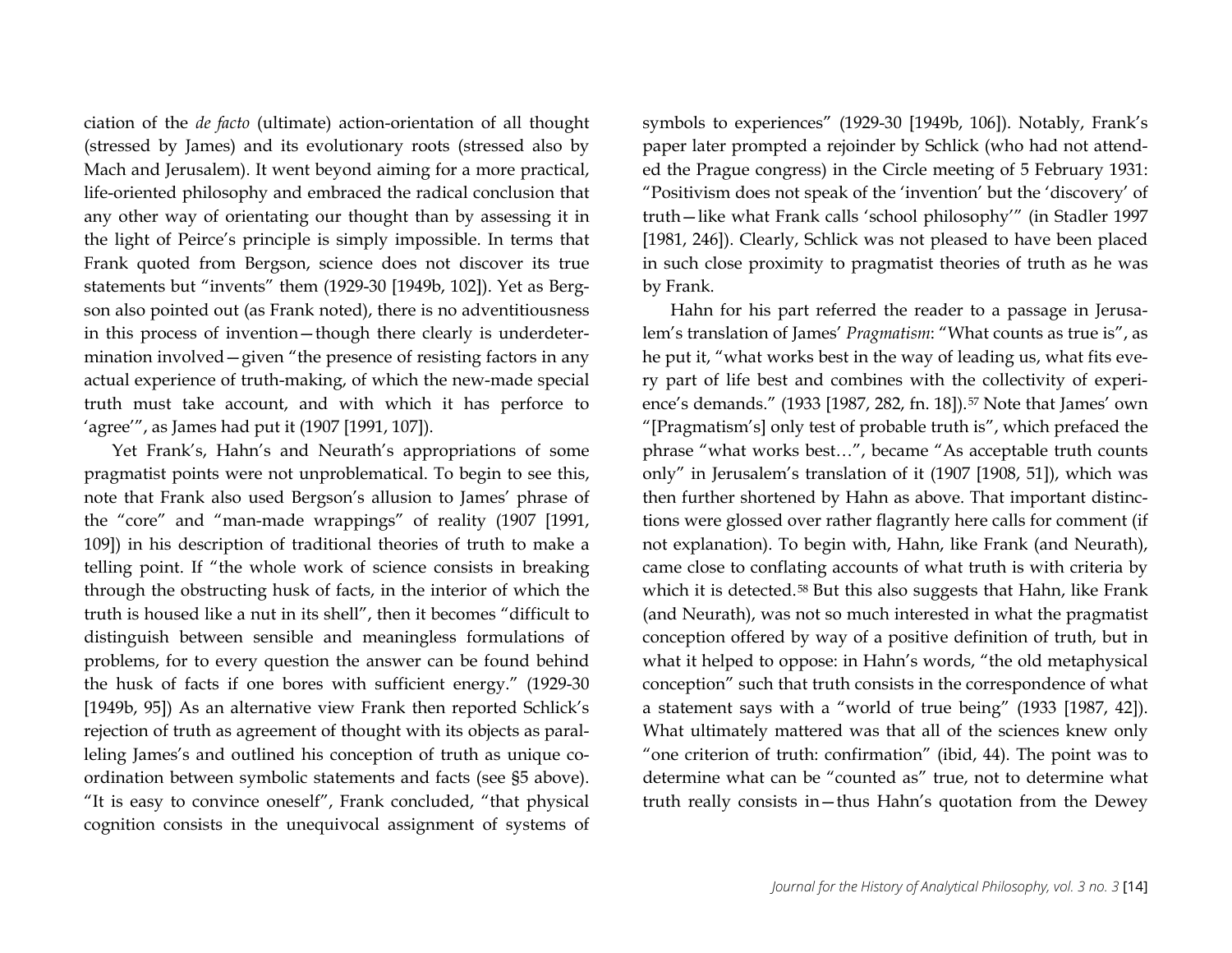volume: "That which can safely be taken for granted as a basis for further action is regarded as real and true." (Ibid., 282, fn. 18)<sup>[59](#page-35-7)</sup>

Both Frank and Hahn were not concerned with what truth is. Like Neurath whose remarks like "A statement is called correct if it can be incorporated into [the totality of existing statements that have already been harmonized with each other]. What cannot be so incorporated is rejected as incorrect" (1932a [1983, 66; insertion taken from previous sentence]) are often misunderstood as putting forward a coherence theory of truth, Frank and Hahn also did not put forward the thesis that truth is confirmability. What either were concerned with was the criterion by which we may recognise those statements that we commonly call true. Neurath would have liked to do without the notion of truth altogether; Frank and Hahn, it now seems, were not far off his position in being only concerned with its operationalizable aspects. [60](#page-35-8) It may be added that none other than Einstein expressed this concern when he ended his Preface to Frank's *Relativity: A Richer Truth* with the words: "Wahrheit liegt in der Bewährung. Truth is what stands the test of experience." (1950, 10)<sup>[61](#page-35-9)</sup> Clearly, Einstein should not be read as giving a definition here either; the point is rather that in rejecting metaphysical notions of truth Einstein here made common cause with Hahn, Frank and Neurath—and perhaps to some degree with pragmatism. Of course, Hahn's, Frank's and Neurath's pragmatism could have been saved from any appearance of conflating truth and confirmation by Tarski's semantic theory of truth—if that is read as explicating a deflationist conception when it became known to the Circle in 1935, as in effect Carnap then urged. But Hahn had died the year before and Neurath refused, suspecting metaphysics. Only Frank quietly came on board but left Carnap to his logic of science and pursued the pragmatics of science himself.

In sum, Hahn, Frank and Neurath agreed with pragmatism (as they now preferred to understand it) in rejecting inquiries into the nature of truth and focusing solely on the cash-value of that concept—confirmation. Their nowadays scandalous-sounding pronouncements on truth need not be taken as evidence for confusing truth and confirmation but instead for having taken on board the pragmatist criticism of correspondence notions of truth. Even so, they concluded somewhat rashly—as we can see, after Tarski that the only way to make sense of the notion was to operationalize it. Having staved off pragmatism as irrelevant to philosophy of science until they were able to replace its psychologistic opposition to apriorist rationalism by the new conception of logic as tautological, the former members of the first Vienna Circle pragmatized truth to the point of disfiguring even Schlick's conception of it. (Recognition of their reception of pragmatism seems essential to interpreting their problematic stance on truth in the late 1920s and early 1930s correctly.)

**11.** Noting these agreements must not mislead us to think that in the years before 1934 the former members of the first Vienna Circle provided wholesale endorsements of pragmatism. Elsewhere Frank remarked critically about the "pragmatist school which made the fight against the metaphysical conception of truth its main task": "But the pragmatist formulation of the aim of science is not satisfactory because it often contains an insufficient appreciation of the value of logic and systematicity in science." (1932b, 151) Even so, the evidence adduced points to the conclusion that the positive reception of pragmatism by some members of Schlick's Vienna Circle, while qualified and partial, happened ear-lier and was broader than commonly supposed.<sup>[62](#page-35-10)</sup> In particular, concern with pragmatism did not only arise with the attempts at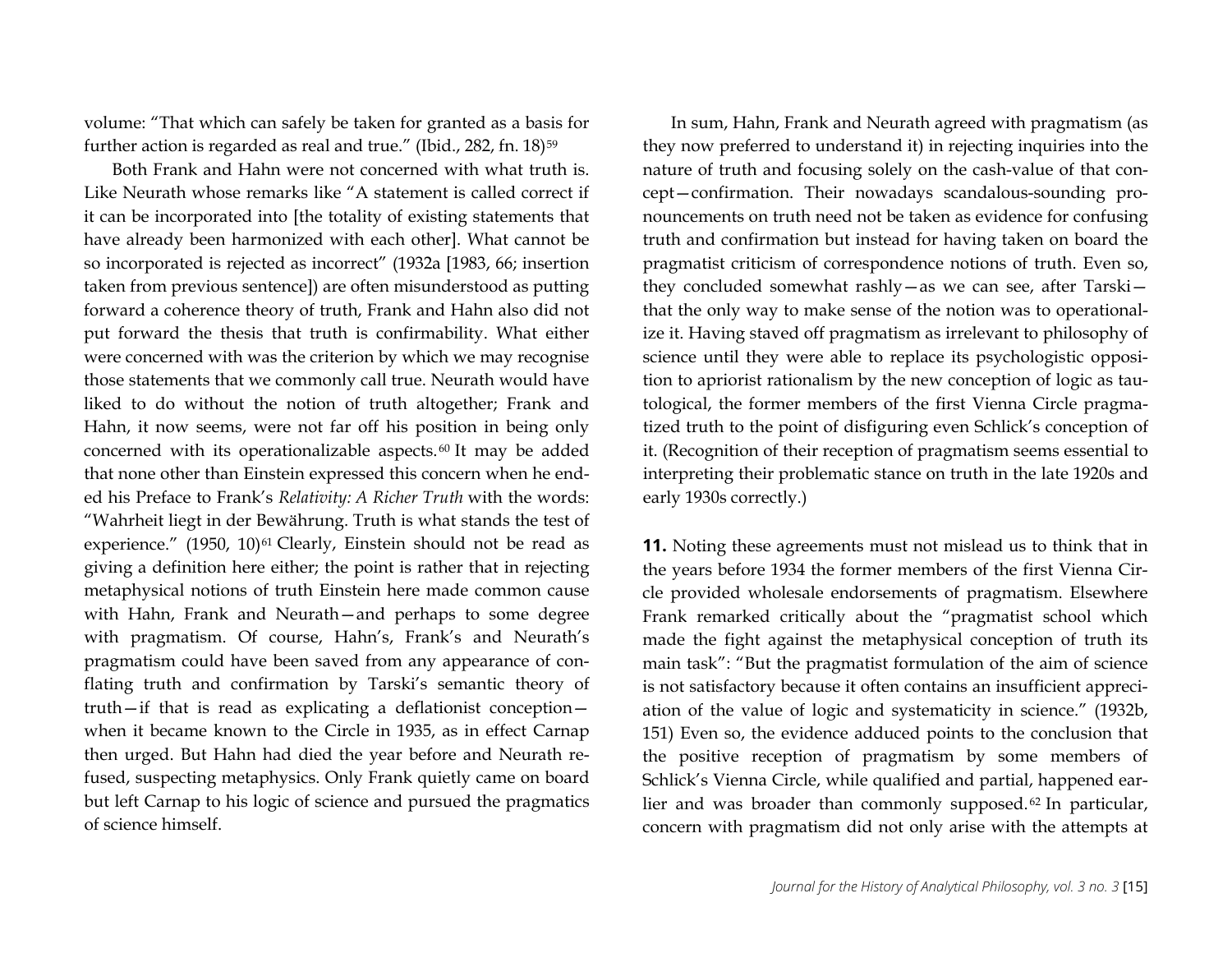internationalisation around 1934 when first contacts were made with American philosophers like Charles Morris and Ernest Nagel. It would be equally wrong to suggest that strongly pragmatist ideas were only embraced in 1932 by way of a flight from foundationalism. Nor was Feigl correct to say of the Circle ca. 1929 that "it was only some years later that the Viennese positivists realized their kinship of outlook with that of the American pragmatists" (1969b [1981, 22]). Already in 1928 pragmatist sympathies fuelled Frank's enthusiasm for the Circle's own pre-Wittgensteinian verification criteria—sympathies which found provocative expression in his plenary address one year later with Hahn and Neurath not far behind.

Frank's, Hahn's and Neurath's delayed public appreciation of elements of the pragmatism they first encountered many years earlier followed on from two separate developments. Those were, first, that Wittgenstein's conception of logic saved not only empiricism but also pragmatism and, second, that Carnap's *Aufbau* and *Scheinprobleme* made precise James's vague talk of the cash-value of statements. Two very well-known staging posts of early logical empiricism thus possess significance also for the relatively early embrace of pragmatism by some members, but they are hardly sufficient to explain it. That embrace, however partial, also was no mere academic or personal rediscovery but also represented a political act outside of the "ivory tower" that, as Frank noted, early on had still contained their thinking about science and its philosophy. Making common cause with pragmatism in 1929 was of a piece with the Circle's contemporaneous inofficial manifesto which claimed to bear witness to "how the spirit of the scientific world conception penetrates in growing measure the forms of personal and public life, of education, of childrearing, of architecture, and how it helps shape economic and social life according to rational principles" (Carnap, Hahn, Neurath 1929 [2012, 90]).

In light of all the complexities involved, however, it is not unproblematic to speak of Frank, Hahn and Neurath as having been "influenced" by Anglo-American pragmatism. The anti-scholastic spirit of its philosophizing appears to have been valued early on, albeit counterweighed by strong misgivings over James's metaphysical tendencies and the psychologism associated with their overall naturalism. Neurath's remarkably pragmatist-sounding 1913 essay may be best understood as expressing a sense of affinity that was fed by a variety of sources not the least of which was the naturalism of Ernst Mach (so valued by James). This affinity deepened over time and was shared, especially once the psychologism issue was resolved, not only by Frank but also by Hahn by which time their fully-fledged logical empiricism selfconsciously called upon pragmatism as an ally in its ideological struggle against German "school philosophy". The direct influence of American pragmatism appears to have been rather diffuse and later appeals to it partly instrumental.

Even so we must note that the division in the Vienna Circle around Schlick between its "more conservative right wing" and its "left wing"<sup>[63](#page-35-11)</sup> runs to a large extent (Carnap requires a somewhat modified story) along the lines of rejection or acceptance of the pragmatist opposition to correspondence theories of truth and spectator theories of knowledge. This points to the significance of the early pragmatist sympathies for the development of the Vienna Circle and underlines the continuity of certain doctrines—like Frank's "pragmatics of science" and Neurath's earlier related efforts—that contradict the still all too familiar stereotype of logical positivism.[64](#page-35-0)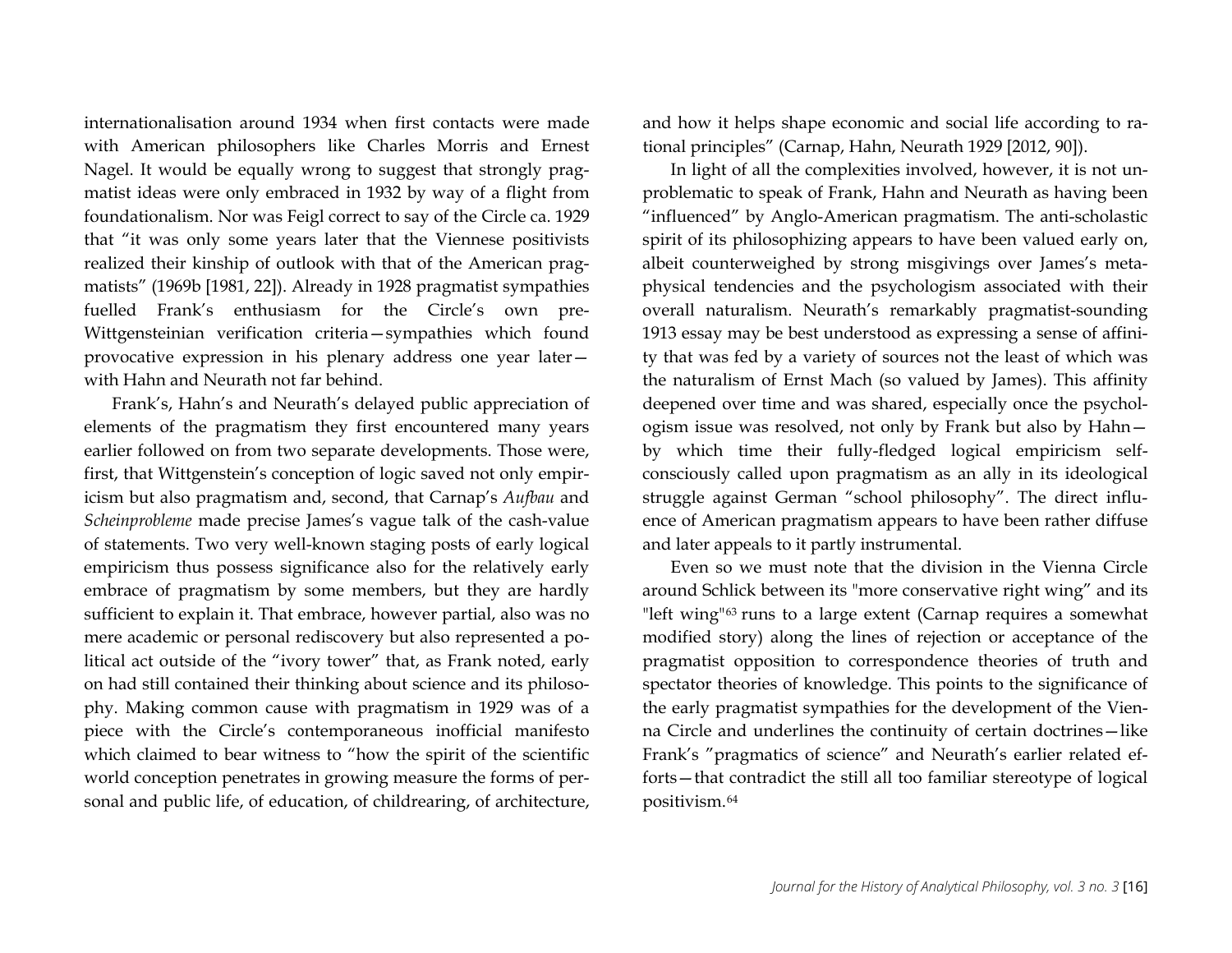## <span id="page-17-1"></span>**Thomas Uebel**

<span id="page-17-2"></span><span id="page-17-0"></span>The University of Manchester thomas.uebel@manchester.ac.uk

#### **Notes**

 $\overline{\phantom{a}}$ 

<sup>1</sup> For the relation between Vienna Circle philosophy and pragmatism generally, see Dahms (1992) and (1997), Reisch (2005), Mormann (2014). For detailed analyses of various aspects of Carnap's relation with pragmatism in particular, see Carus (2007), Mormann (2007), Richardson (2008) and Limbeck-Lilineau (2010); for a discussion of Frank's attitude towards pragmatism during his period of exile, see Uebel (2003), of his pragmatist form of antimetaphysics, see Uebel (2011).

<sup>2</sup> One partial exception to this view is Cheryl Misak who noted, with reference to Neurath, Hahn and the later Carnap in the early mid-1930s, that "at the end of the day, those logical positivists who were not caught in the phenomenalist bind of upholding objectivism while being committed to subjectivism turned to pragmatism and a non-transcendental or human-centered account of truth" (1995, 96). Since she considers it to have been "one of the important initial aims of logical positivism" to complete "the quest to ground knowledge in something about which we cannot be mistaken" (ibid., 92), she sees a clear trajectory from foundationalism to pragmatism. The picture developed here rejects the attribution of foundationalism to Neurath (and the Carnap of the *Aufbau*) as background assumptions; moreover, it differentiates for their pragmatist sympathies between the personnel of the physicalist wing of the Circle which Misak groups together. Misak (2013, Ch. 9) is concerned with a later period where she sees "no clean break between pragmatism and logical empiricism" (ibid., 175), but that period is not at issue here.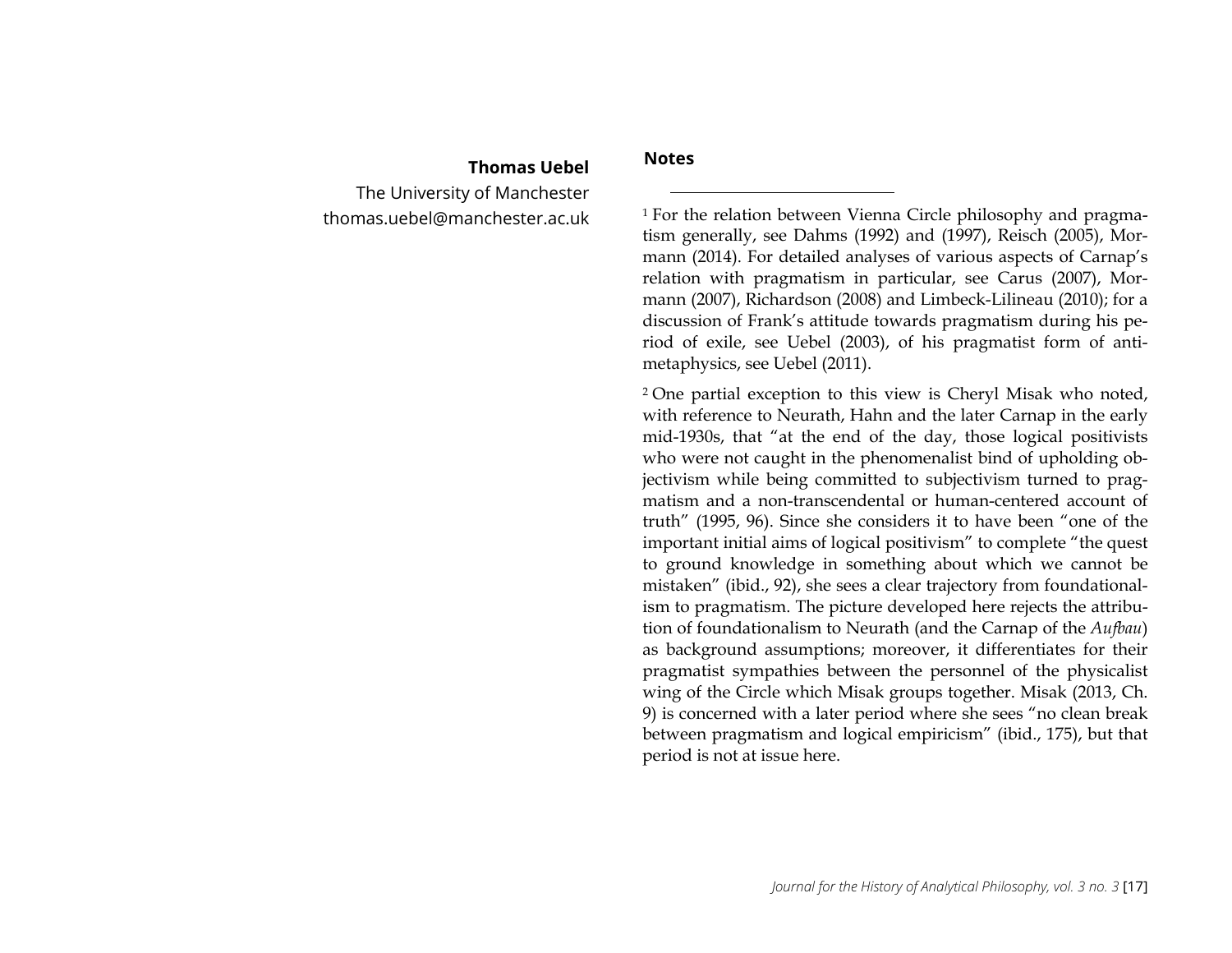<span id="page-18-2"></span><span id="page-18-1"></span><span id="page-18-0"></span><sup>3</sup> For an argument along somewhat different lines against the common view, see now Ferrari (forthcoming).

<sup>4</sup> On the first Vienna Circle, a pre-World War One discussion group including Philipp Frank, Hans Hahn and Otto Neurath, see Frank (1941, 7–8), (1949a, 1–3), Haller (1985), Stadler (1997 [2001, 143–161]) and Uebel (2000).

<sup>5</sup> On the German reception of pragmatism see Oehler (1977), Joas (1992), Dahms (1992), Ferrari (2006) and Uebel (2014).

<sup>6</sup> Peirce's 1905-1906 papers in *The Monist*, criticizing James's use of his principle of significance, were explicitly referred to in a critical contribution by Paul Carus on F.C.S. Schiler's paper at the Third International Congress of Philosophy in Heidelberg in 1908 (see Elsenhans 1909, 737). Hookway (2008) provides a succinct description of the difference between Peirce's "logical" and James's "psychological" approaches.

<sup>7</sup> James referred approvingly to Mach three times in connection with his own rejection of the traditional correspondence conception of truth (1907 [1991, 28, 84, 97]); in the German translation Jerusalem identifies one of these references in an added footnote and adds another pointing out the parallel between James's view of concepts and Mach's of laws (1907 [1994, 120, 169]). In return it should be noted that despite his admiration for James's work in psychology Mach himself expressed reservations about James's pragmatism in 1911 (quoted in Ferrari 2010, 78, fn. 12).

<sup>8</sup> This in line with the German reception of pragmatism generally—despite the recognition of Peirce as a logician in Schröder (1890–1905). For instance, while Schlick mentions Peirce and Dewey, alongside James and Schiller, once in his (1918), his extended critical discussion in (1910–11 [1979, 63–68]) only refers to James (1907) and Schiller (1911).

<sup>9</sup> There are no indications that Sidney Hook had any interaction with the Vienna Circle, despite the favourable characterisation of their role in the Germanophone academic landscape in his (1930) which, however, was picked up by the editors of *Erkenntnis* and partly reprinted in translation in vol. 1, 83–87.

<sup>10</sup> For representative programmatic quotations see Uebel (2003), for applications see Uebel (2011).

<sup>11</sup> On Mach's philosophy generally see, e.g., Haller (1981) and (1988), on his "pragmatism" see Uebel (2014). On Jerusalem see Jerusalem (1922), (1925b) and Eckstein (1935). Recent mentions and brief discussions of Jerusalem's work in works on the Vienna Circle can be found in Stadler (1982) and (1997 [2001]), Haller (1993), Uebel (2000) and Ferrari (2009). For discussions of the role of Jerusalem in the transmission of pragmatism generally, see Ferrari (2006) and (2010) and, alongside his role in the inception of the sociology of knowledge, Uebel (2012).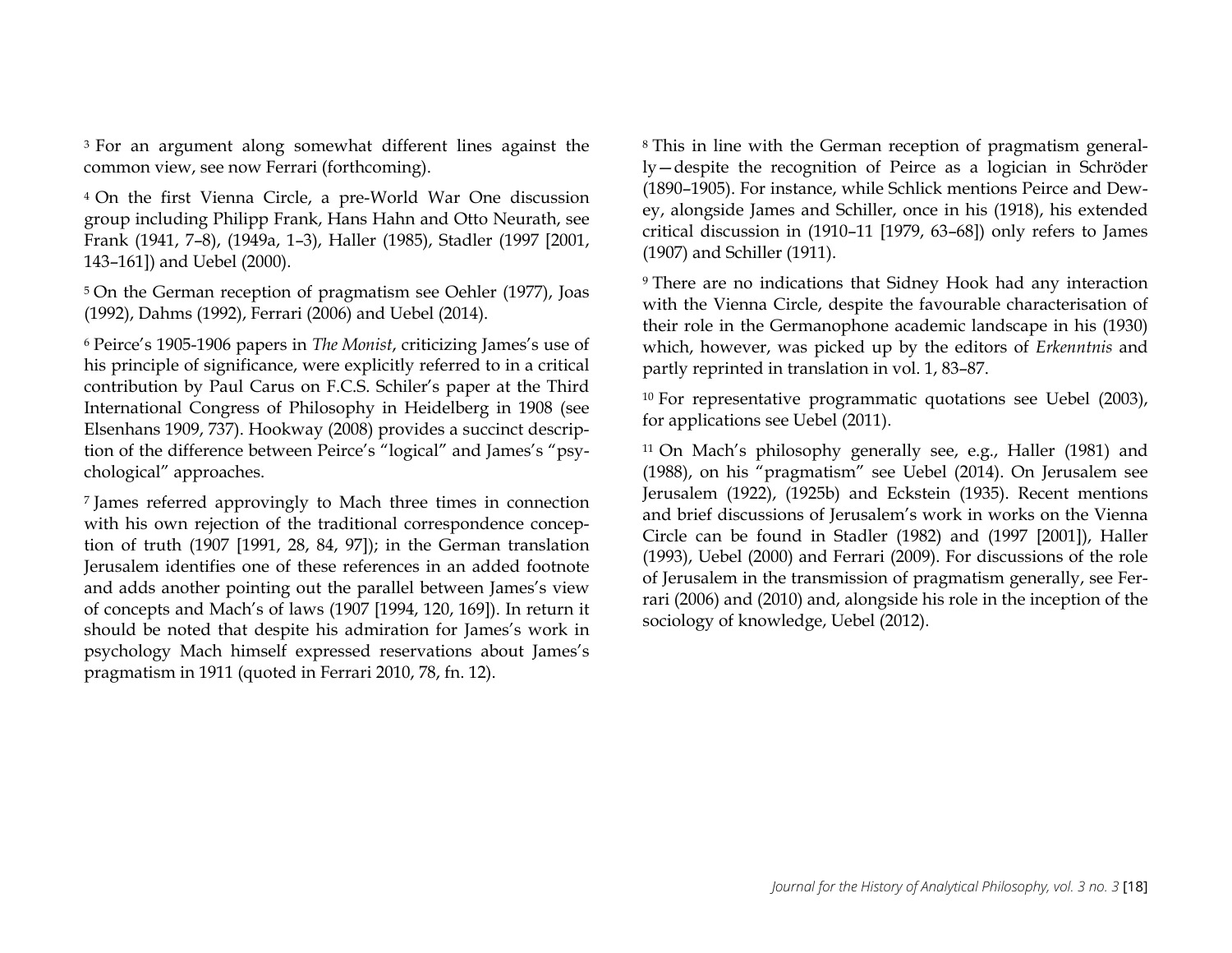<span id="page-19-2"></span><span id="page-19-1"></span><sup>12</sup> For an overview of the European reception of American pragmatism see Shook (2006). For an older overview of the French reception of pragmatism in particular see Allcock (1983, xxv-xxxiii), for a recent discussion of the French and Italian reception see Ferrari (2014). In sections 8 and 10 below, we shall see that Frank quoted with approval from Bergson's Introduction to the French translation of James's *Pragmatism*. Already Jerusalem (1913, 3215- 3217) briefly discussed the relationship between Bergson's and James's philosophies and distinguished the former's metaphysics. For an extended discussion of the difference between pragmatism and French voluntarism generally, see Stebbing (1914).

<sup>13</sup> That Ramsey's appreciation of Peircean ideas may have had an influence on Wittgenstein's fast developing ideas after his return to philosophy which in turn influenced Schlick was noted in passing in Dahms (1997). On Ramsey's pragmatism see Galavotti (2014). For a brief comment concerning Bridgman's supposedly pragmatist credentials, see fn. 16 below.

<sup>14</sup> See fn. 5 above.

<sup>15</sup> How far Russell's (and Moore's) opposition to James (and Schiller) influenced Schlick is difficult to say. His (1911) references Russell but not his criticisms of James.

<span id="page-19-3"></span><span id="page-19-0"></span><sup>16</sup> To be sure, whether Schlick's reference to "the experimental theory of meaning" is to Dewey or instead to Bridgman's operationalism in (1927) which Schlick reviewed and criticized in his (1929) must remain an open question here. Most notably, however, Bridgman did not characterize himself as a pragmatist there and neither did Schlick in his review nor Frank in his later retrospectives—nor, for that matter, any of the discussants of "the present state of operationalism" (including, again, Bridgman himself) in Frank (1956, Ch. 2). Blumberg and Feigl instead assimilated his "operations" to Reichenbach's coordinating definitions (1931, 289) as did Frank (1949a, 44).

<sup>17</sup> On the production and earliest reception of the Circle's inofficial manifesto see Uebel (2008).

<sup>18</sup> Limbeck-Lilienau (2010) points out that the *Aufbau* mentions James in §162 and Dewey in §59, respectively for their stance on neutral monisn and behaviourism—albeit without a specific references and evidently so prompted by Russell (1921)—and in §3 also Lewis (1918) which is also cited in (1930) alongside Peirce (1870). I note that all four of these pragmatists were mentioned for specific scientific positions or achievements, not for being representatives of the philosophy of pragmatism.

<sup>19</sup> Neurath immediately added: "The proportion of those that clearly advocated this anti-metaphysical tendency was surely more significant than in German university towns; a comparative study on this would of great interest." (1936b [1981, 691])

<sup>20</sup> See Zilsel (1933 [1992, 168]) who noted that Driesch himself was nonetheless dismissed from his post by the Nazis in 1933.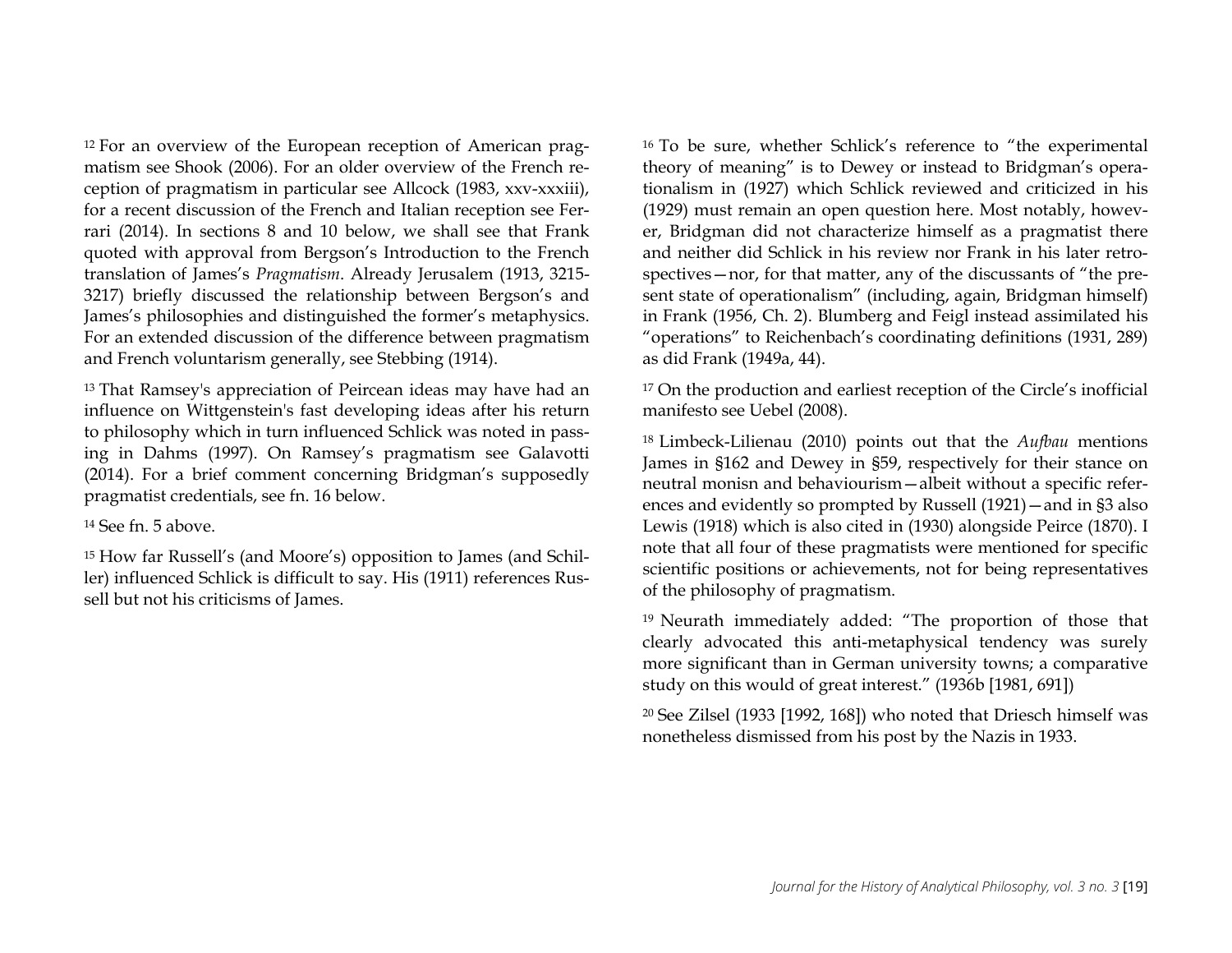<span id="page-20-1"></span><sup>21</sup> Here the apparent obscurity of Peirce gives pause again. Neurath was familiar with Schröder (1890-1905) where Peirce was frequently mentioned. Either the identity of the pioneering logician with the author of what James called "Peirce's principle" (see §5 below) escaped him or was never followed up.

<sup>22</sup> The lecture was published as Frank (1929-30) and is discussed below (§§6 and 8). Its original German title reads "The Significance of Contemporary Physical Theories for the General Theory of Knowledge" but its translation appeared as "Physical Theories of the Twentieth Century and School Philosophy".

<sup>23</sup> In the "Oral History Transcript" of his interview by Thomas Kuhn, Frank (1962) identified the physicist Arnold Sommerfeld (who gave another plenary address at the Congress) as one such nationalist opponent who was particularly upset by the connection Frank drew between what in his lecture he called Mach's and James's "criteria of truth".

<span id="page-20-3"></span><span id="page-20-2"></span><span id="page-20-0"></span><sup>24</sup> The first step was this: "From [his] analysis of scientific theories Schlick proceeded to the claim that every cognition, in whatever domain of knowledge, is essentially the establishment of a correspondence [coordination, TU] between the *facts of the world* and a *system of symbols*. Since between these symbols a set of relations for example, the axioms of geometry or mechanics—is established, an arbitrary correspondence [coordination, TU] would frequently assign several worlds of facts to the same set of symbols. Then the cognition is false. According to Schlick, a cognition is 'true' if the correspondence [coordination, TU] is unique. ... This conception of cognition and truth was a radical break with almost all systems of traditional philosophy, according to which cognition meant the finding of a truth that was hidden behind the appearances and could be discovered there by the power of reason, which the trained philosopher was supposed to possess. According to Schlick, however, cognition is the establishment of a correspondence [coordination, TU]; this means, primarily, building up a system of symbols with relations among them. Cognition becomes an activity, the construction of a system of symbols that has only to fulfil the requirement of uniqueness." (1949a, 29-30) This conception of truth Frank found also in Reichenbach, in Mach under his favoured interpretation, and in Wittgenstein's Tractarian claim that "to understand a proposition means to know what is the case if it is true" (ibid., 32). Note that Frank's choice of terminology— "correspondence" for the Schlick's "*Zuordnung*"—is very unfortunate, given his own opposition to the correspondence theory of truth. What he means to designate by that term is what since has been translated as "coordination" and "unique coordination" (see Schlick 1918/25 [1974], §10). (A better translation is indicated here by the inserted square brackets.)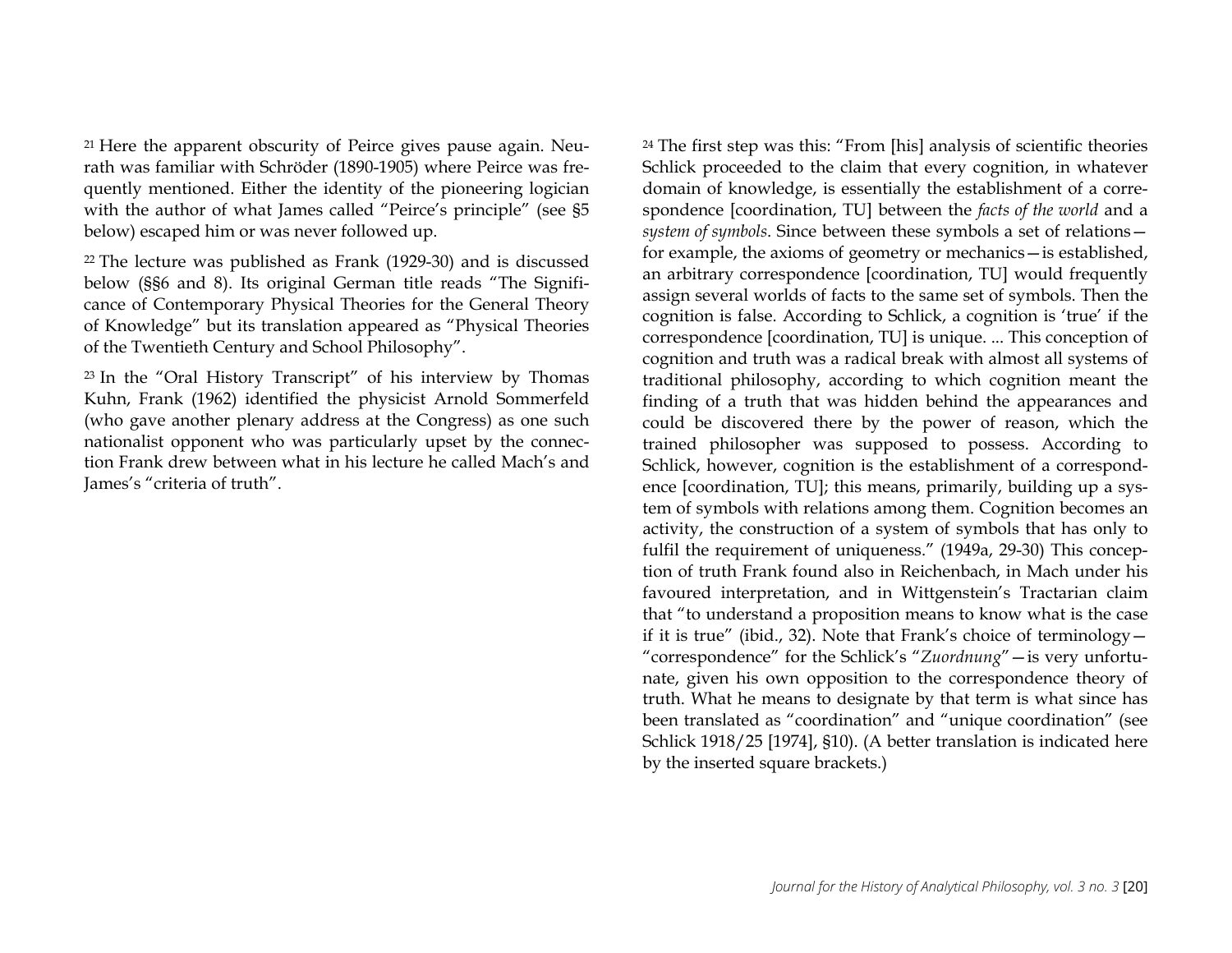<span id="page-21-1"></span><sup>25</sup> Frank presumably simplified matters for greater perspicuity. Carnap worked with definite structure descriptions throughout his system instead of also using, like Schlick, implicit definitions; moreover, his basic elements were not sense impressions but unanalysed experiences from which sense data were constructed by the process of quasi-analysis. On Frank's pragmatist reading of the *Aufbau* see also Mormann (forthcoming).

<sup>26</sup> "Was mich dabei besonders interessiert, ist folgendes. Die von den exakten Wissenschaften herkommenden, logistisch geeichten Denker, wie Sie z.B., kommen schliesslich zu denselben Konklusionen, wie die vom logischen Standpunkt etwas rohe Philosophie des Pragmatismus von W. James u.a." Carnap, quoting Frank, to Neurath, 7 October 1928, RC 029-16-01 ASP, pp. 1-2.

<sup>27</sup> See Creath (1982) for an argument that the verificationism adopted in the *Aufbau* was no stronger than that of *Scheinprobleme*.

<sup>28</sup> What in recent years has been learnt about the Neokantian roots of Carnap's *Aufbau* (see Friedman 1987, 1992, Richardson 1998, Mormann 2007) serves to render Carnap's reported astonishment understandable, though evidence of Carnap's early study of Vaihinger's philosophy of the "as-if" (1911) suggests that his astonishment should have been a qualified one; on Vaihinger's influence see Carus (2007). Incidentally, Vaihinger was one of the few German philosophers who expressed appreciation for American pragmatism; but this possible connection cannot be pursued further here either

<span id="page-21-2"></span><span id="page-21-0"></span><sup>29</sup> In other words, Frank's verificationist reading of the *Aufbau* discounts its Kantian origins and puts its reductionist architecture of cognition at the service of positivist epistemology. What's notable is that this positivist reading of the *Aufbau* did not adopt the strict or complete verificationism promoted by Wittgenstein who in late 1929 coined the slogan that "the sense of a proposition is its verification" (as reported in Waismann 1967 [1979, 47]). To be sure, in his autobiography Carnap claimed that such a strict verificationism and foundationalism was what the *Aufbau* provided (1963a, 57), but this claim would appear to reflect only the Viennese interpretation of the *Aufbau* that Carnap himself took on board around 1929-30 (before he was rescued for physicalism by Neurath). Consider, e.g., this comment of Carnap's about the methodologically solipsistic constitution system: "The positivist system corresponds to the epistemological viewpoint because it proves the validity of knowledge by reduction to the given." (1930 [1959, 130]) Neither the term "positivist system" nor the idea of "proving the validity of knowledge by reduction to the given" appear in the *Aufbau*. Elsewhere Carnap dated what in (1963, 56-59) he called the subsequent "liberalisation of empiricism" to "about 1931" (1936-37, 37n).

<sup>30</sup> For further confirmatory instances see §8 below.

).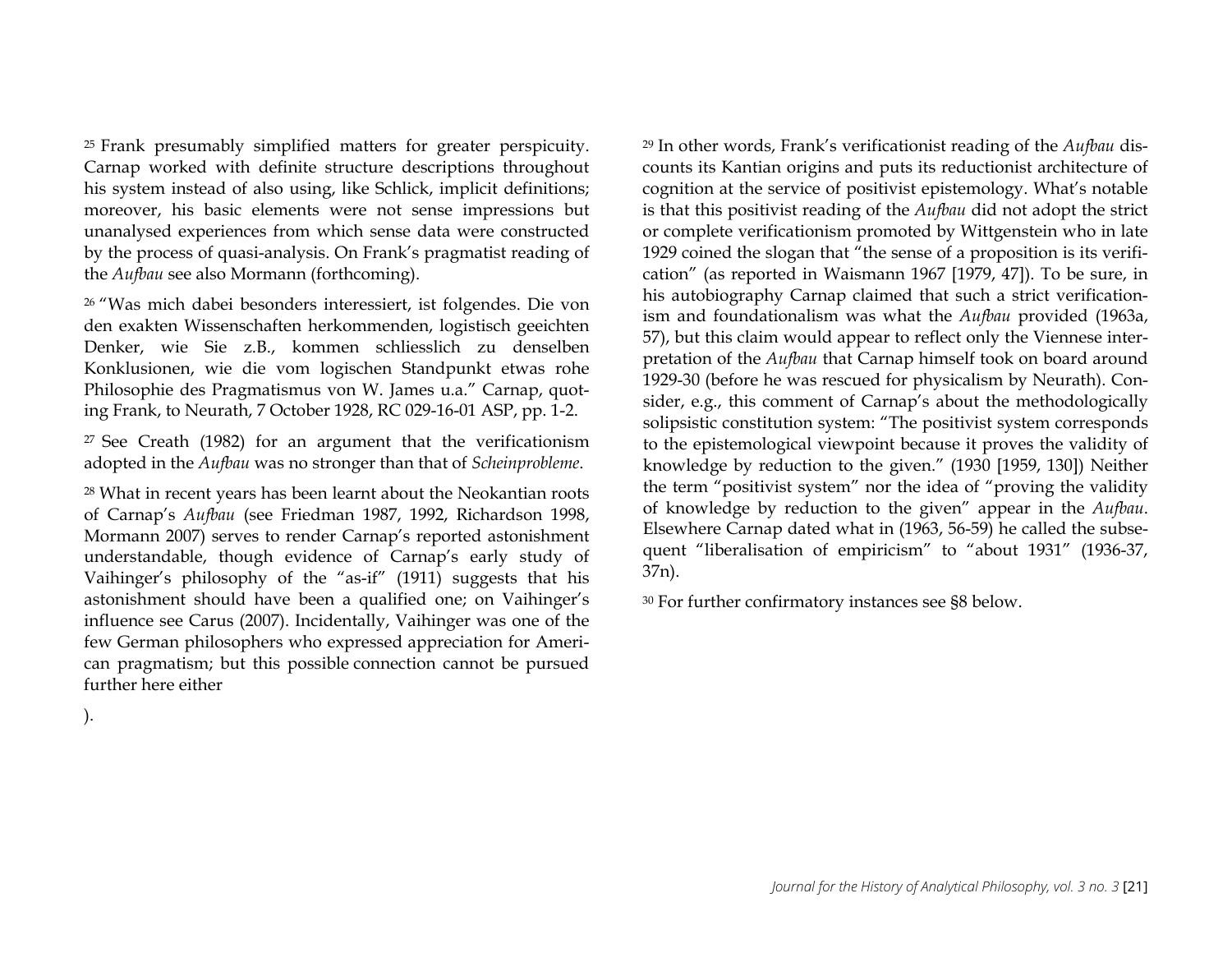<sup>31</sup> Importantly, Carnap's non-strict verificationism preceded Schlick's adoption of Wittgenstein's strict verificationism (see fn. 27 above). We must also remember that the Circle's reception of Carnap's *Aufbau* did not start with its publication but with his visit in 1925. Note that in an immediate response Schlick, in his "Erleben, Erkennen, Metaphysik" (1926), made a first move in the direction that was completed only in Carnap (1928b). Schlick associated his longstanding antimetaphysical complaint (that, typically, metaphysicians confused logically structured cognitions with qualitative contents of experience by offering attempts to articulate the latter as the former) with a diagnosis of the metaphysicians' failure along Carnapian lines (the failure to specify how their concepts related to experience was construed along the lines of the reductive relation in then still-in-progress *Aufbau*). What Schlick did not yet provide, however, was a criterion of significance. His habilitation and still his *General Theory of Knowledge* used verification exclusively as a criterion of truth; see his (1910-11 [1979a, 74- 75] and 1918-25 [1974, 162-165]).

<sup>32</sup> Incidentally, Mach's dictum was quoted *verbatim* also in Jerusalem (1897 [1905, 175]) by way of contrast with Wundt's speculative metaphysics. (In Jerusalem's 1905 collection this paper precedes two on Mach,)

<sup>33</sup> Compare Frank (1938 [1949, 188]) where the same idea is supported by reference to *Logical Syntax* and "Testability and Meaning" instead of to the *Aufbau* as here.

<span id="page-22-1"></span><span id="page-22-0"></span><sup>34</sup> "The conceptions of Mach are to a large part programmatic in character. Neither he himself nor his immediate students have systematically carried further his point of view." (1929-30 [1949b, 100, translation restored]). "[T]he method of pragmatism … tried to characterize the system of science in a general and somewhat indefinite way by saying that the system is an instrument to be invenbted and constructed in order to find one's way among experiences…" (Ibid., 104-05).

<sup>35</sup> This strongly suggests that had they been apprized of the dispute between James and Peirce (see fn. 7 above), they would have taken the side of Peirce's "logical" reading of his principle, as opposed to James's psychological one.

<sup>36</sup> What Frank did not appreciate at the time was that Carnap did not just render rigorous Mach's criterion of scientific significance but also changed its nature. What with Mach was a criterion drawn from scientific practice and so remained limited to what was conceivable in a given experimental culture, was universalized by Carnap's formal-logical criterion of reducibility. This change brought with it different trajectories of success. While seemingly successful in the beginning, in the end, a Carnapian formal criterion was tenable only with regard to scientific theories axiomatised in formal languages (as in Carnap 1956), but not with regard to natural language formulations (see Hempel 1951). (Schlick's Wittgensteinian variant of verificationism has its own further problems.) The later Frank was thus forced to return to Mach's informal-practical criterion in his principled objection to metaphysics (see Uebel 2011).

<sup>37</sup> Another difference concerns the metaethical conflict between various kinds of non-cognitivism and various kinds of naturalism; see Mormann (2007) and (2015).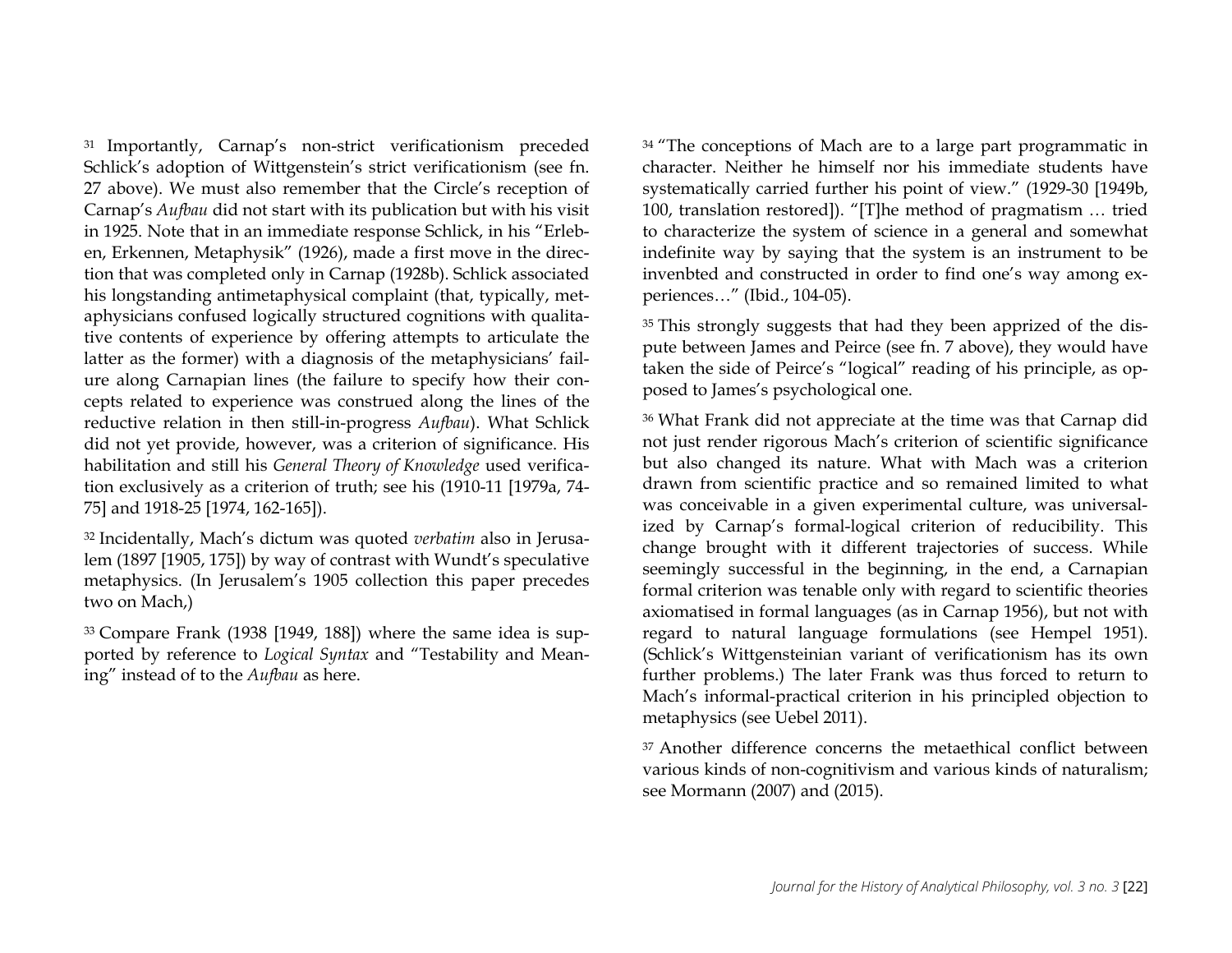<sup>38</sup> For a comprehensive list of the lectures given in the Philosophical Society see Reininger (1938, 21-43), for a list of those given by Frank, Hahn and Neurath see Uebel (2000, 141–142).

<sup>39</sup> The relevant paragraph reads: "With James's *Pragmatism* the German audience is introduced to a system that strongly emphasizes the connection between thought and action. The translator, Professor Wilhelm Jerusalem, serves in a way as a representative of this doctrine among the German philosophers. He bases his considerations to a still higher degree on biological theories than James. The basic idea of James's book is the following. Given two theories for the same subject matter, we need to determine whether their practical applications bring about different results. (It is unclear, however, what precisely James means by 'practice'.) If no difference results, then according to James it does not matter what theory we hold. For James theories are tools for mastering reality; those are 'true' that perform this service better. Based on lectures this book is very easy to read." (1909, 139, trans. TU)

<sup>40</sup> There is an obvious parallel here with Peirce's view that "thought is essentially an action" (1878). Whether Neurath had read Peirce's "How to Make Our Ideas Clear"—if he did it is most likely to have been the French original—seems impossible to determine. Neurath makes no mention of Peirce or his paper, but neither does he mention any other author or work of pragmatism. To his audience in Vienna—some of whom reportedly were scandalised by Neurath's talk (see Uebel 2000, 283)—the immediate relevance of the previous debates about pragmatism would no doubt have been clear.

<sup>41</sup> So characterised in Stein (1908), one of the first serious discussions of pragmatism in German alongside Jerusalem's.

<span id="page-23-0"></span><sup>42</sup> Whether this explicatory choice was a happy one is questionable, of course, given Schlick's opposition to the pragmatist conception of truth. Note that Frank here spoke of the correlation of symbols and "experiences" instead of one of statements and facts as he did, more correctly, in his retrospective (1949a, 33). It would appear that Frank here gave a problematical positivistic reinterpretation of Schlick's original conception, perhaps encouraged by the verificationist reading of the *Aufbau*. For Schlick's own critical reply see §10 below.

<sup>43</sup> In later works from the time of his American exile when he continued to urge the active convergence of logical empiricism and pragmatism Frank made frequent references to Peirce and James and related their pragmatist views of meaning and truth to the Circle's verificationist strategy. So, e.g., in (1949a, 32-33) and (1950, 32-33).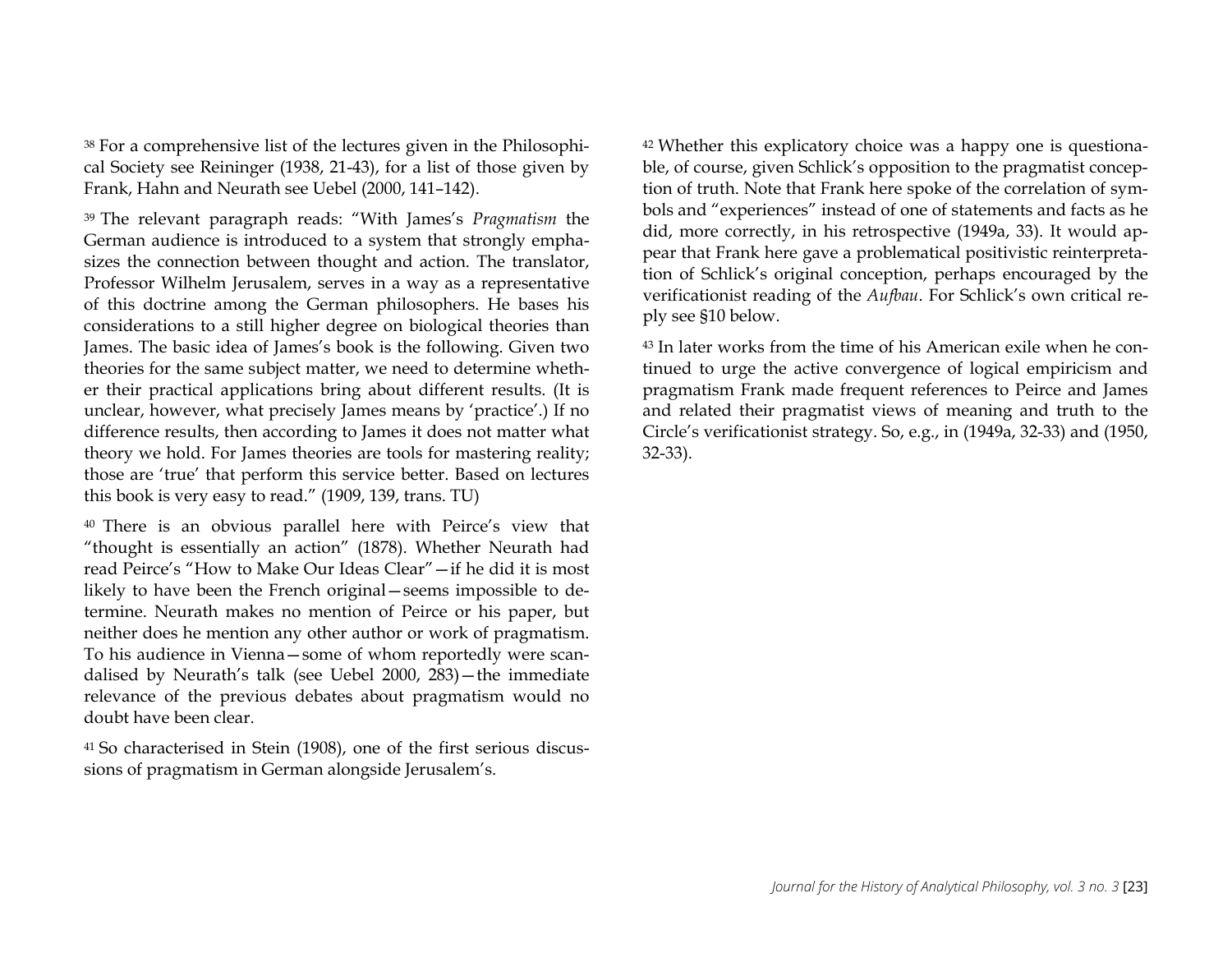<span id="page-24-1"></span><span id="page-24-0"></span><sup>44</sup> Michael Losonsky pointed out to me that since Frank lived and taught in Prague, it may not be insignificant that there was a lively interest in American pragmatism among Czech speaking philosophers in the post-World War I period, in particular on the part of Karel Vorovka (1879-1929), a mathematician and professor of philosophy at the Czech language Charles University who published *Amerika Filosofie* (American Philosophy), a survey which included chapters on James and Peirce in the last year of his life. Given that Vorovka "argued against positivistic scientism from an idealistic starting point" (Zumr 1998), he may seem to be an unlikely reference point for Frank, though the latter's appreciation of Bergson's preface to the French edition of James's *Pragmatism* shows that this type of opposition need not be decisive. With the well-known writer Karel Capek having published a monograph on the topic in 1918 pragmatism was more widely discussed in Czech circles and a contributory influence on Frank's rediscovery of pragmatism, while not established, cannot be ruled out.

<sup>45</sup> For examples of Jerusalem's advocacy of pragmatism see his (1908a), (1910) and (1913).

<sup>46</sup> On the absence of agreement amongst the participants in the debate as to the definition of psychologism, see Kusch (1995, Chs. 4-5). Jerusalem's position was unambiguous.

<sup>47</sup> See Mach's endorsement of Jerusalem (1905) in his Preface to the second edition of his own (1905 [1976, xxxv]).

<sup>48</sup> According to Jerusalem's own account**,** his psychologism played an important role in his introduction to pragmatism. It was precisely the anti-apriorist psychologism of Jerusalem's (1905) that prompted F.C.S. Schiller in a review of it to comment on his proximity to pragmatism which in turn led Jerusalem to inquire about this movement with James (with whom he had been in correspondence previously)—which ultimately led to Jerusalem becoming James's translator; see Jerusalem (1922, 60 [1925, 32–33]).

<sup>49</sup> As already noted, Peirce and Dewey hardly figured in these German discussions of pragmatism On Dewey's struggle with idealist conceptions of logic see White (1943, Chs. 8-10). It is notable that still in later years Morris noted that "Dewey interprets even logical rules as empirical generalizations embodying methods of inquiry which have proved particularly successful for the purpose of inference and which have therefore have been transformed by the users into principles accepted for the time being as stipulations for the carrying-on of future inquiry" and subsequently suggested what amounted to a recalibration of pragmatism (1938, 67)—an amendation which, along with his accomodation of Carnapian semantics, was not welcomed at all by Dewey and his circle (see Reisch 2005, Ch. 13).

<sup>50</sup> On their early study of Russell, see Uebel (2000, 70). It may be noted that this was not as yet the conception of logic as "concerned with the real world just as truly as zoology, though with its more abstract and general features" (Russell 1919, 169)—an early version of which as "the theory of objects in general" Neurath was familiar with in the form proposed by his mentor Gregorius Itelson (see Neurath and O. Hahn 1909 [1981, 5 fn.])—but that of logic as the science of propositions (Russell 1903, §§10, 12-13). On Itelson, see Freudenthal and Karachentsev (2011).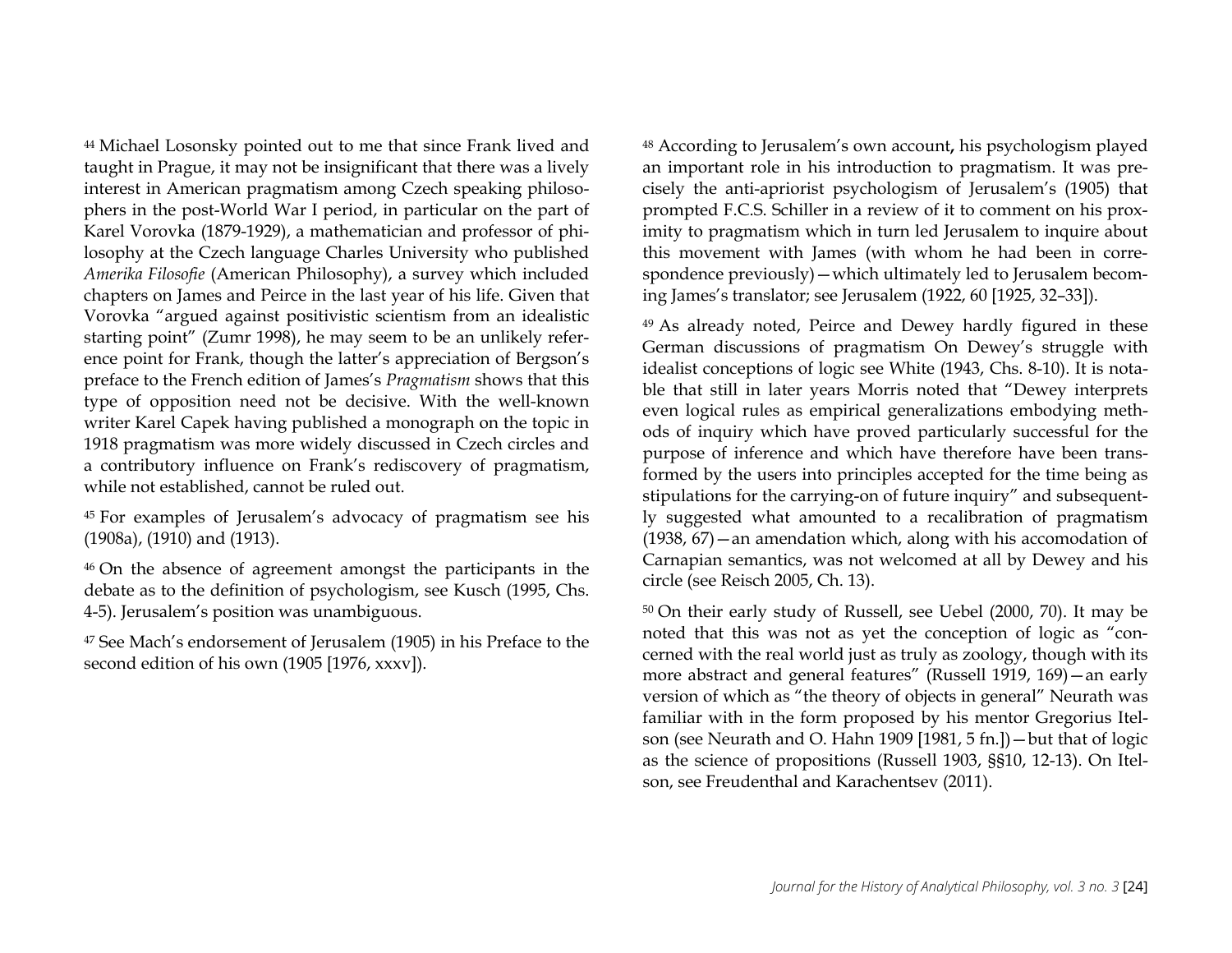<span id="page-25-1"></span><sup>51</sup> See the challenge by Mally in response to Jerusalem (1909) in Elsenhans (1909, 814-815).

<sup>52</sup> Whether Jerusalem was apprized of Russell's or Itelson's universalist conceptions of logic is unclear: neither his (1905) with its focus on Hermann Cohen and Edmund Husserl, nor his Heidelberg lecture (1909) mention it.

<sup>53</sup> See Nagel (1935) and especially (1944) which virtually gave the name to an important collection of his essays: (1956) albeit with "Ontology" changed to "Metaphysics".

<sup>54</sup> For Wittgenstein, tautologies "lack sense" and "do not represent any possible situations" for they "admit *all* possible situations" (1922, Prop. 4.461, 4.462, orig. emphasis). Necessary truths were logical truths which held in every possible case and were true in virtue of their logical form alone (ibid., Prop. 6.113), irrespective of the content of their propositional arguments. Wittgenstein's conception of the tautologous nature of logic constituted a significant break with the logicist tradition. Against Frege and Russell's universalist conception (he does not seem to have known about Itelson) Wittgenstein held that "all theories that make a proposition of logic appear to have content are false." (Ibid., Prop. 6.111)

<sup>55</sup> That the Circle's pragmatism, as it were, did not face the old dilemma any longer is insinuated obliquely by Frank (1929/30 [1949a, 103-5]). It also fits into this picture that Hahn's lecture at the same Prague conference concentrated on spelling out the advantages and consequences of the conception of logic as tautological (see Hahn 1930).

<sup>56</sup> It must be noted that not all pragmatists shared the denial of realism: the later Peirce comes to mind here.

<span id="page-25-0"></span><sup>57</sup> The second part of the quotation given is taken from James himself (1907 [1991, 38]), the first is a translation of Hahn's introduction to it.

<sup>58</sup> They were not alone in doing so: consider the passage in Carnap's "Elimination of Metaphysics" running together truth conditions and verification criteria (1932 [1959, 62 and 64–65]). Schlick's attempt to derive a decisive criterion from his view of truth as unique coordination in (1934) also suggests that the distinction between characterizations and criteria of truth was no longer as sharp as it had been form him in 1910.

<sup>59</sup> The passage stems from a paper by Helen Bradford Thompson, "A Critical Study of Bosanquet's Theory of Judgment", in the Dewey volume (1909, 106). Hahn did not make this clear.

<sup>60</sup> On Neurath on truth see Uebel (1991, 631–633) and (2007, 231– 233); compare also Mancosu (2008).

<sup>61</sup> The first sentence is in German in the original.

<sup>62</sup> To be sure, to use a distinction from Hookway (2008), the pragmatism of the former members of the first Vienna Circle centred on the pragmatic maxim and only selectively attended to the combination of ideas that nowadays tends to be called pragmatism: thus they accepted anti-sceptical fallibilism but did not abandon the fact-value distinction.

<sup>63</sup> The terms are Carnap's: see his (1963, 57).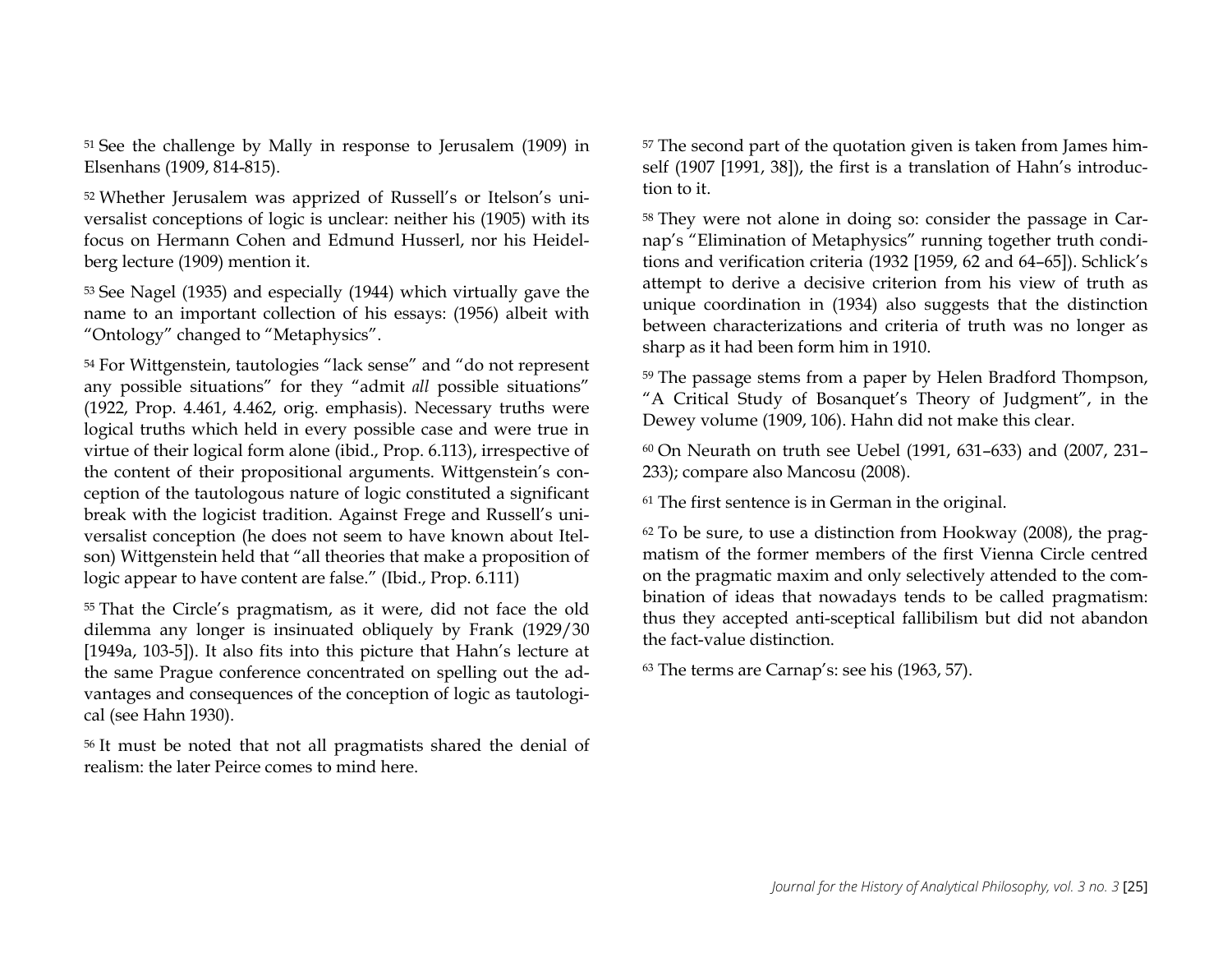<span id="page-26-2"></span><span id="page-26-1"></span><span id="page-26-0"></span><sup>64</sup> This essay is an expanded version of an invited plenary talk at the First Annual Conference of Society for the Study of the History of Analytic Philosophy at McMaster University, 26 May 2012. (A distant ancestor was read at HOPOS 2010 in Budapest, a shorter version of the present one at Institut Wiener Kreis, Vienna, in 2013.) Without wishing to suggest agreement on their part, for their suggestions and critical comments I wish to thank Hans-Joachim Dahms, Robert Disalle, Massimo Ferrari, Michael Friedman, Michael Heidelberger, Christoph Limbeck-Lilienau, Michael Losonsky, Thomas Mormann, Elisabeth Nemeth, Friedrich Stadler, Graham Stevens, and Sandra Lapointe.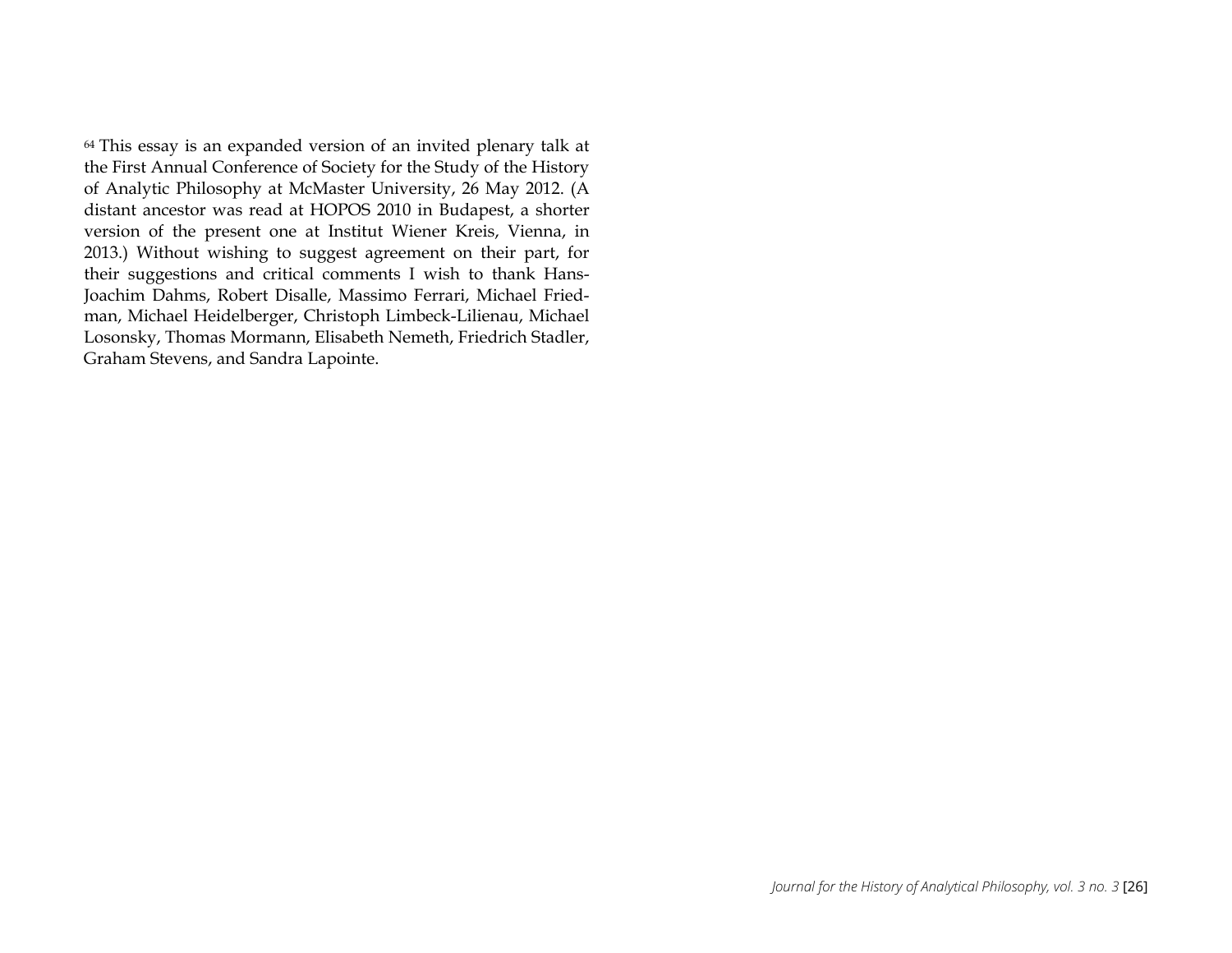### <span id="page-27-0"></span>**References**

Allcock, John. 1983. "Editorial Introduction to the English Translation." In Emile Durkheim, *Pragmatism and Sociology* (ed. by J. Allcock), Cambridge: Cambridge University Press, xxiii–xli.

Ayer, Alfred J. (ed.). 1959. *Logical Positivism*. New York: Free Press

- Blumberg, Albert, and Feigl, Herbert. 1931. "Logical Positivism. A New Movement in European Philosophy." *Journal of Philosophy* 28, 281–296.
- Bridgman, Percy W. 1927. *The Logic of Modern Physics*. New York: Macmillan.
- Carnap, Rudolf. 1928a. *Der logische Aufbau der Welt*. Berlin: Weltkreisverlag. Trans. *The Logical Structure of the World*, Berkeley: University of California Press, 1967. Repr. Chicago: Open Court, 2003, 609-626.
- Carnap, Rudolf. 1928b. *Scheinprobleme in der Philosophie*. Berlin: Bernary. Trans. "*Pseudoproblems in Philosophy*" in Carnap, *The Logical Structure of the World*, Berkeley: University of California Press, 1967. Repr. Chicago: Open Court, 2003, 301–43.
- Carnap, Rudolf. 1930. "Die alte und die neue Logik." *Erkenntnis* 1, 12–26. Trans. "The Old and the New Logic" in Ayer 1959, 60–81.
- Carnap, Rudolf, 1932, "Überwindung der Metaphysik durch logische Analyse der Sprache." *Erkenntnis* 2, 219-41. Trans. "The Elimination of Metaphysics Through Logical Analysis of Language" in Ayer 1959, 60–81.
- <span id="page-27-1"></span>Carnap, Rudolf. 1936-37. "Testability and Meaning." *Philosophy of Science* 4, 419–471, and 5, 1–40.
- Carnap, Rudolf. 1956. "The Methodological Character of Theoretical Concepts." In H. Feigl and M. Scriven (eds.), *The Foundations of Science and the Concepts of Psychology and Psychoanalysis*, Minneapolis: University of Minnesota Press, 38–76.
- Carnap, Rudolf. 1963b. "Intellectual Autobiography." In Paul A. Schilpp (ed.), 1963, *The Philosophy of Rudolf Carnap*. Chicago: Open Court, 3–85.
- Carnap, Rudolf. 1963b. "Replies and Expositions." In Paul A. Schilpp (ed.), 1963, *The Philosophy of Rudolf Carnap*. Chicago: Open Court, 859–1016.
- Carnap, Rudolf, Hans Hahn and Otto Neurath. 1929. *Wissenschaftliche Weltauffassung. Der Wiener Kreis*, Vienna: Wolf, trans. (without bibliography) in Neurath 1973, 299– 318 .
- Carus, André. 2007. *Carnap and Twentieth-Century Thought. Explication as Enlightenment*. Cambridge: Cambridge University Press.
- Creath, Richard. 1982. "Was Carnap a Complete Verificationist in the Aufbau?" *PSA 1982, Vol.1*, 384–393.
- Dahms, Hans-Joachim. 1992. "Positivismus und Pragmatismus" in D. Bell, H.. Vossenkuhl (eds.) Science and Subjectivity, Berlin: Akademieverlag, 239–257.
- Dahms, Hand-Joachim. 1997. "Positivismus, Pragmatismus, Enzyklopaedieproject, Zeichentheorie", in J. Bernard, F.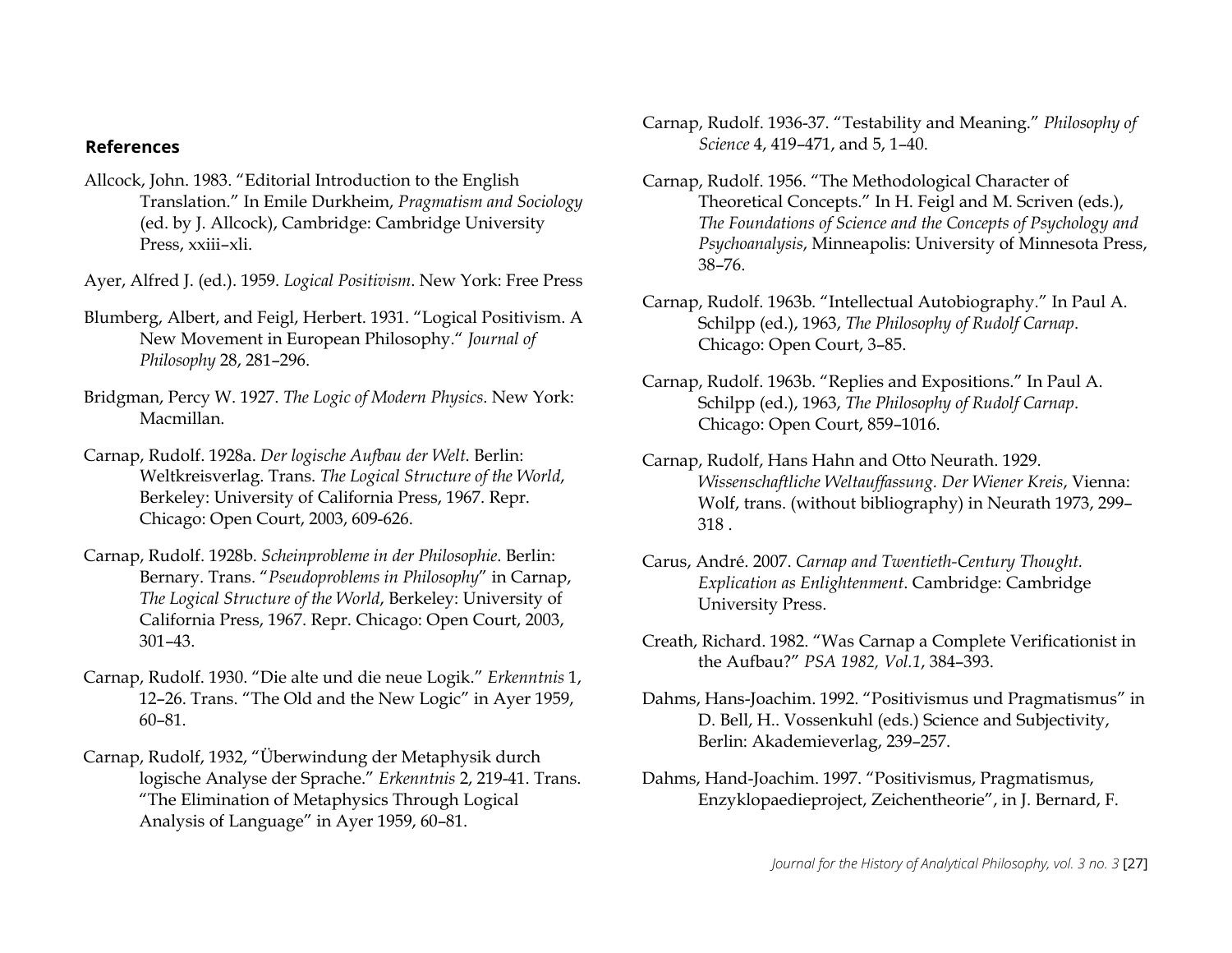<span id="page-28-0"></span>Stadler (eds.), *Neurath: Semiotische Projekte & Diskurse*. *Semiotische Berichte* 21, 25–74.

- Dewey, John, et al. 1909. *Studies in Logical Theory*. Chicago: University of Chicago Press. Repr. in Dewey, *Essays in Experimental Logic*. Chicago: University of Chicago Press, 1916. Repr. New York: Dover, n.d.
- Eckstein, Walther. 1935. *Wilhelm Jerusalem. Sein Leben und Wirken*. Vienna: Carl Gerolds Sohn.
- Edwards, Paul et al (eds.). 1967. *Encyclopedia of Philosophy*, New York: Macmillan and The Free Press.
- Elsenhans, Theodor (ed.). 1909. *Bericht uber den III. Internationalen Kongress fuer Philosophie zu Heidelberg, 1. bis 5. September 1908*, Heidelberg: Carl Winter.
- Feigl, Herbert. 1969a. "The Wiener Kreis in America", in D. Fleming and B. Baylin (eds.), *The Intellectual Migration*, Cambridge Mass.: Harvard University Press, repr. in Feigl 1981, 57–93.
- Feigl, Herbert. 1969b. "The Origin and Spirit of Logical Positivism", in Aichenstein and Barker 1969, 3–24, repr. in Feigl 1981, 21–37.
- Feigl, Herbert. 1981. *Inquiries and Provocations* (ed. R.S. Cohen), Dordrecht: Reidel.
- Feigl, Herbert, and Albert E. Blumberg, 1931, "Logical Positivism", *Journal of Philosophy* 28, 281–96.
- Ferrari, Massimo. 2006. "Da sponda a sponda. 'Spirito tedesco' e 'tecnica americana'." In M. Nacci (ed.), *Politiche della Tecnica*, Genova: Name, 189-212.
- <span id="page-28-2"></span><span id="page-28-1"></span>Ferrari, Massimo. 2009. "1922: Schlick in Wien", in F. Stadler and H.J. Wendel (eds.) *Stationen, Dem Philosophen und Physiker Moritz Schlick zum 125. Geburtstag*, Vienna: Springer, 17–62.
- Ferrari, Massimo. 2010. "Well, and Pragmatism? Comment on Michael Heidelberger's Paper." In F. Stadler et al. (eds.), *The Present Situation in the Philosophy of Science*. Dordrecht: Springer, 75–83.
- Ferrari, Massimo. 2014. "Pragmatism and European Philosophy: The French-Italian Connection." In M.C. Galavotti et al (eds.), *New Directions in the Philosophy of Science*. Dordrecht: Springer.
- Ferrari, Massimo. Forthcoming. "William James and the Vienna Circle." In S. Pilström, F. Stadler, N. Weidtmann (eds.), *Logical Empiricism and Pragmatism,* Dordrecht: Springer.
- Friedman, Michael. 1987. "Carnap's *Aufbau* Reconsidered." *Nous* 21, 521–45. Repr. in Friedman, *Reconsidering Logical Positivism*, Cambridge: Cambridge University Press 1999, 89–113.
- Friedman, Michael, 1992, "Epistemology in the *Aufbau.*" *Synthese* 93, 15–57. Repr. with postscript in Friedman, *Reconsidering Logical Positivism*, Cambridge: Cambridge University Press 1999, 114–164.
- Frank, Philipp. 1907. "Kausalgesetz und Erfahrung." *Annalen der Naturphilosophie* 6, 443–451. Trans. "Experience and the Law of Causality" in Frank 1949b, 53–60.
- Frank, Philipp. 1915. "[Rezension] Hans Kleinpeter, Der Phaenomenalismus, Leipzig 1913", *Monatshefte fuer Methematik und Physik* 26, Literaturberichte 46–47.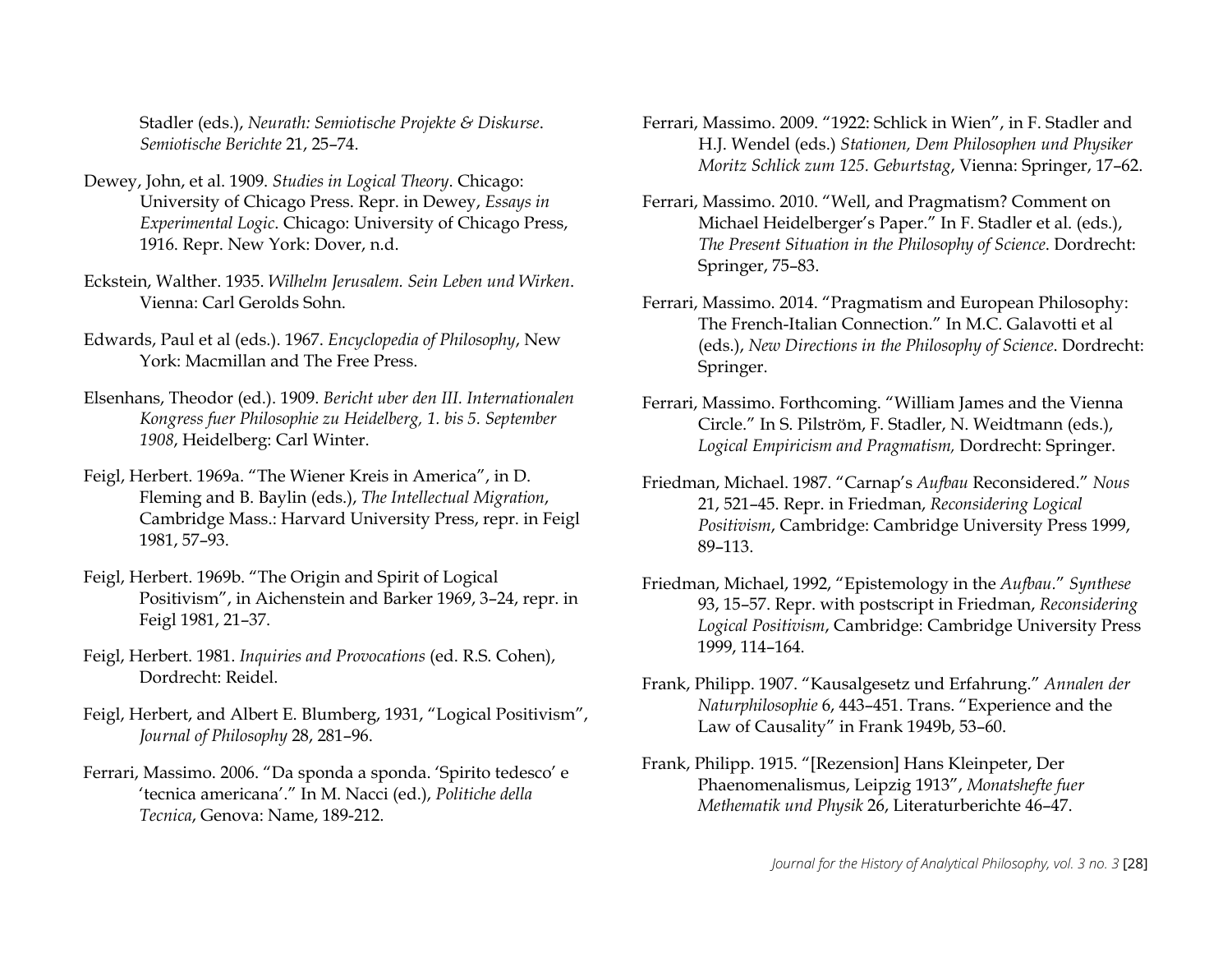- <span id="page-29-1"></span><span id="page-29-0"></span>Frank, Philpp. 1929-30. "Was bedeuten die gegenwärtigen physikalischen Theorien für die allgemeine Erkenntnislehre?" *Die Naturwisswenschaften* 17 (1929) 971- 977, 987-994, and *Erkenntnis* 1 (1930) 126–57. Transl. "Physical Theories of the Twentieth Century and School Philosophy" in Frank 1949b, 90–121.
- Frank, Philipp. 1932a. *Das Kausalgesetz und seine Grenzen*, Springer, Vienna, transl. *The Law of Causality and its Limits*, Kluwer, Dordrecht., 1998.
- Frank, Philipp, 1932b. "Naturwissenschaft." In R. Dittler et al (eds.), *Handwörterbuch der Naturwissenschaften*, 2nd ed., Jena: Fischer, vol. 7, 140–168.
- Frank, Philipp. 1938. "Ernst Mach—The Centenary of his Birth." *Erkenntnis* 7, 247-256. Repr. as "Ernst Mach and the Unity of Science" in Frank 1949b, 79–89.
- Frank, Philipp. 1941. "Introduction: Historical Background", in Frank, *Between Physics and Philosophy*, Cambridge Mass.: Harvard University Press, 3–16.
- Frank, Philipp. 1948. *Einstein: His Life and Times*, London: Cape.
- Frank, Philipp. 1949a, "Historical Introduction" in Frank 1949b, 1– 52.
- Frank, Philipp. 1949b. *Modern Science and its Philosophy* , Harvard University Press, Cambridge, Mass.
- Frank, Philipp. 1950. *Relativity—A Richer Truth*. Boston: Beacon Press.
- Frank, Philipp (ed.). 1956. *The Validation of Scientific Theories*, Boston: Beacon Press.
- <span id="page-29-3"></span><span id="page-29-2"></span>Frank, Philipp. 1957. *Philosophy of Science: The Link Between Science and Philosophy*. Englewood Cliffs: Prentice-Hall. Repr. New York: Dover, 2004.
- Frank, Philipp. 1962. "Oral History Transcript: Interview with Dr Philipp Frank by Thomas S. Kuhn at Frank's home, Cambridge , Mass., on July 16, 1962." American Institute of Physics. Retrieved from http://www.aip.org/history/ohilist/4610.html
- Freudenthal, Gideon, and Karachentsev, Tarantjara. 2011. "G. Itelson—A Socratic Philosopher." In J. Symons, O. Pombo, J.M. Torres (eds.), *Otto Neurath and the Unity of Science*. Dordrecht: Springer, pp. 109–126.
- Friedman, Michael. 1987. "Carnap's Aufbau Reconsidered." *Nous* 21:521-545. Repr. in Friedman 1999,pp. 89–113.
- Friedman, Michael. 1992. "Epistemology in the Aufbau." *Synthese*:15–57. Repr. in Friedmam 1999, pp. 114-151.
- Friedman, Michael. 1999. *Reconsidering Logical Positivism*. Cambridge: Cambridge University Press.
- Galavotti, Maria Carla. 2014. "New Prospects for Pragmatism: Ramsey's Constructivism." In M.C. Galavotti et al (eds.), *New Directions in the Philosophy of Science*, Dordrecht: Springer, 645-656.
- Hahn, Hans. 1930. "Die Bedeutung der wissenschaftlichen Weltauffassung, insbesondere für Mathematik und Physik." *Erkenntnis* 1, 96–105. Trans. "The Significance of the Scientific World View, Especially for Mathematics and Physics" in Hahn, *Empiricism, Logic, Mathematics* (ed. by B McGuinness), Dordrecht: Reidel, 1980, 20–30.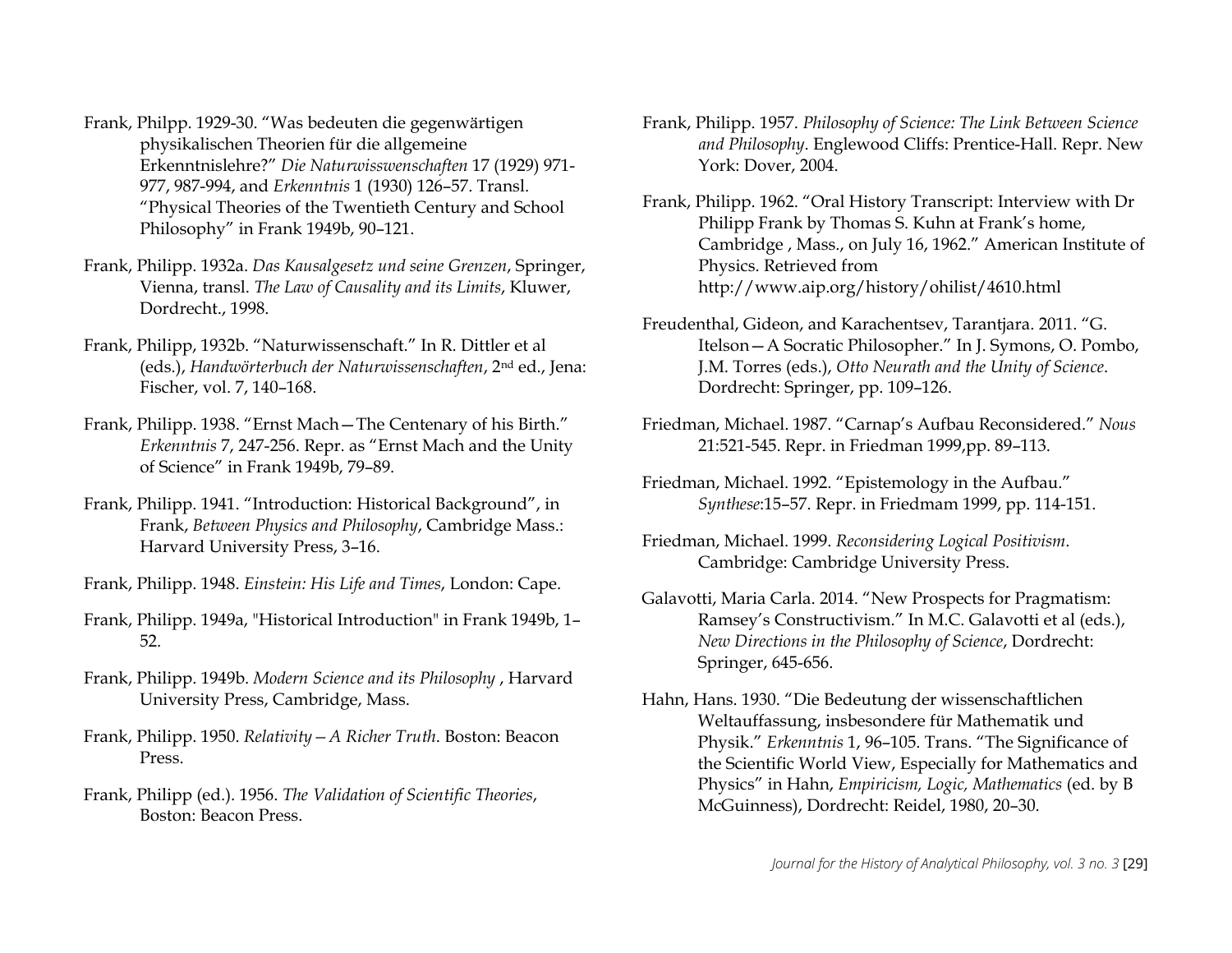- <span id="page-30-0"></span>Hahn, Hans. 1933. *Logik, Mathematik und Naturerkennen*. Vienna: Gerold. Trans. "Logic, Mathematics, and Knowledge of Nature" in B. McGuinness (ed.), *Unified Science*, Dordrecht: Reidel. 1987, 24–45.
- Haller, Rudolf. 1981. "Poetic Imagination and Economy. Ernst Mach as a Theorist of Science" in J. Agassi, R.S. Cohen (eds.) *Scientific Philosophy Today*. Dordrect: Reidel, 71–84.
- Haller, Rudolf. 1985. "Der erste Wiener Kreis." *Erkenntnis* 22, 341– 358. Transl. "The First Vienna Circle" in Thomas Uebel (ed.), *Rediscovering the Forgotten Vienna Circle. Austrian Studies on Otto Neurath and the Vienna Circle*, Dordrecht: Kluwer 1991, 95–108.
- Haller, Rudolf. 1988. "Grundzüge der Machschen Philosophie", in R. Haller, F. Stadler (eds.), 1988, *Ernst Mach—Werk und Wirkung*. Wien: Hölder-Pichler-Tempsky, 64–86.
- Haller, Rudolf. 1993. *Neopositivismus. Eine historische Einführung in die Philosophie des Wiener Kreises*, Darmstadt: Wissenschaftliche Buchgesellschaft.
- Hempel, Carl Gustav. 1951. "The Concepts of Cognitive Significance: A Reconsideration." *Proceedings of the American Academy of Arts and Sciences* 80, 61–77. Later incorporated into "Empiricist Criteria of Cognitive Significance: Problems and Changes" in Hempel, *Aspects of Scientific Explanation*, New York: Free Press, 1965, 101–122.
- Hook, Sidney. 1930. "A Personal Impression of Contemporary German Philosophy." *Journal of Philosophy* 27, 141–160.
- Hookway, Christopher. 2008. "Pragmatism", Stanford Encyclopedia of Philosophy. http:plato.stanford.edu/entries/pragmatism/
- <span id="page-30-1"></span>James, William. 1907. *Pragmatism. A New Name for some Old Ways of Thinking*. London: Longmans, Green & Co. Repr. Buffalo, NY: Prometheus, 1991. Trans. *Pragmatismus. Ein neuer Name für alte Denkmethoden*. Leipzig: Klinkhardt. 1908. Repr. Hamburg: Meiner, 1977.
- Jerusalem, Wilhelm. 1895. *Die Urtheilsfunction. Eine psychologische und erkenntniskritische Untersuchung.* Wien: Braumüller.
- Jerusalem, Wilhelm. 1897. "Wilhelm Wundts Philosophie." *Neue Freie Presse*, 21–22 September. repr. in Jerusalem, *Gedanken und Denker*. *Gesammelte Aufsätze.* Vienna: Braumüller, 1905, 164–184.
- Jerusalem, Wilhelm. 1905. *Der kritische Idealismus und die reine Logik. Ein Ruf im Streite*. Vienna: Braumüller.
- Jerusalem, Wilhelm. 1908a. "Der Pragmatismus", *Deutsche Literaturzeitung*, 25 January. Repr. in Jerusalem 1925, 130– 139.
- Jerusalem, Wilhelm. 1908b. "Philosophenkongress in Heidelberg." *Die Zukunft*, 10. October, 55–61.
- Jerusalem, Wilhelm. 1909, "Apriorismus und Evolutionismus", in Elsenhans 1909, 806–815.
- Jerusalem, Wilhelm. 1910. "William James", *Die Zukunft*, 5 November. Repr. in Jerusalem 1925a, 154–159.
- Jerusalem, Wilhelm. 1913, "Zur Weiterentwicklung des Pragmatismus." *Deutsche Literaturzeitung* 34, 3205–3226.
- Jerusalem, Wilhelm. 1914. "Psychologen und Philosophen", *Die Zukunft*, 18. Juli. Repr. in Jerusalem 1925, 187–201.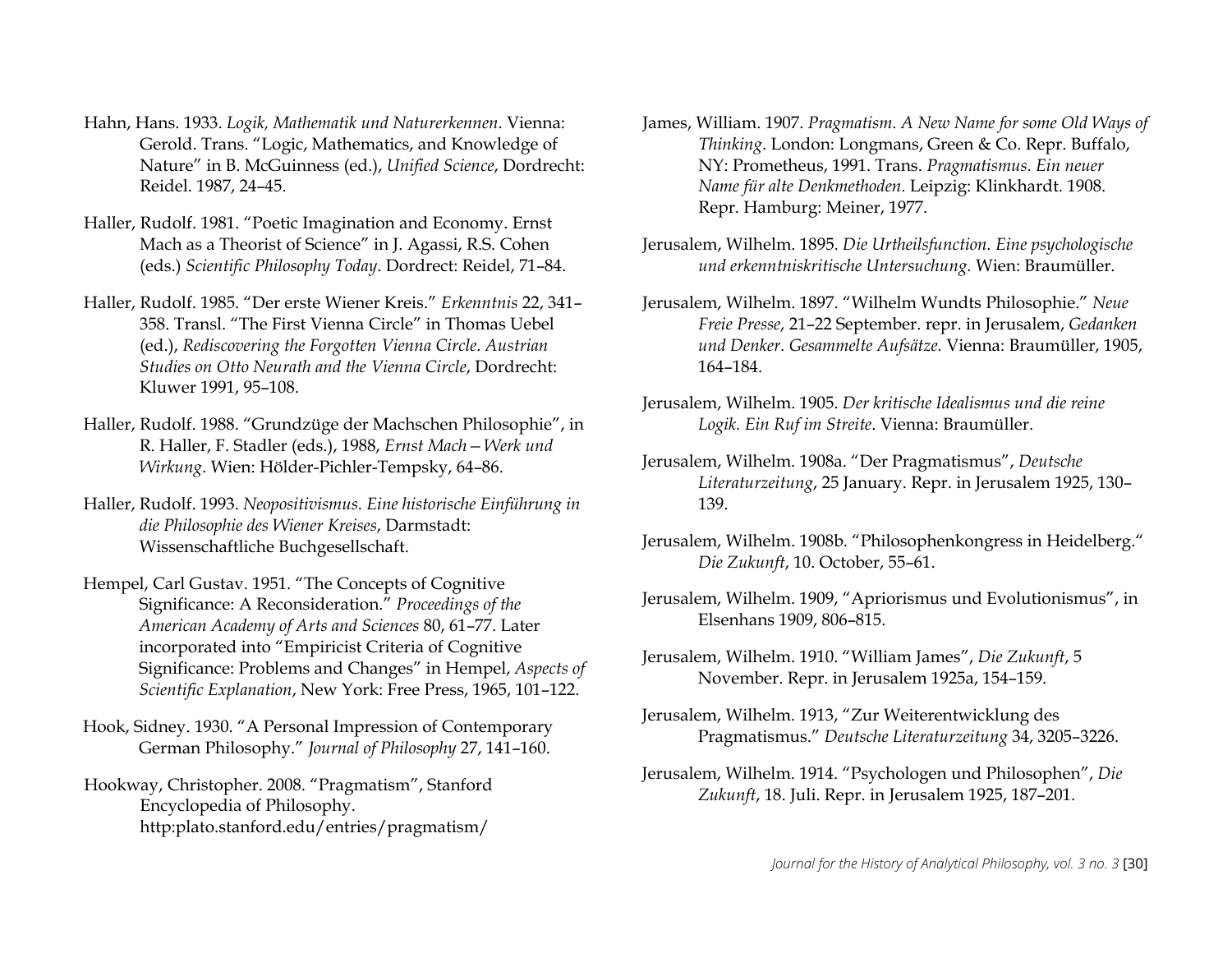- Jerusalem, Wilhelm. 1916. "Ernst Mach", *Die Zukunft*, 24 June. Repr. in Jerusalem 1925, 202–211.
- Jerusalem, Wilhelm. 1922. "Meine Wege und Ziele", in R. Schmidt (ed.), *Die Philosophie der Gegenwart in Selbstdarstellungen*. Leipzig: Meiner, 53–98. [Part 1 thereof enlarged in Jerusalem 1925, 1–35.]
- Jerusalem, Wilhelm. 1925. *Gedanken und Denker. Gesammelte Aufsätze. Neue Folge*. 2nd ed. Vienna: Braumüller.
- Joas, Hans. 1992. "Amerikanischer Pragmatismus und deutsches Denken. Zur Geschichte eines Missverständnisses." In Joas, *Pragmatismus und Gesellschaftstheorie*, Frankfurt a.M.: Suhrkamp, 114-146.
- Kusch, Martin. 1995. *Psychologism. A Case Study in the Sociology of Scientific Knowledge.* London: Routledge.
- Lewis, Clarence Irving. 1918. *A Survey of Symbolic Logic*. Berkeley.
- Limbeck-Lilienau, Christoph. 2010. "Rudolf Carnap und die Philosophie in Amerika. Logischer Empirismus, Pragmatismus, Realismus." In Friedrich Stadler (ed.), *Vertreibung, Transformation und Rückkehr der Wissenschaftstheorie*. Wien-Berlin: LIT, 85-164. Trans. and abbrev. as "Carnap's Encounter with Pragmatism" in R. Creath (ed.), *Rudolf Carnap and the Legacy of Logical Empiricism*, Dordrecht: Springer, 2012, 89–112.
- Mach, Ernst. 1883. *Die Mechanik in ihrer Entwicklung historischkritisch dargestellt*. Leipzig: Brockhaus. 9th ed. 1933. Trans. *The Science of Mechanics*, Chicago: Open Court, 6th ed. 1960.
- <span id="page-31-0"></span>Mach, Ernst. 1888. *Beiträge zur Analyse der Empfindungen*. Jena. Trans. *Contributions to the Analysis of Sensations*. LaSalle, Ill.: Open Court, 1896
- Mach, Ernst, 1893. *Popular Scientific Lectures*. Chicago: Open Court, 5th ed. 1943.
- Mach, Ernst. 1896. *Die Principien der Wärmelehre.* Leipzig: Barth, 2nd ed. 1900. Trans. *Principles of the Theory of Heat*, Dordrecht: Reidel, 1986.
- Mach, Ernst. 1905. *Erkenntnis und Irrtum*. Leipzig: Barth. Trans. *Knowledge and Error*. Dordrecht: Reidel, 1976.
- Mancosu, Paolo. 2008. "Tarski, Neurath and Kokoszynska on the Semantic Conception of Truth." In D. Patterson (ed.), *New Essays on Tarski*. Oxford: Oxford University Press, 192-224.
- Misak, Cheryl. 1995. *Verificationism. Its History and Prospects.* London: Routledge.
- Misak, Cheryl. 2013. *The American Pragmatists*. Oxford: Oxford University Press.
- Mormann, Thomas. 2007. "Carnap's Logical Empiricism, Values and American Pragmatism." *Journal for the General Philosophy of Science* 38, 127-146.
- Mormann, Thomas. 2015. "Morris' Pariser Programm einer wissenschaftlichen Philosophie." In Christian Bonnet and Elisabeth Nemeth (eds.), *Wissenschaftsphilosophie in Frankreich und Österreich im 20. Jahrhundert*. Vienna: Springer.
- Mormann, Thomas. Forthcoming. "Frank's Austrian Reading of Carnap's *Aufbau*." Ms.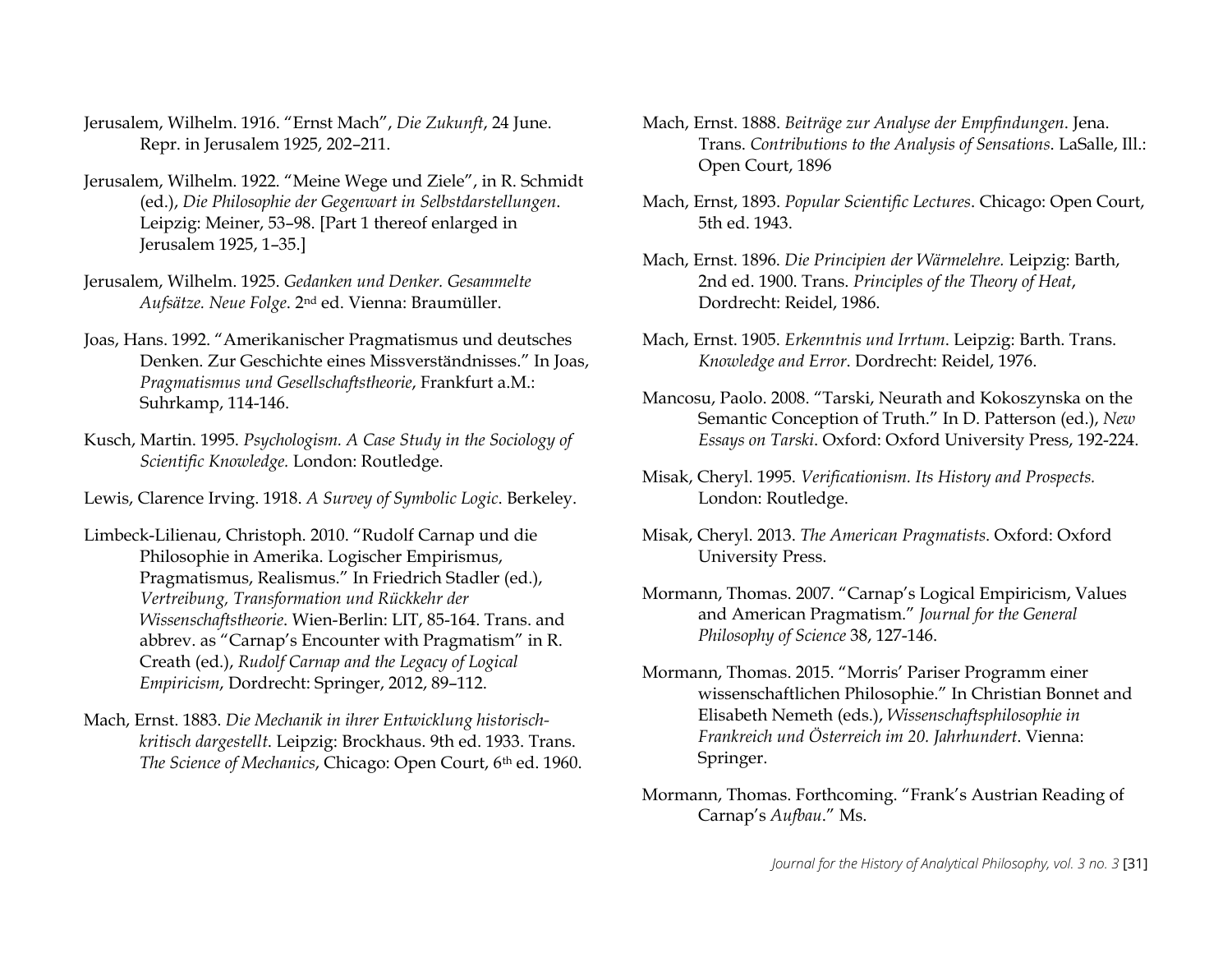- <span id="page-32-1"></span><span id="page-32-0"></span>Morris, Charles. 1938. "Scientific Empiricism." In Otto Neurath et al, *Encyclopedia and Unified Science*, Chicago: University of Chicago Press, 63–75.
- Nagel, Ernest. 1935. "Notes Towards a Naturalistic Conception of Logic." In H.M. Kallen and S. Hook (eds.), *American Philosophy Today and Tomorrow*, New York: Lee Furman, 377-394. Repr. in Nagel 1956, 39–53
- Nagel, Ernest. 1944. "Logic without Ontology." In Y.H. Krikorian (ed.), *Naturalism and the Human Spirit*, New York: Columbia University Press, 210–241. Repr. in Nagel 1956, 55–92.
- Nagel, Ernest. 1956. *Logic Without Metaphysics*. Glencoe, Ill.: The Free Press.
- Neurath, Otto. 1909. "Philosophisch-soziologische Bücherei (Schluss)", *Der Kunstwart* 23, 138–141.
- Neurath, Otto. 1913a. "Die Verirrten des Cartesius und das Auxiliarmotiv (Zur Psychologie des Entschlusses)." *Jahrbuch der Philosophischen Gesellschaft an der Universität zu Wien 1913*, 45–59. Trans. "The Lost Wanderers and the Auxiliary Motive (On the Psychology of Decision)" in Neurath 1983, 1–12.
- Neurath, Otto. 1913b. "Probleme der Kriegswirtschaftslehre." *Zeitschrift für die gesammte Staatswissenschaft* 69, 438–501. Repr. in Neurath, *Gesammelte ökonomische, soziologische und sozialpolitische Schriften (II)* (ed. by R. Haller and U. Höfer). Vienna: Hölder-Pichler-Tempsky 1998, 201–50.
- Neurath, Otto. 1914. "Die konfessionelle Struktur Österreich-Ungarns und die orientalische Frage", *Weltwirtschaftliches Archiv* 3, 108-138, repr. in Neurath, *Gesammelte ökonomische,*

<span id="page-32-3"></span><span id="page-32-2"></span>*soziologische und sozialpolitische Schriften (II)* (ed. by R. Haller, U. Höfer), Vienna: Hölder-Pichler-Tempsky, 1998, 349–377.

- Neurath, Otto. 1930. "Wege der wissenschaftlichen Weltauffassung", *Erkenntnis* 1, 106–25, trans. "Ways of the Scientific World Conception" in Neurath 1983, 32–47.
- Neurath, Otto. 1936a. "Den Logiskaempirismen och Wienerkretsen", *Theoria* 2, 72–82, trans. "Der logische Empirismus und der Wiener Kreis" in Neurath 1981, 739– 48.
- Neurath, Otto. 1936b. *Le developpement du Cercle de Vienne et l'avenir de l'Empiricisme logique*, Paris:Hermann & Cie, trans. "Die Entwicklung des Wiener Kreises und die Zukunft des Logischen Empirismus" in Neurath 1981, 673–703.
- Neurath, Otto. 1941. "Universal Jargon and Terminology", *Proceedings of the Aristotelian Society* 41, 127–148. Repr. in Neurath 1983, 213-229.
- Neurath, Otto. 1944. *Foundations of the Social Sciences*, Chicago: University of Chicago Press.
- Neurath, Otto. 1946. "The Orchestration of the Sciences by the Encyclopedism of Logical Empiricism", *Philosophy and Phenomenological Research* 6, 496-508, repr. in Neurath 1983, 230–242.
- Neurath, Otto. 1981. *Gesammelte philosophische und methodologische Schriften* (ed. by R. Haller and H. Rutte), Vienna: Hölder-Pichler-Tempsky.
- Neurath, Otto. 1983. *Philosophical Papers 1913–1946* (ed. by R.S. Cohen and M. Neurath), Dordrecht: Reidel.

*Journal for the History of Analytical Philosophy, vol. 3 no. 3* [32]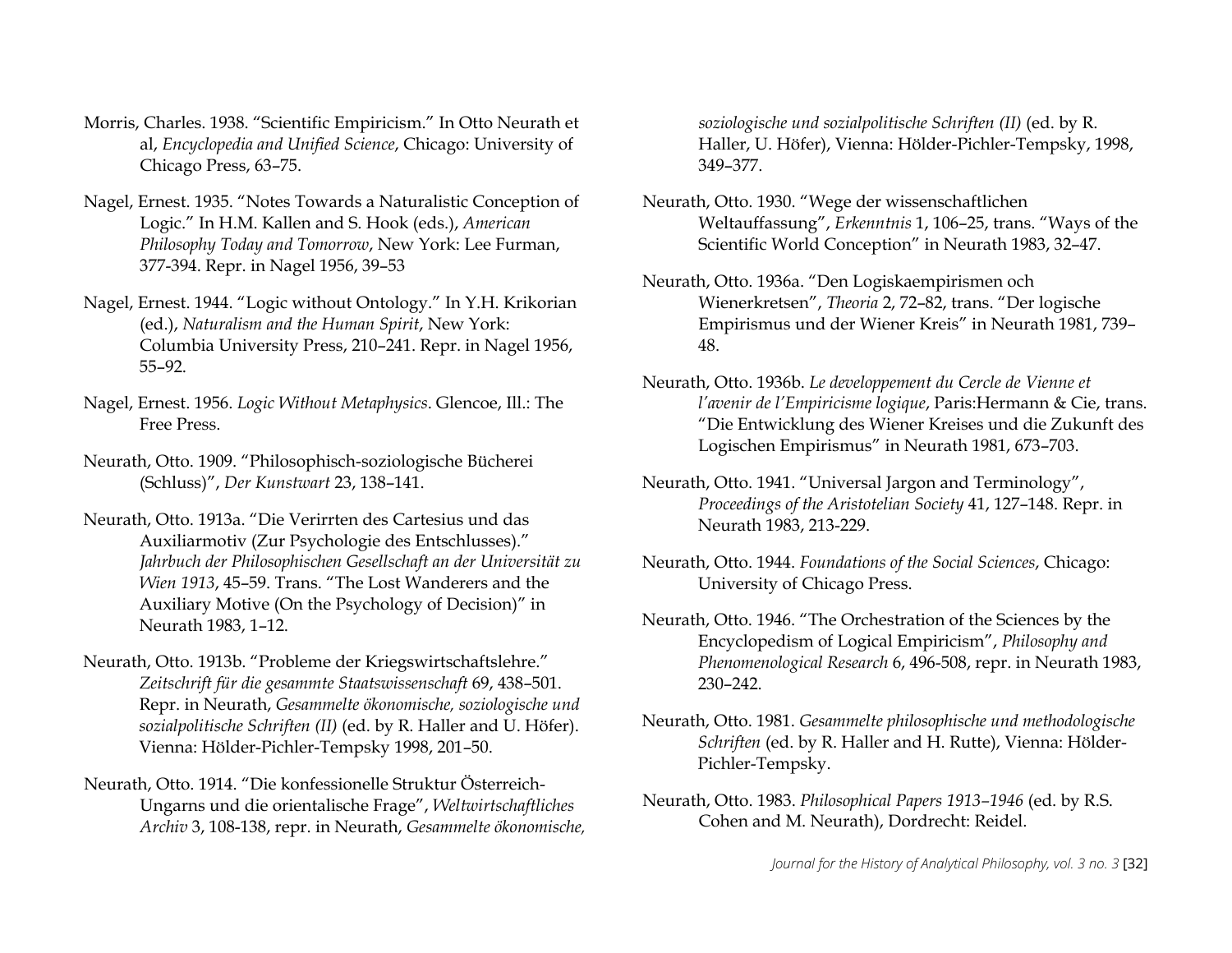- <span id="page-33-1"></span>Neurath, Otto, and Olga Hahn. 1909. "Zum Dualismus in der Logik", *Archiv f ür Philosophie, 2. Abteilung: Archiv für systematische Philosophie* 15, 149–162. Repr. in Neurath 1981, 5–16
- Neurath, Otto, and Schapire-Neurath, Anna (eds.). 1910. *Lesebuch der Volkswirtschaftslehre (2 vols.)*, Leipzig: Glöckner, excerpts repr. in Neurath, *Gesammelte ökonomische, soziologische und sozialpolitische Schriften (I)* (ed. by R. Haller, U. Höfer), Vienna: Hölder-Pichler-Tempsky, 1998, 399–421.
- Oehler, Klaus. 1977. "Einleitung." In 1977 edition of Jerusalem's translation of James 1907, ix\*–xxxiv\*.
- Peirce, Charles. 1870. "Description of Notation for the Logic of Relatives, Resulting from an Amplification of the Conceptions of Boole's Calculus of Logic." *Memoirs of the American Academy of Arts and Sciences* 9, 317–378.
- Peirce, Charles. 1878. "How to Make Our Ideas Clear." *Popular Science Monthly* 12, 286-303. Orig. "Comment render nos idees claires" in Revue Philosophique 7 (1879) 39-57. Repr. in Peirce, *The Essential Peirce Vol. I* (ed. by the Peirce edition project), Bloomington: Indiana University Press, 1992, 124– 141.
- Quine, W.V.O. 1986. "Intellectual Autobiography." In L.E. Hahn and P.A. Schilpp (eds.), *The Philosophy of W.V.O. Quine*, LaSalle, Ill. : Open Court, 3–46.
- Reininger, Robert. 1938. *50 Jahre Philosophische Gesellschaft an der Universität Wien 1888–1938*. Vienna: Verlag der Philosophischen Gesellschaft an der Universität Wien.
- <span id="page-33-0"></span>Reisch, George. 2005. *How the Cold War Transformed Philosophy of Science. To the Icy Slopes of Logic*, Cambridge: Cambridge University Press.
- Richardson, Alan. 1998. *Carnap's Construction of the World*. Cambridge: Cambridge University Press.
- Richardson, Alan. 2008. "Carnapian Pragamatism." In M. Friedman and R. Creath (eds.), *The Cambridge Companion to Carnap*, Cambridge: Cambridge University Press, 295–315.
- Russell, Bertrand. 1903. *The Principles of Mathematics*. London: Allen and Unwin.
- Russell, Bertrand. 1919. *Introduction to Mathematical Philosophy*. London: Allen and Unwin.
- Russell, Bertrand. 1921. *The Analysis of Mind.* London: Allen and Unwin.
- Schiller, F.C.S. 1907. "Preface." In *Studies in Humanism*, London: Macmillan & Co., vii–xv.
- Schlick, Moritz. 1910-11. "Das Wesen der Wahrheit nach der modernen Logik." *Vierteljahreszeitschrift für wissenschaftliche Philosophie und Soziologie* 34–35, 386–477. Trans. "The Nature of Truth in Modern Logic" in Schlick, *Philosophical Papers Vol. 1* (ed. by H.L. Mulder and B. van de Velde-Schlick), Dordrecht: Reidel, 1979, 41–104.
- Schlick, Moritz. 1918. *Allgemeine Erkenntnislehre*. Berlin: Springer, 1918. 2nd rev. ed. 1925. Trans. *General Theory of Knowledge*, La Salle: Open Court, 1974.
- Schlick, Moritz. 1928. "Wilhelm Jerusalem zum Gedächtnis", *Neue Freie Presse* 22. Juli, 27-28, repr. in Schlick, *Die Wiener Zeit.*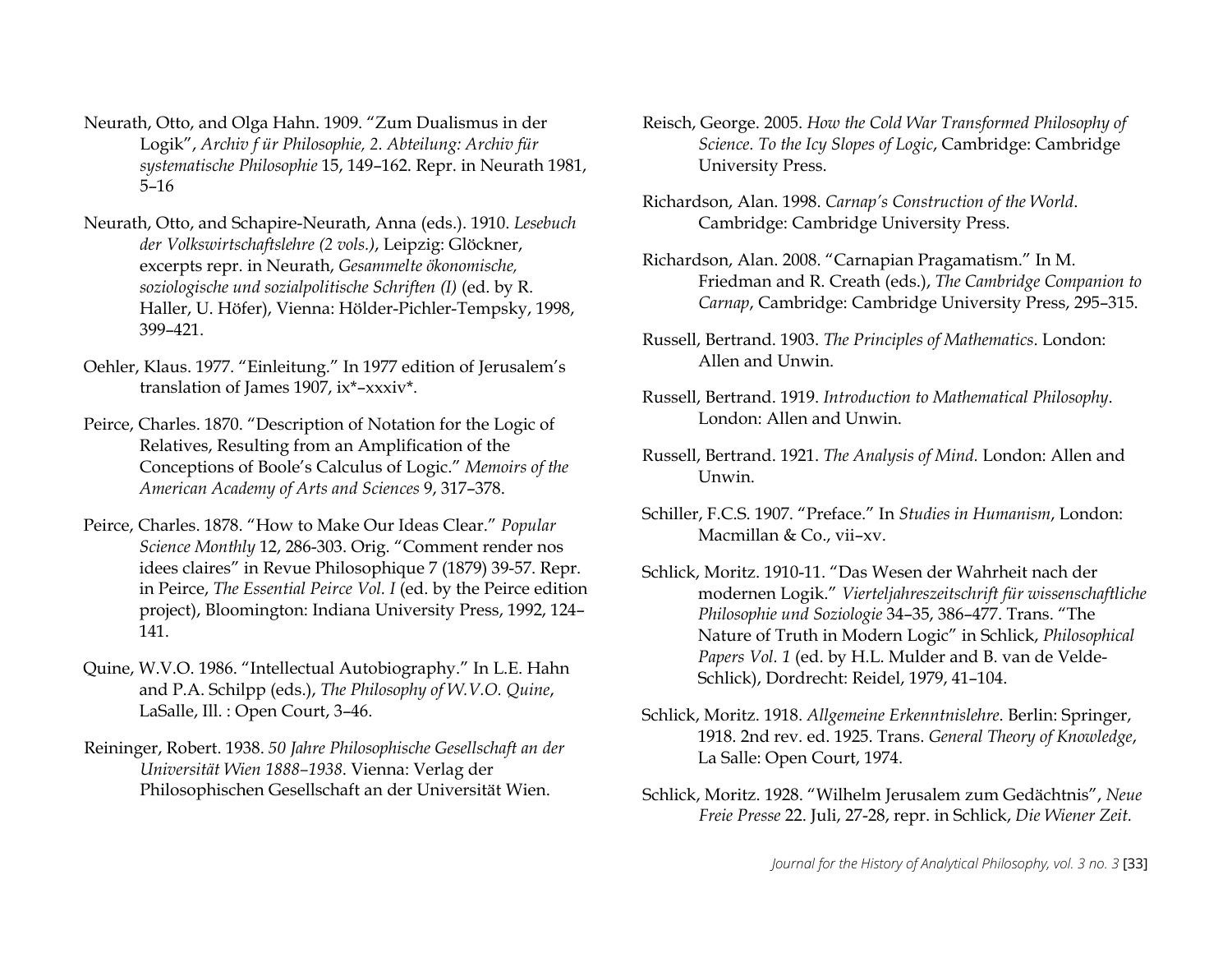<span id="page-34-0"></span>*Aufsätze, Beitraege, Rezensionen*, 1926-1936 (ed. by J. Friedl, H. Rutte), Vienna: Springer, 2008, 137–143.

- Schlick, Moritz. 1929. "[Review of] Percy W. Bridgman, The Logic of Modern Physics." *Die Naturwissenschaften* 17, 549–550.
- Schlick, Moritz. 1930. "Über wissenschaftliche Weltauffassung in den Vereinigten Staaten von Amerika." *Erkenntnis* 1 (1930) 75–76.
- Schlick, Moritz. 1931. "Die Kausalität in der gegenwärtigen Physik." *Die Naturwissenschaften* 19, 145–162. Trans. "Causality in Contemporary Physics" in Schlick, *Philosophical Papers Vol. 2* (ed. by H.L. Mulder and B. van de Velde-Schlick), Dordrecht: Reidel, 1979, 176–209.
- Schlick, Moritz. 1932. "Realismus und Positvismus", *Erkenntnis* 3, 1-31. Trans. "Positivism and Realism" in Schlick, *Philosophical Papers Vol. 2* (ed. by H.L. Mulder and B. van de Velde-Schlick), Dordrecht: Reidel, 1979, 259–284.
- Schlick, Moritz. 1934. "Über das Fundament der Erkenntnis." *Erkenntnis* 4, 79-99. Trans. "On the Foundation of Knowledge" in Schlick, *Philosophical Papesr Vol. 2* (ed. by H.L. Mulder and B. van de Velde-Schlick), Dordrecht: Reidel, 1979, 370–387.
- Schlick, Moritz. 1936. "Meaning and Verification", *Philosophical Review* 45, 339-369, repr. in Schlick, *Philosophical Papers Vol. 2* (ed. by H.L. Mulder and B. van de Velde-Schlick), Dordrecht: Reidel, 1979, 456–481.
- Schröder, Ernst. 1890-1905. *Vorlesungen zur Algebra der Logik* (3 vols.). Leipzig: Teubner.
- <span id="page-34-1"></span>Shook, John R. 2006. "F.C.S. Schiller and European Pragmatism." In J.R. Shook and J. Margolis (eds.), *A Companion to Pragmatism*, Oxford: Blackwell, 44–53.
- Stadler, Friedrich. 1982. *Vom Positivismus zur wissenschaftlichen Weltauffassung*, Wien: Löcker.
- Stadler, Friedrich. 1997. *Studien zum Wiener Kreis. Ursprung, Entwicklung und Wirkung des Logischen Empirismus im Kontext*, Frankfurt a. M.: Suhrkamp. Trans. *The Vienna Circle. Studies in the Origins, Development and Influence of logical Empiricism*, Vienna-New York: Springer, 2001.
- Stebbing, Susan. 1914. *Pragmatism and French Voluntarism*. (Girton College Studies No. 6.) Cambridge: University Press.
- Stein, Ludwig. 1908. "Der Pragmatismus. Ein neuer Name für alte Denkmethoden." *Archiv fuer Phlosophie. II. Abteilung. Archive fuer systematische Philosophie, Neue Folge*, 14, 1–9, 143–188.
- Thompson, Helen Bradford. 1909. "Bosanquet's Theory of Judgment." In Dewey et al 1909, 86–126.
- Uebel, Thomas. 1991. "Neurath's Programme for Naturalistic Epistemology." *Studies in History and Philosophy of Science* 22, 623–646.
- Uebel, Thomas. 2000, *Vernunftkritik und Wissenschaft. Otto Neurath und der erste Wiener Kreis*, Vienna: Springer.
- Uebel, Thomas. 2003. "Philipp Frank's History of the Vienna Circle: a Programmatic Retrospective." In Gary Hardcastle and Alan Richardson (eds.), *Logical Empiricism in North America*. Minneapolis: University of Minnesota Press, 149- 169.